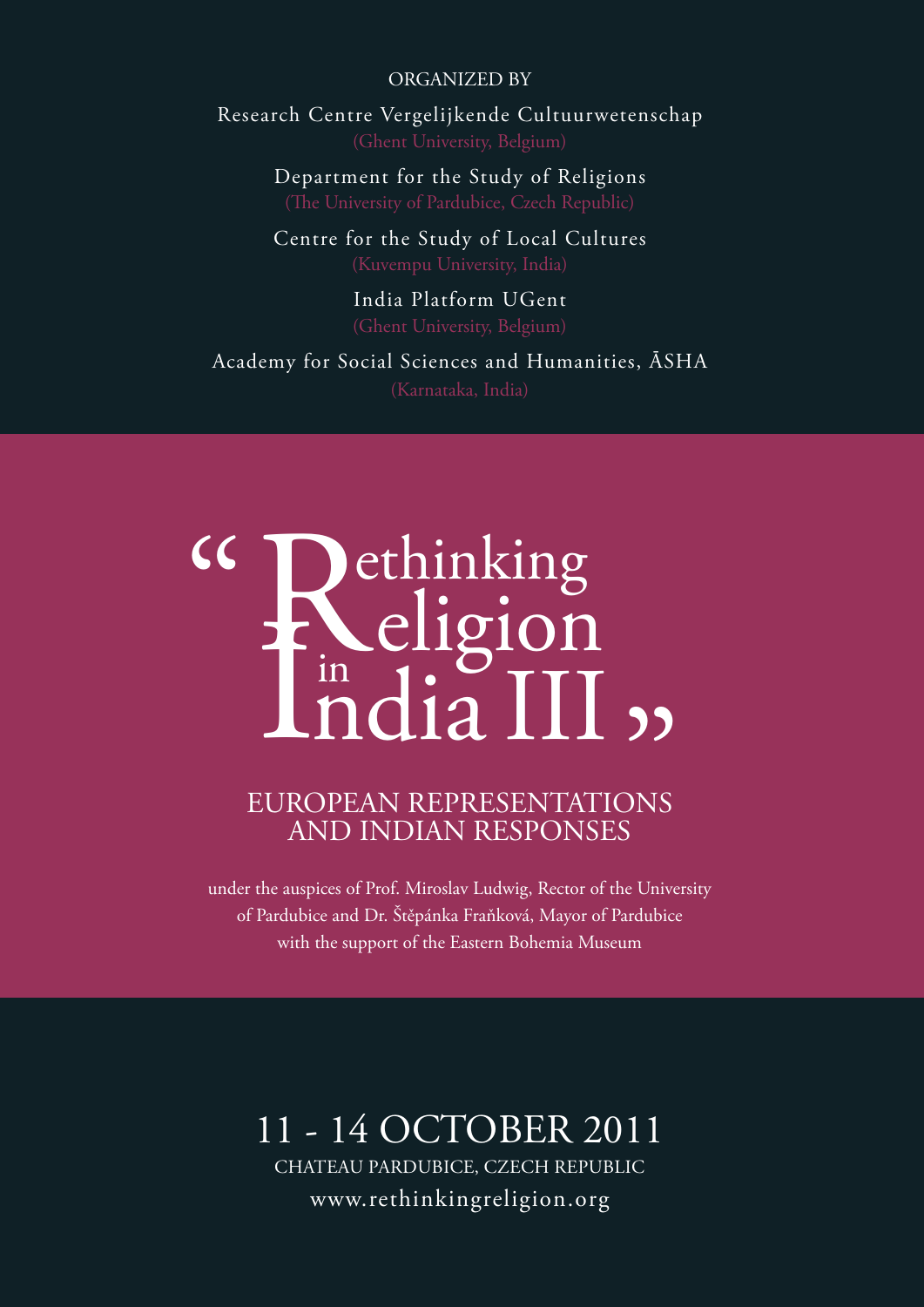

### **Contact details**

Marianne Keppens, marianne.keppens@ugent.be, Martin Fárek, martin.farek@upce.cz

In case of emergency or urgent questions, you can contact the conference organizers: +420 775 511 211 (Marianne) or +420 775 032 574 (Martin)

### **This conference has been made possible with the financial and logistic support of**

The University of Pardubice, The City of Pardubice, Eastern Bohemia Museum, Cultural Centre Pardubice, Centre for the Support of the Integration of Foreigners in the Pardubice Region, Kuvempu University, The Flemish Interuniversity Council (VLIR), The India Platform UGent, Ghent University

> We want to especially thank the city of Pardubice for their wonderful support of the conference.





### **Organizing Committee**

Jiří Binder, David Bradna, František Brendl, Lucie Břízová, Sarah Claerhout, Nele De Gersem, Jakob De Roover, Martin Fárek, Marianne Keppens, Štěpán Lisý, Emanuel Maes, Alexander Naessens, Viola Pargačová, Jitka Rychlíková, Dinesh Shenoy, Romana Vojířová, Petr Vorel

### **With the help of all the volunteers, students of the Department for the Study of Religions, University of Pardubice**

Adéla Prokšová, Barbora Červová, Barbora Štefková, Helena Hejnová, Irena Pštrossová, Jana Horáková, Jitka Vojtková, Jolana Šafránková, Kateřina Danielková, Kateřina Kvochová, Klára Kudláčková, Lenka Zilvarová, Luboš Ježek, Lucie Šárovcová, Lukáš Málek, Markéta Kociolková, Milana Volková, Miroslav Diviš, Miroslav Košťál, Monika Makovičková, Pavlína Kubová, Sabina Kuncová, Veronika Hudcová, Viktor Hejna, Vilém Skopal, Zuzana Černá, Zuzana Drahorádová

### **Programming Committee**

S.N. Balagangadhara, Sarah Claerhout, Nele De Gersem, Jakob De Roover, Martin Fárek, Naomi Goldenberg, Rajaram Hegde, Marianne Keppens, Štěpán Lisý, Viola Pargačová, J.S. Sadananda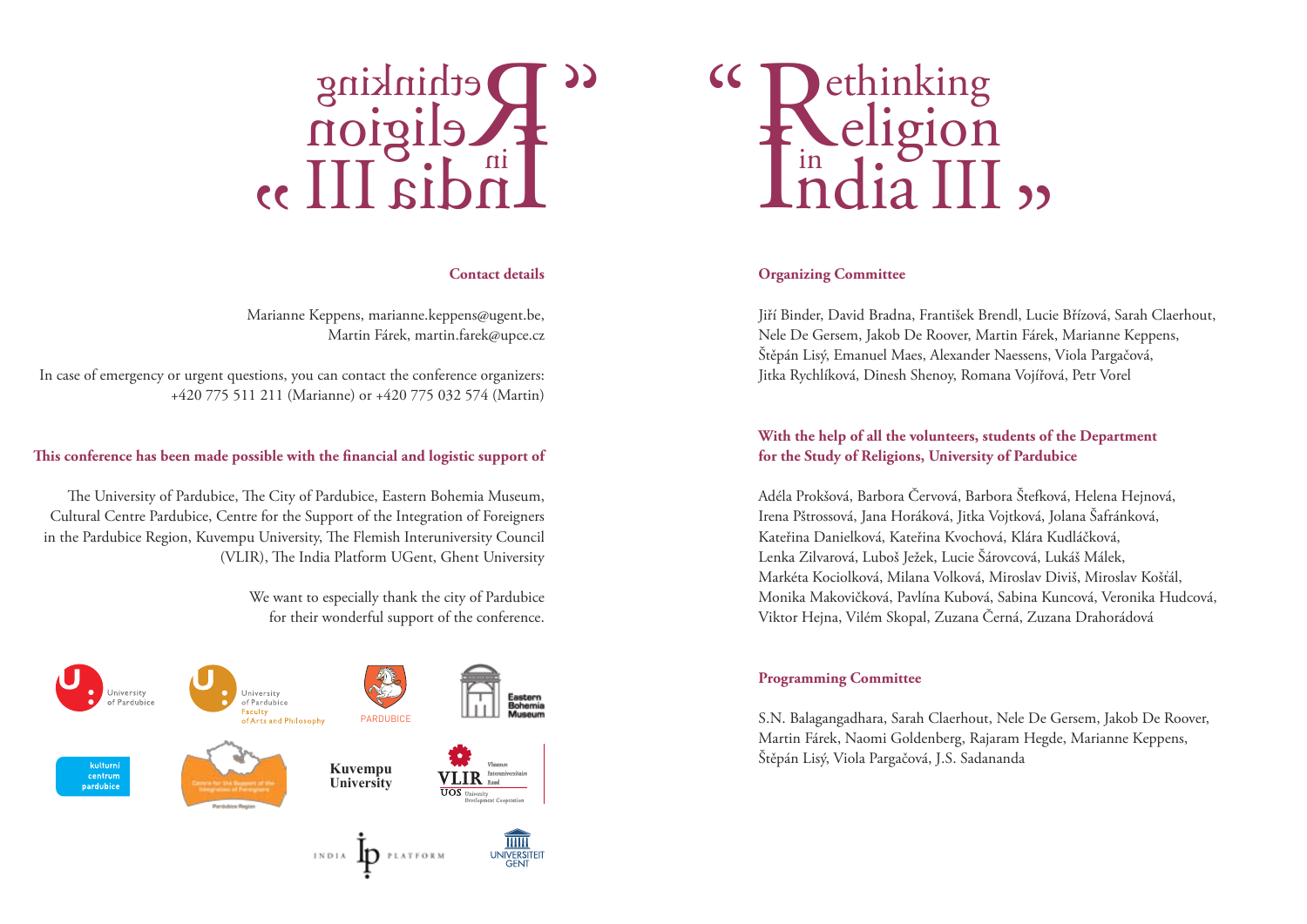

### **Rethinking Religion in India III will be inaugurated by**

Prof. Miroslav Ludwig, Rector, University of Pardubice His Excellency Mr. V. Ashok, Ambassador of India to the Czech Republic Dr. Štěpánka Fraňková, Mayor of Pardubice Mr. Yannick De Clercq, Government Commissioner, Ghent University Prof. Petr Vorel, Dean of the Faculty of Arts and Philosophy, University of Pardubice

> **Room # Lecture Hall 11 October, 11.00 - 13.00**

### R I ethinking eligion in dia III  $cc$  $\prod_{j=1}^{n}$

### **Conference venue**

The Chateau of Pardubice (Eastern Bohemia Museum) Zámek čp. 2 530 02 Pardubice Czech Republic

A map of the chateau indicating all conference rooms has been enclosed in the conference bag.

### **Lunch and refreshments**

A vegetarian and non-vegetarian lunch, as well as morning and afternoon tea with snacks, will be served for all conference participants at the venue.

### **Restaurants**

A range of good restaurants is located on the main city square of Pardubice and the surrounding streets.

### **Rethinking Religion in India on facebook**

We warmly invite you to join our Rethinking Religion in India facebook page & interact with practical, emotional and intellectual comments and questions.

**www.facebook.com/rethinkingreligion**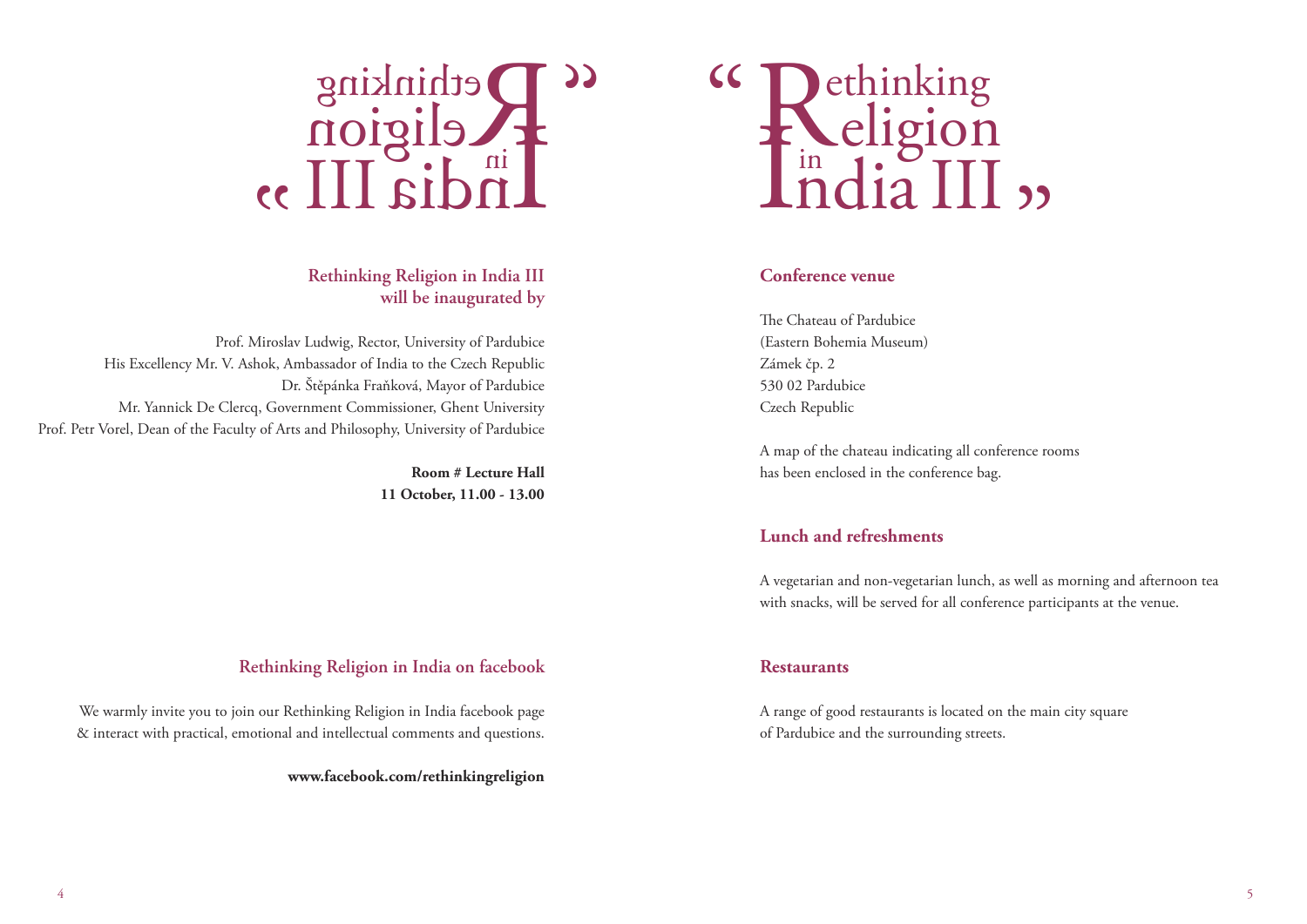### **Table of Contents**

| <b>Inaugural address</b>                                       |    |
|----------------------------------------------------------------|----|
| <b>Practical information</b>                                   |    |
| Welcome                                                        | 8  |
| Well-wishing word by the Rector of the University of Pardubice | 10 |
| Well-wishing word by the Major of Pardubice                    | 11 |
| Conference at a glance                                         | 12 |

| 88 | <b>Closing workshop</b>           |
|----|-----------------------------------|
| 89 | Conference output and documentary |
| 90 | About the University of Pardubice |
| 92 | About the city of Pardubice       |
| 94 | Participant list                  |

### PLATFORM SESSIONS

| The Three Platform theses                            | 15 |
|------------------------------------------------------|----|
| Session 1 # The current representations of Indian    | 17 |
| religion are products of a monologue, not a dialogue |    |
| Session 2 # The dialogue is more accurately          | 19 |
| described as a meeting of two monologues             |    |
| Session 3 # Towards mutual understanding             | 22 |
|                                                      |    |
|                                                      |    |
| ROUNDTABLE SESSIONS                                  |    |

| Session $1 \# On Rammohan Roy$     | 27 |
|------------------------------------|----|
| Session 2 # On Ghandi <sup>'</sup> | 28 |

**Session 3 #** *On Dharampal* **29**

### SCREENING OF THE FILM

### *'Kelai Draupadi, Listen Draupadi'* **30**

### PARALLEL SESSIONS

| 32 | <b>Detailed schedule</b>                                       |
|----|----------------------------------------------------------------|
| 38 | Alphabetical list of paper presenters                          |
| 46 | <b>Rethinking the Caste System 1</b>                           |
| 50 | Islamic Mysticism in European and Indian Perspective           |
| 54 | Secularism in Europe and India                                 |
| 58 | <b>Indian Responses 1</b>                                      |
| 62 | <b>Rethinking the Caste System 2</b>                           |
| 66 | Rethinking Religion in Europe: Learning from the Case of India |
| 71 | Workshop: How to Teach about the Indian Traditions II?         |
| 72 | <b>European Representations of India 1</b>                     |
| 75 | <b>Indian Responses 2</b>                                      |
| 79 | <b>European Representations of India 2</b>                     |
| 83 | <b>Hermeneutics and Historical Consciousness: German</b>       |
|    | Constructions of the History of Indian Literature, 1837-2007   |
| 87 | Workshop: Learning from the California Textbook Debacle        |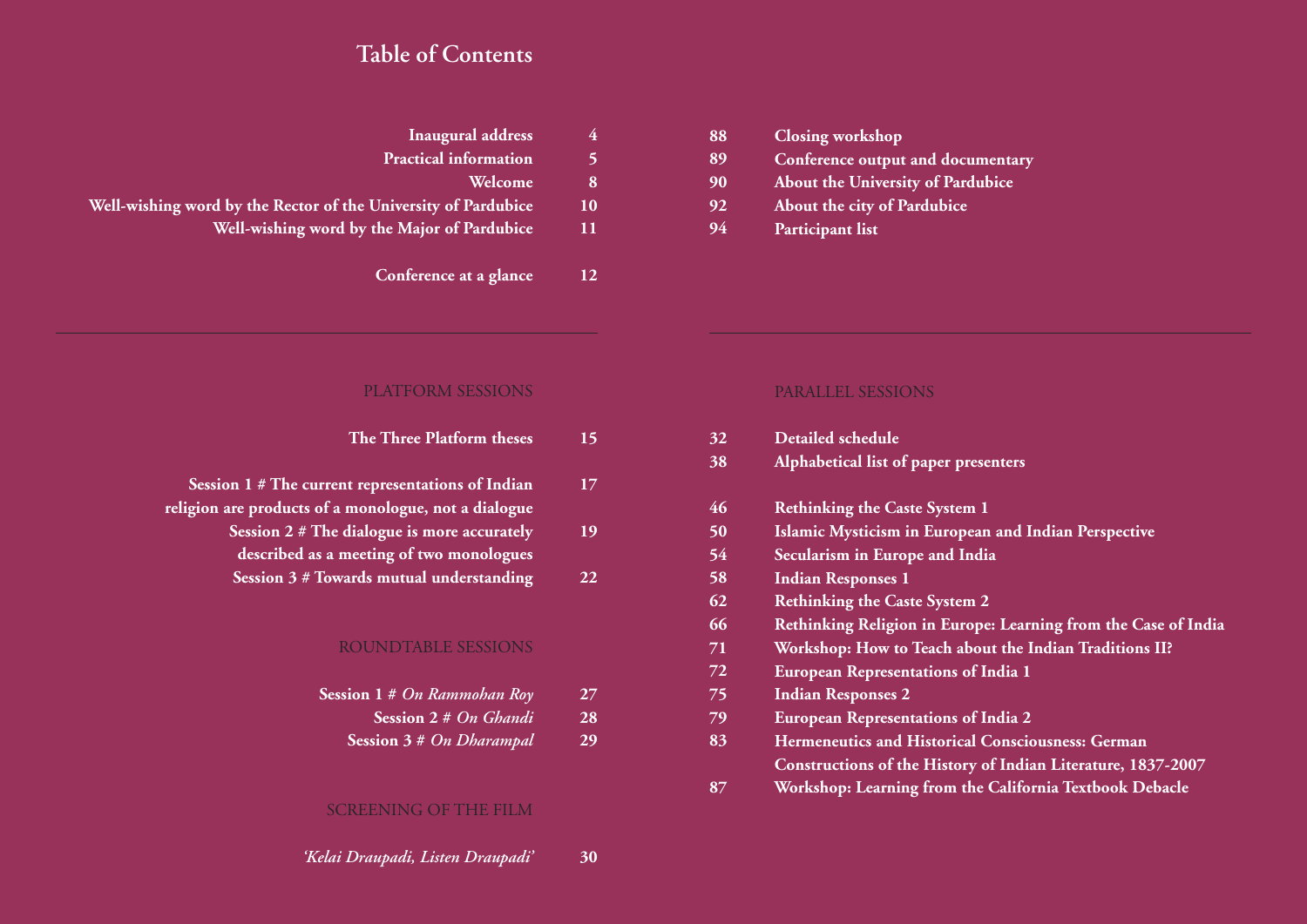### **Welcome**

**Welcome to the third conference of the five-year conference cluster Rethinking Religion in India!** 

In January 2008, the first edition in Delhi initiated the five-year conference cluster by questioning the current theoretical framework for the study of religion and tradition in India. We continued the discussion in a second conference in 2009, which focused on the Indian debate on secularism and communal conflict. One of the most striking facts about these first two editions was that the formulation of clear and controversial questions generated intellectual enthusiasm and lively debate among the participating scholars, both during and after the conference proceedings.

After the two conferences in Delhi, this third conference in the series brings the project to Europe for the first time. The questions raised in the Rethinking cluster are relevant for the social sciences and humanities in Europe too, not only for the study of India specifically, but also for theoretical questions in the study of religion and cultural difference more generally. Therefore, we are very happy that the University of Pardubice took up the task of hosting this conference in Pardubice, Czech Republic.

From the first two conferences it became clear that we need to develop a new framework for the study of the Indian traditions. In the third conference we want to continue the reflections on how to realize this. Today, a virtual consensus has come into being among scholars that the European descriptions of religion in India were produced through a process of collaboration and dialogue between Europeans and Indians and hence reflect both European and Indian ways of understanding religion in India. The third Rethinking Religion in India conference will take a closer look at this growing consensus. We will systematically examine its claims, presuppositions, and implications, and thus assess whether the new consensus constitutes a step forward in the study of the Indian cultural and religious traditions.

The conference will work towards these ambitions in the three traditional formats of our Rethinking cluster:

In the course of three **Platform Sessions** the question **'Monologue or Dialogue?'** will be addressed. Three experts will respond to three clearly formulated theses about the general theme of the conference. On day one they will discuss the thesis that 'the current representations of Indian religion

are products of a monologue, not a dialogue'; day two will focus on the thesis that 'the dialogue is more accurately described as a meeting of two monologues with distortions of meaning on both sides.' On day three they will reflect upon the challenges and opportunities for future research. You can read all about the theses further in this brochure.

The **Roundtable Sessions** will explore **'The Indian Response'**. We will look at the Indian side of the dialogue: how have Indians responded to the European descriptions of their religion and culture? More specifically, three Indian responses to the European descriptions by important scholars will be looked at in great detail: Rammohan Roy, Gandhi and Dharampal. A group of eminent experts will take place around the round table and discuss the presentations in relation to the following questions: how have the European representations and the concepts used by them been absorbed into the Indian framework? How have they been interpreted and distorted, and what can we learn from this about the nature of Indian culture and its traditions?

In the **Parallel Paper Sessions** scholars from different parts of the world share their research findings and reflections on the following themes: Rethinking the caste system; European representations of religion in India; Said and Orientalism: dead or alive? The colonial construction of Hinduism; Indian responses to the European descriptions; Secularism in Europe and India; Islamic mysticism in European and Indian perspective. The **'How to…?' workshops** will challenge the audience to think about two specific issues: (1) Learning from the California textbook debacle and about (2) How to teach about the Indian traditions? We are sure these topics will provoke vibrant debates in the different rooms!

One of the highlights in the program will be the screening of the wonderful film "Listen Draupadi" by Sashikanth Anathachari, which is about a Mahabharata festival in villages in Tamil Nadu. The screening will be followed by a conversation between the filmmaker and Alf Hiltebeitel, an expert on these traditions.

Let us together make this into a wonderful four days of joint reflection and open debate.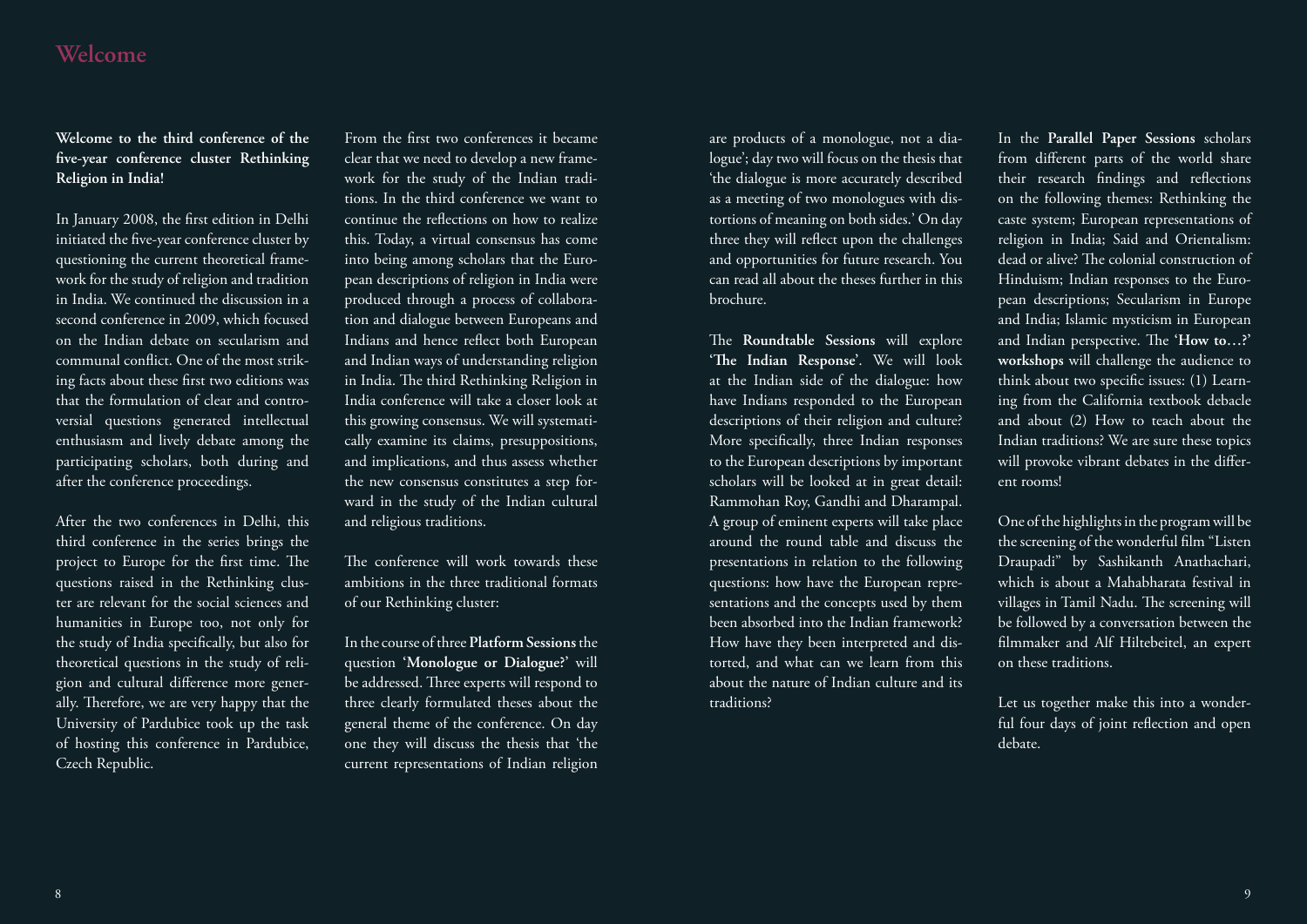### **Well-wishing word by the Rector of The University of Pardubice**

### **Prof. Miroslav Ludwig**

The universities represent significant centres of education giving the vital background for the development of advanced societies.

Long-time success and recognition of the University of Pardubice as a worthy institution spreading traditions and wisdom which, at the same time, prepares the young generation for successful careers in a wide variety of professions is conditioned by several factors. Generally, we need talented and responsive students who are deeply involved in the selected field of interest and in the university life. To carry out our mission effectively, we need creative academic and skilled administration staff with high academic standards of teaching and research work that builds up a productive atmosphere respecting individuality and common objectives.

Scientific conferences, quality academic sessions and dialogues of experts from the interested parties from around the world are an important and vital part of our university life and activities.

The cluster of Rethinking Religion in India conferences certainly contributes to such intercultural dialogue and cooperation, so needed in nowadays world. I am very honoured that the third conference "European Representation and Indian Responses" is held in Pardubice this year under the auspices of our Faculty of Arts and Philosophy.

I wish the conference and all its participants successful sessions, meaningful outcomes and a pleasant stay in Pardubice.

/M· Ludwij

### **Well-wishing word by the Mayor of Pardubice**

### **Dr. Štěpánka Fraňková**

### Dear conference participants,

Allow me to use this opportunity to welcome you to the Conference Rethinking Religion in India III: European Representations and Indian Responses which will take place in Pardubice from October 11 to October 14. This conference is another example of the increasingly productive relationship between India and countries of the European Union. On both sides, policy makers, the business community and cultural activists are becoming aware of the future strategic importance of this partnership. In accordance with this perception, India is today considered a strategic partner of the European Union.

I feel honoured that the Municipality of Pardubice can contribute to this process of mutual political, economic and cultural enrichment. And I am very satisfied that our contribution is not of minor relevance. After the 2008 and 2009 conferences organized in New Delhi, the Pardubice conference is the third one in a five-year cluster which has already succeeded in gaining significant international recognition. The main foundation of this growing success is the support of several renowned academic and scientific institutions from India and Belgium. I take great pride in stating that one of the co-organizers of the 2011 Conference Rethinking Religion in India III: European Representations and Indian Responses is the University of Pardubice.

I am very pleased that we have been able to attract many of the world's leading academics to this conference. I look forward to listening and discussing with them over the next four days so that we can all say at the end that the Pardubice conference achieved its goal: to increase the mutual understanding between India and the countries of Europe.

I wish us all a very successful conference!

trailment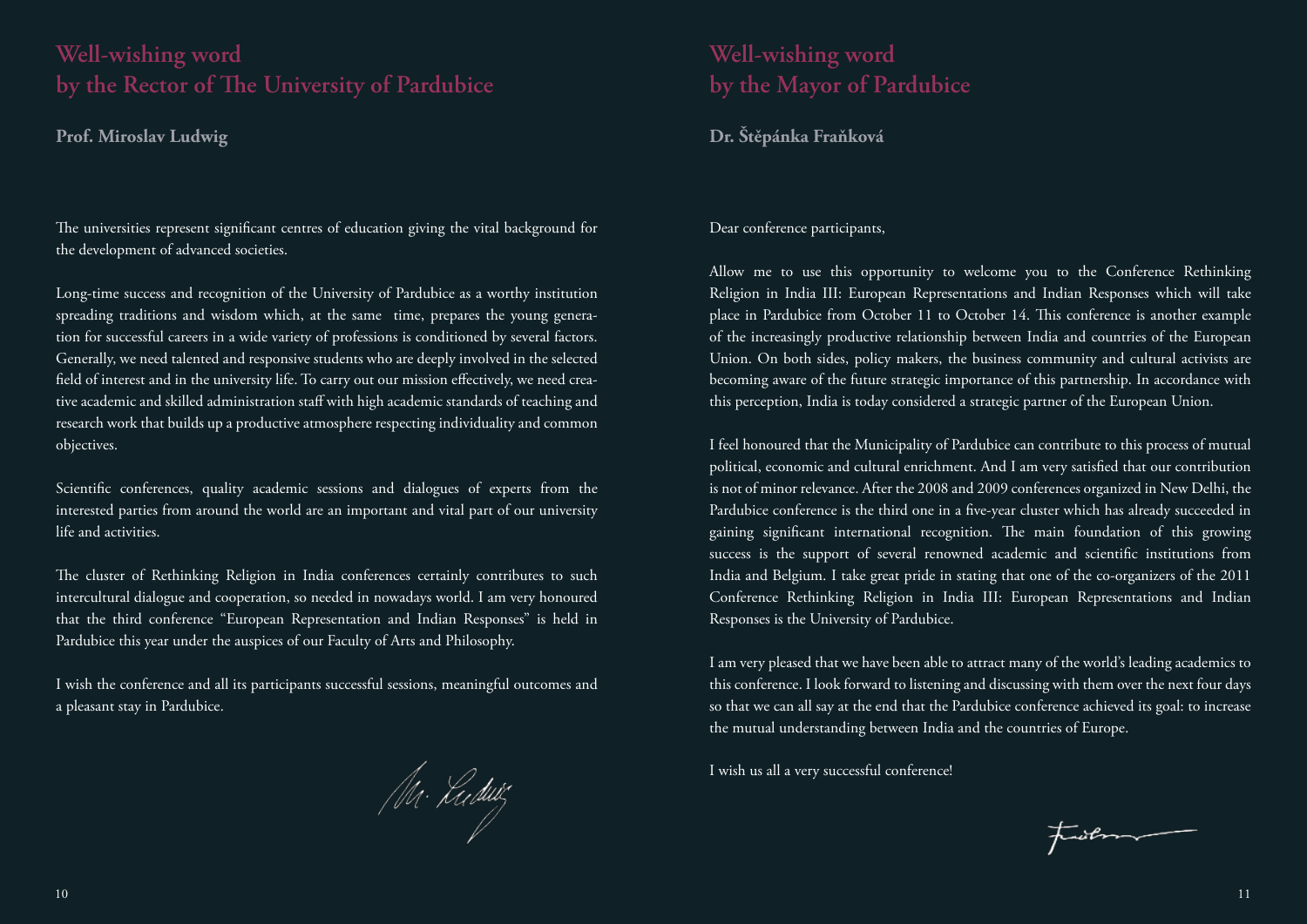### CONFERENCE AT A GLANCE 11 - 14 October 2011

### Rethinking Religion in India III European Representations and Indian Responses

| Tuesday 11 October                                           | Wednesday 12 October                                                                                                                                                                                                                                                          | Thursday 13 October                                                                                                                                                                                                                                                                                                                         | Friday 14 October                                                                                                                                                                                                                                                                                                                                                                          |
|--------------------------------------------------------------|-------------------------------------------------------------------------------------------------------------------------------------------------------------------------------------------------------------------------------------------------------------------------------|---------------------------------------------------------------------------------------------------------------------------------------------------------------------------------------------------------------------------------------------------------------------------------------------------------------------------------------------|--------------------------------------------------------------------------------------------------------------------------------------------------------------------------------------------------------------------------------------------------------------------------------------------------------------------------------------------------------------------------------------------|
| $9.00 - 11.00$ : Registration<br><b>Registration Hall</b>    | 9.00-11.00 : Parallel Sessions 1<br>Rethinking the Caste System 1<br>Smaller Knights' Hall<br>Islamic Mysticism in European and Indian Perspective<br>Larger Knights' Hall<br>Secularism in Europe and India<br>Seminar Room 1<br>Indian Responses 1<br><b>Seminar Room 2</b> | 09.00-11.00 : Parallel Sessions 2<br>Rethinking the Caste System 2<br><b>Smaller Knights' Hall</b><br>Rethinking Religion in Europe: Learning<br>from the Case of India<br>Larger Knights' Hall<br>Workshop: How to Teach about<br>the Indian Traditions?<br>Seminar Room 1<br>European Representations of India 1<br><b>Seminar Room 2</b> | $9.00 - 11.00$ : Parallel Sessions 3<br>Indian Responses 2<br><b>Smaller Knights' Hall</b><br>European Representations of India 2<br>Larger Knights' Hall<br>Hermeneutics and Historical Consciousness:<br>German Constructions of the History of Indian<br>Literature, 1837-2007<br>Seminar Room 1<br>Workshop: Learning from the California<br>Textbook Debacle<br><b>Seminar Room 2</b> |
| 9.00-11.00 : Tea, coffee and snacks Pillar Hall              | 11.00-11.15 : Tea break in the Pillar Hall                                                                                                                                                                                                                                    | 11.00-11.15 : Tea break in the Pillar Hall                                                                                                                                                                                                                                                                                                  | 11.00-11.15 : Tea break in the Pillar Hall                                                                                                                                                                                                                                                                                                                                                 |
| 11.00-13.00 : Welcome and inauguration                       | 11.15-13.15 : Roundtable Session 1<br>'The Indian Response: on Rammohan Roy'                                                                                                                                                                                                  | 11.15-13.15 : Roundtable Session 2<br>'The Indian Response: on Gandhi'                                                                                                                                                                                                                                                                      | 11.15-13.15 : Roundtable Session 3<br>'The Indian Response: on Dharampal'                                                                                                                                                                                                                                                                                                                  |
| <b>Lecture Hall</b>                                          | Larger Knights' Hall                                                                                                                                                                                                                                                          | Larger Knights' Hall                                                                                                                                                                                                                                                                                                                        | Larger Knights' Hall                                                                                                                                                                                                                                                                                                                                                                       |
| 13.00-14.30 : Lunch in the First Courtyard                   | 13.15-14.30 : Lunch in the First Courtyard                                                                                                                                                                                                                                    | 13.15-14.30 : Lunch in the First Courtyard                                                                                                                                                                                                                                                                                                  | 13.15-14.30 : Lunch in the First Courtyard                                                                                                                                                                                                                                                                                                                                                 |
| 14.30-16.00 : Platform Session 1<br>'Monologue or Dialogue?' | 14.30-16.00 : Platform Session 2<br>'Monologue or Dialogue?'                                                                                                                                                                                                                  | 14.30-16.00 : Platform Session 3<br>'Monologue or Dialogue?'                                                                                                                                                                                                                                                                                | 14.30-16.30 : Closing workshop 'Towards the<br>Future of Rethinking Religion in India'                                                                                                                                                                                                                                                                                                     |
| <b>Lecture Hall</b>                                          | <b>Lecture Hall</b>                                                                                                                                                                                                                                                           | <b>Lecture Hall</b>                                                                                                                                                                                                                                                                                                                         | Larger Knights' Hall                                                                                                                                                                                                                                                                                                                                                                       |
| 16.00-16.15 : Tea break in the Pillar Hall                   | 16.00-16.15 : Tea break in the Pillar Hall                                                                                                                                                                                                                                    | 16.00-16.15 : Tea break in the Pillar Hall                                                                                                                                                                                                                                                                                                  | 16.30-17.00 : Tea break in the Pillar Hall                                                                                                                                                                                                                                                                                                                                                 |
| 16.15-17.00 : Platform Session 1 (continued)                 | 16.15-17.00 : Platform Session 2 (continued)                                                                                                                                                                                                                                  | 16.15-17.00 : Platform Session 3 (continued)                                                                                                                                                                                                                                                                                                | 17.00-17.30 : Closing address                                                                                                                                                                                                                                                                                                                                                              |
| <b>Lecture Hall</b>                                          | <b>Lecture Hall</b>                                                                                                                                                                                                                                                           | <b>Lecture Hall</b>                                                                                                                                                                                                                                                                                                                         | Larger Knights' Hall                                                                                                                                                                                                                                                                                                                                                                       |
|                                                              | 17.00-17.30 : Tea break in the Pillar Hall                                                                                                                                                                                                                                    |                                                                                                                                                                                                                                                                                                                                             |                                                                                                                                                                                                                                                                                                                                                                                            |
|                                                              | 17.30-20.30 : Screening of the film 'Listen Draupadi'<br>followed by a discussion                                                                                                                                                                                             |                                                                                                                                                                                                                                                                                                                                             |                                                                                                                                                                                                                                                                                                                                                                                            |

### **Lecture Hall**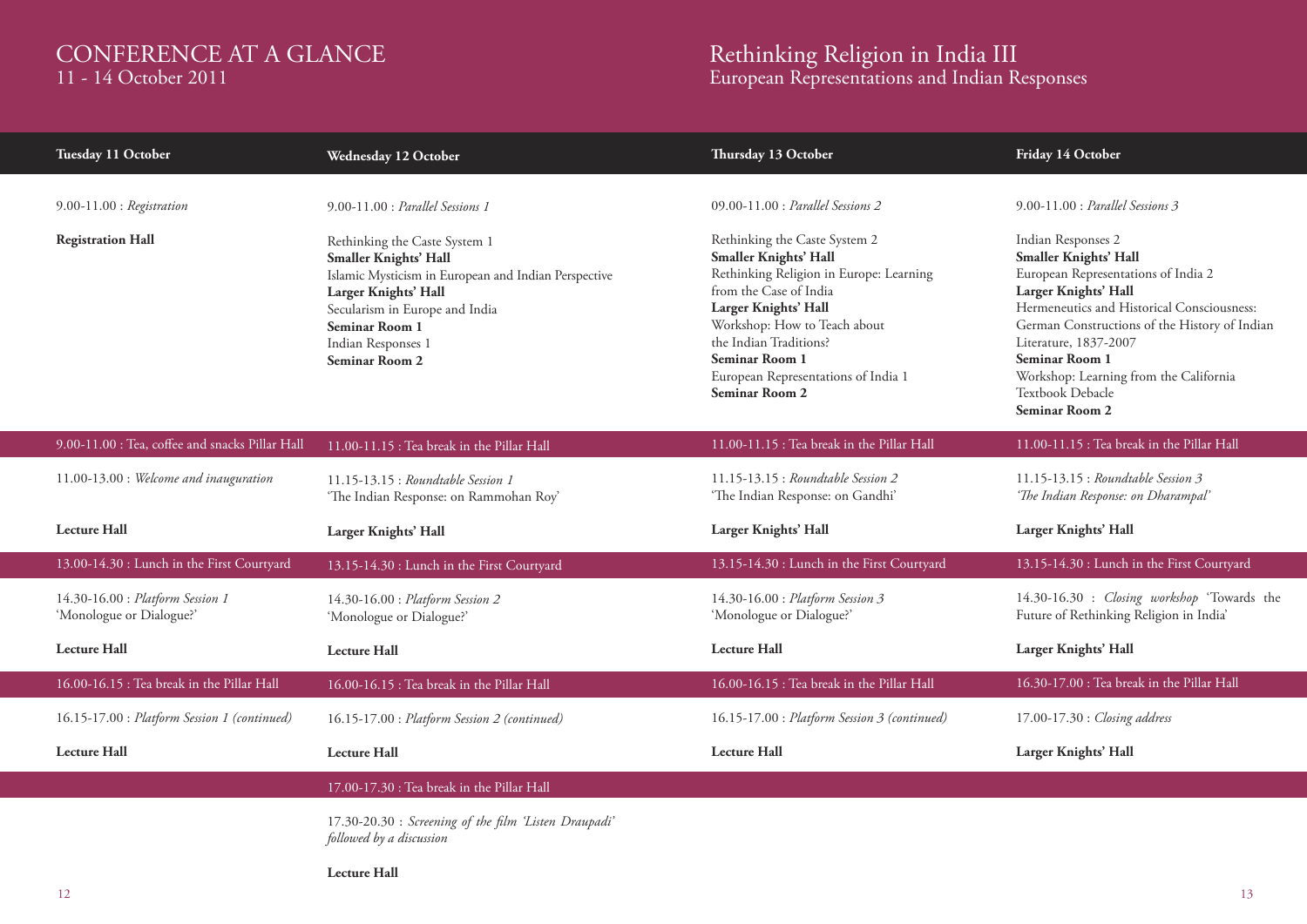### PLATFORM SESSIONS 'MONOLOGUE OR DIALOGUE?'

**Platform Session 1 # Tuesday, 11 October, 14.30-17.00 Platform Session 2 # Wednesday, 12 October, 14.30-17.00 Platform Session 3 # Thursday, 13 October, 14.30-17.00** 

**Room # Lecture Hall Moderator # Sarah Claerhout**

**Speakers**

**Arvind-Pal Singh Mandair** is Associate Professor and holder of the Tara Singh, Balwant Kaur Chattha, Gurbaksh Singh, and Kirpal Kaur Brar (S.C.S.B.) Sikh Studies Professorship at the Department of Asian Languages and Culture, University of Michigan, USA. His fields of study are: Sikh and Punjab Studies; South Asian Religions and Culture; Continental and Comparative Philosophy; Postcoloniality; Theories of Religion and the Secular; Translation Studies and Political Theology. His most important work is: *Religion and the Specter of the West: Sikhism, India, Postcoloniality and the Politics of Translation* (Columbia University Press, 2009).

**Brian Pennington** is Associate Professor of Religion at the Department of Humanities, Maryville College, USA. He teaches courses in Hinduism, the culture and history of South Asia, and the study of religion. He conducts research on religion in colonial India, the Hindu-Christian encounter, and also writes about method and theory in the study of religion. His first book, *Was Hinduism Invented?: Britons, Indians, and the Colonial Construction of Religion* (Oxford University Press, 2005), is a study of Hindu-Christian interaction in the late eighteenth and early nineteenth centuries; it was reissued in paperback in 2007.

**S.N. Balagangadhara** is Professor in Comparative Science of Cultures and Director of the Research Centre Vergelijkende Cultuurwetenschap, Ghent University, Belgium. He also directs the India Platform UGent. His most important work is *'The Heathen in His Blindness…': Asia, the West and the Dynamic of Religion* first published in 1994 by Brill and republished by Manohar Publications in 2005.



### **The Three Platform Theses**

During the last decades, many scholars have pointed out that the modern representations of religion in India are specifically 'Western' or 'European' in nature and do not reflect Indian realities. Operating within a cultural framework that constrained their experience and understanding, European Orientalists created the basic conceptual structures of 'Hinduism', 'Sikhism', 'Buddhism', 'Jainism'… that remain dominant to this day. During the colonial period, these structures were fleshed out with empirical details provided by ethnographic fieldwork and native informants. The resulting descriptions of 'the religions of India', the same scholars argue, represent Indian culture as a deficient variant of Western culture.

Reacting to such claims, other scholars have argued that this denies agency to the Indians, as though the latter had no say in producing the modern representations of their own religions. Consequently, a virtual consensus has come into being today that the modern conceptions of 'Hinduism', 'Sikhism', 'Jainism', 'Buddhism'… are the result of collaboration between Europeans and Indians. This collaboration is characterized as a kind of dialogue — a dialogue between people belonging to two different cultures possessing different conceptual frameworks. As Phillip Wagoner puts it:

Whereas the postcolonialists have tended to see native scholars merely as 'informants', providing raw data with which active Europeans produced colonial knowledge, the 'collaborationists' have instead viewed these indigenous intellectuals as active partners in the process, bringing their own forms of knowledge and epistemic regimes to the dialogue. (Wagoner 2003, 784)

The results of this dialogue, it is said, are representations that contain elements of both sides and are therefore neither entirely European nor entirely Indian. Instead, they reflect the conceptual frameworks of both cultures. Otherwise put, the modern representations of religion in India were produced through a process of collaboration and dialogue with Indians and hence reflect both European and Indian ways of understanding religion in India.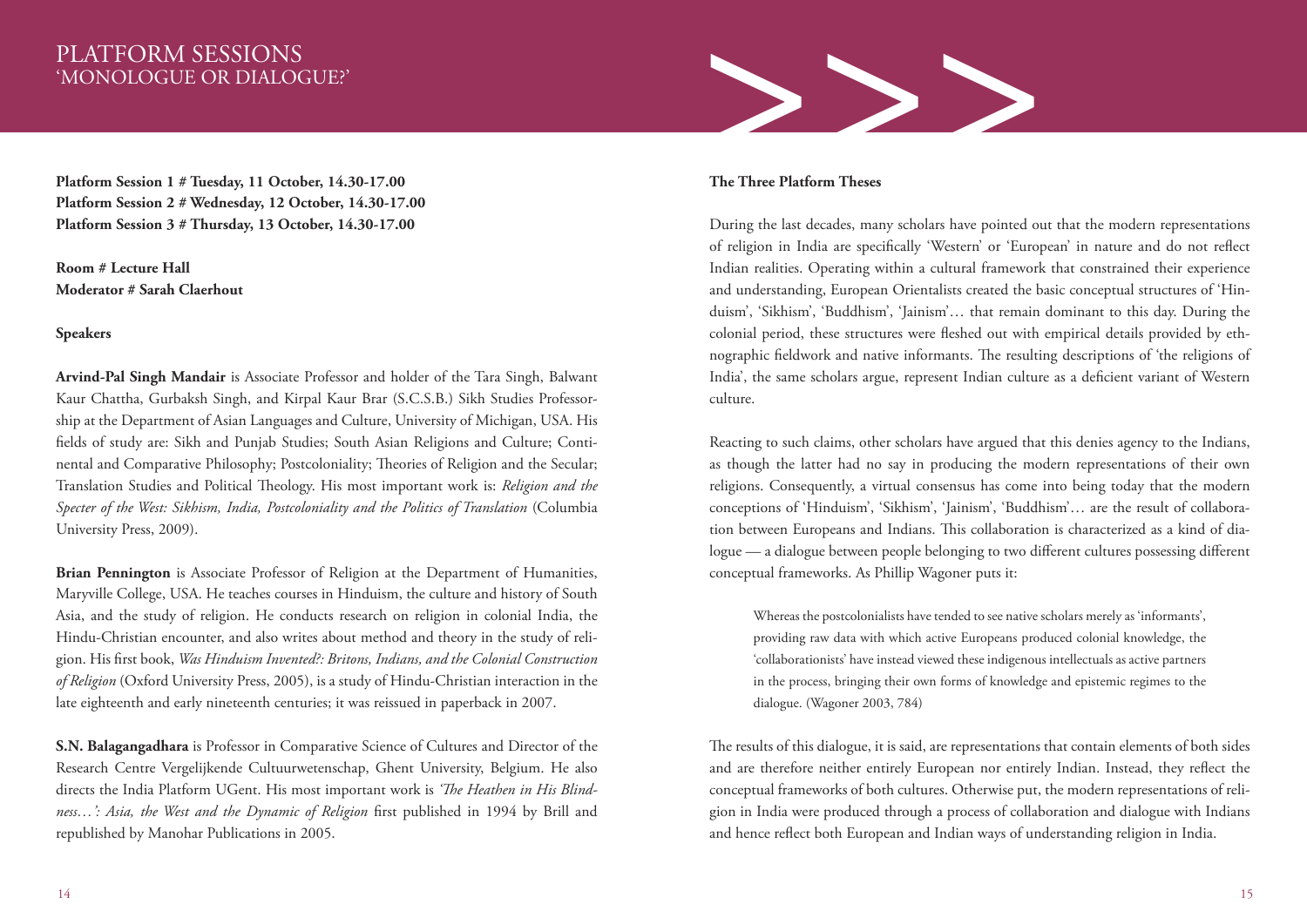# 'MONOLOGUE OR DIALOGUE?'

PLATFORM SESSIONS<br>"MONOLOGUE OR DIALOGUE?"<br>As an illustration, take the case of 'modern Hinduism'. The earlier claim that modern Hin-<br>duism was 'constructed' by Orientalist scholars and colonial officials has now been reje As an illustration, take the case of 'modern Hinduism'. The earlier claim that modern Hinduism was 'constructed' by Orientalist scholars and colonial officials has now been rejected by most scholars. Instead, it is said that this construction of Hinduism was a many-sided process: European colonials and Indian elites collaborated in the creation of a uniform religion of Hinduism, modeled on Brahmanical texts. Hence, modern Hinduism is supposed to have emerged out of the agency of Europeans *and* Indians – the product of dialectical exchange between colonizers and colonized, incorporating both pre-colonial and colonial elements.

The *aim of the Platform Sessions* is to take a closer look at this emerging consensus. In three sessions, we will systematically examine its claims, presuppositions, and implications, and thus assess whether the new consensus constitutes a step forward in the study of religion in India. The format will be as follows: in this position paper, two provocative theses and a proposal for future research are formulated. The two theses intend to bring to the foreground problematic aspects of the consensus that the modern representations of Indian religion emerged out of a dialogue between Europeans and Indians. In a brief explanation accompanying the two theses, some fundamental problems will be formulated that need to be solved by the emerging consensus. The proposal for future research will try to formulate a tentative solution to some of these problems.

During the three sessions of the Platform sessions, each speaker will first give a ten-minute presentation of his reflections on the thesis or proposal under review: Does he agree or disagree with it? What are the main hypotheses and arguments involved? Which conceptual and empirical problems remain unexamined? This will be followed by a moderated debate between the three speakers.

# **Platform Session 1**

### **The current representations of Indian religion are products of a monologue, not a dialogue.**

The dominant representations we have of religion in India do not reflect a dialogue but a European monologue. Today, India is viewed as a country of many different religions and, correspondingly, Indian society is carved up into distinct communities of religious believers or practitioners ('Hindus', 'Sikhs', 'Buddhists', 'Jains'…). This view reflects the Western cultural experience of India. When one speaks of 'the religions of South Asia' and studies 'Hinduism', 'Sikhism', 'Buddhism' or 'Jainism' as such instances of religion, one is invoking a conceptual apparatus that results from the way in which Europe came to terms with India. These 'religions' are fictitious entities, which may exist in the minds, books, and libraries of the West and the western-educated, but *not* among the people whose religions they are supposed to be.

The European intelligentsia was compelled to create conceptual units like 'the Hindu religion' or 'the Sikh religion' in order to give structure to its experience of a completely alien culture. Elements of the traditions of India – their intellectual treatises, stories, rituals, practices, temples, their *devas* and *devis*… – were gradually interpreted and linked to each other in such a way that coherent patterns came into being in the European descriptions of India. From treatises and stories, European scholars extracted the presumed 'sacred doctrines', 'religious beliefs' and 'laws'; certain texts had to be 'scriptures'; rituals became 'worship' practices that embodied the 'doctrines' and 'religious beliefs'; temples could not but be 'houses of worship'; and *devas* and *devis* were taken to be 'gods', of course. In this way, 'Hinduism', 'Jainism', 'Sikhism', and 'Buddhism' emerged as conceptual units within the cultural framework that guided the European understanding of the traditions of India.

This cultural framework consists of a generic Christian theology. That is, the terms used by the European representations of Indian culture – 'religion', 'worship', 'sacred', 'secular', 'gods', 'divinity', 'priest'… – are not neutral observational terms, but theoretical terms embedded in the basic conceptual framework shared by the different Christian theologies.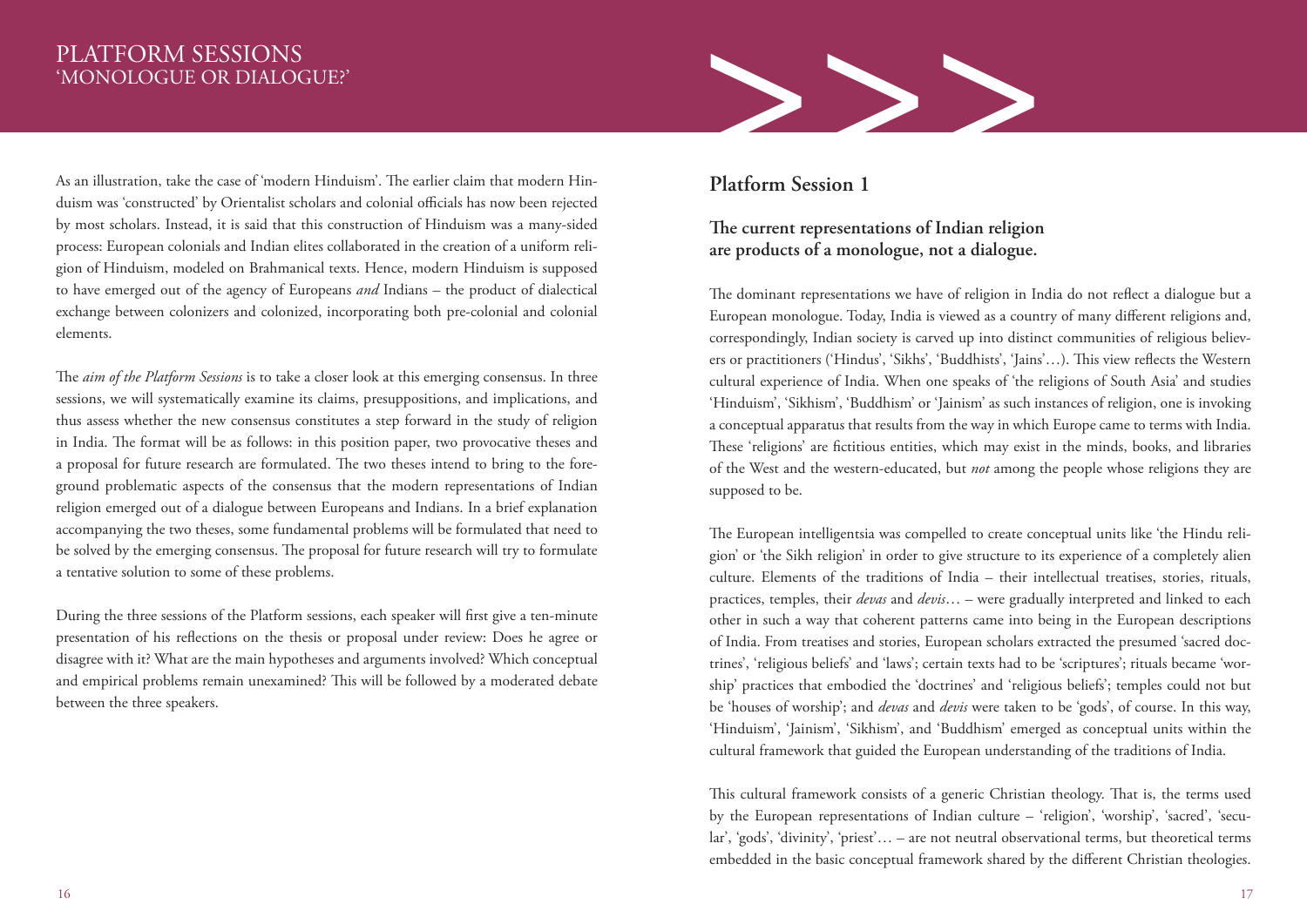# 'MONOLOGUE OR DIALOGUE?'

This background framework has provided meaning to these terms and related them to each other in a conceptual grid. The same framework determined the particular interpretations and translations of the texts and practices found in India. It also established the relations among those elements fractured and extracted from the Indian traditions, which were viewed by Europeans as doctrines, scriptures, sacred law, worship, liturgy, priests, and gods. Against the background of this framework, 'the religions of India' could come into being as coherent patterns of description.

Indian contributions to these descriptions, wherever Indians collaborated with Europeans, were absorbed into the Western conceptual framework and fundamentally transformed in the process. This did not alter the nature of the dominant framework, nor did it fundamentally change the way in which Indian culture was described. Indeed, fragments from the Indian intellectual traditions had been integrated into the European representations from the very start, but their meaning was changed and distorted. In order to appreciate this point, it suffices to ask the following question: Which Indian theories or knowledge traditions have been adopted in fruitful ways in the development of the contemporary Western intellectual traditions that we see embodied in the social sciences and humanities? It is difficult to think of any, with the exception of linguistics.

To suggest that the contemporary conceptions of Hinduism, Buddhism, Jainism, Sikhism… are products of a dialogue between Europeans and Indians is to ignore how the dominant conceptual vocabulary and framework were established by Western culture and how these were intelligible and accessible only to Europeans. Europeans had already set the framework within which the 'dialogue' could take place; hence, it could in reality only be a monologue.



### **Platform Session 2**

### **The dialogue is more accurately described as a meeting of two monologues with distortions of meaning on both sides.**

The insight that the European and Indian cultures operate with two frameworks that are fundamentally different from each other needs to be taken more seriously. These frameworks have come, and continue to come, into contact with each other. Terms, concepts, and sentences from both sides are adopted and interpreted within the other's framework. However, accordingly as they are integrated into a different constellation of concepts they also get distorted. Mostly, this mutual distortion of meaning occurs without awareness. Consequently, the two parties in the presumed dialogue – European and Indian – have been talking past each other without even being aware of this problem. They are using words with different meanings attached to them. They relate concepts to each other in fundamentally different ways. Inevitably, then, they interpret their own and each other's utterances very differently.

Quite obviously, European thinking and talking about religion during the last centuries has taken place within the framework of a linguistic practice. That is to say, one learns to use the word 'religion' and its cognates like 'worship', 'god', 'priest'… accordingly as one participates in, and becomes a member of, the linguistic practice of a community. Importantly, this linguistic practice refers not simply to the practice of using a natural language (like French, German, or Dutch) but also to that of using a theological language. Over the last 1500 years, the conceptual vocabulary and framework of Christian theology has shaped and constrained the linguistic practices in question. That is, a basic theological framework gave shape to the natural-language use in European vernaculars where these discuss religion and the nature of human beings and societies.

'Linguistic practice' is used well advisedly here. Not because Christian religious life requires using some or another natural language, but because the cluster of concepts that gives Gestalt to this religious life has taken the status of being an integral part of the natural language-use of Europeans. Today, it has become as natural to say 'I am very religious' or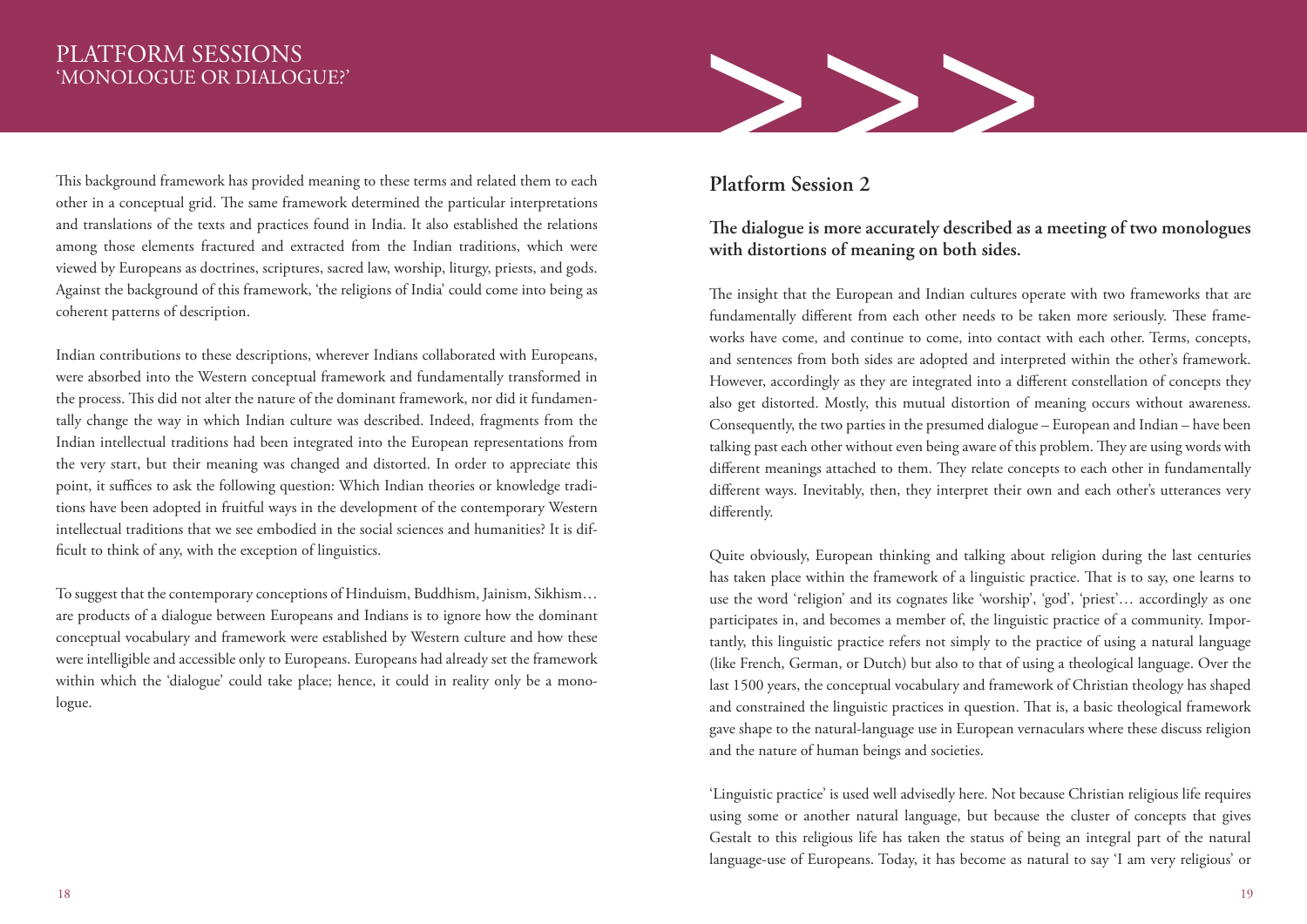# 'MONOLOGUE OR DIALOGUE?'

'They are worshipping' in English as it is to say 'It is raining'. Nevertheless, whenever Europeans invoked notions like 'religion', 'worship', 'gods' or 'priesthood' in order to describe India, their reasoning operated against a background theology, which had determined the semantic content and systematic relations of these terms.

Naturally, Indians had their own cultural experiences, linguistic practices and conceptual frameworks. Trying to make sense of the queries of the colonizer, Indians learned to use English-language words ('religion', 'revelation', 'God', 'worship', 'priest', 'idolatry'), without having access to the background framework that related these terms to each other in a systematic way. This implies that they could not possibly understand what the Europeans meant by these terms.

In turn, the terms used by Indians to discuss their cultural traditions were also part of a linguistic practice. Again, this practice was also shaped by specific conceptual frameworks or at least a minimal shared set of background ideas. This shared set of background ideas was equally inaccessible to European travellers, missionaries, colonial officials, and Orientalists.

While conversations between Europeans and Indians certainly occurred during the colonial period, these did not constitute a real dialogue but rather a Babylonian confusion of tongues. For instance, while puja rituals are not the equivalent of worship in Christianity, Europeans first misunderstood these rituals as worship (originally of 'false gods', later of 'gods' *tout court*) and mistranslated '*puja*' as 'worship'. In the next step, Indians learned English and accepted that 'worship' meant '*puja*', without understanding what worship entails in Christianity and without having access to the linguistic practices and conceptual schemes, which related this notion of worship to other theological notions like God, idolatry, and religion. Given our current lack of insight into this process, we cannot grasp the distortions that occurred when the term 'worship' was mapped onto '*puja*'.

A similar process occurred for all such appropriations of English-language terms and theological notions. As Indians took over these words, their original meanings were distorted, accordingly as European-language terms were mapped onto terms from Indian languages (e.g. '*dharma*', '*apaurusheya*', '*deva*', '*puja*', '*purohit*', '*murtipuja*'). Even where



Indian authors meant completely different things with, say, words like 'religion', 'worship', 'Supreme Being', 'gods', 'revelation' or 'divine' than the European Orientalists and colonial officials, such differences were eradicated accordingly as the latter interpreted what the former said within the dominant conceptual framework, namely, that reflecting the Western cultural experience.

The major difficulty in defending the claims about the dialogue between Europeans and Indians giving rise to the current representations of religion in India, then, is that we cannot begin to understand how Indians contributed to this dialogue, since we do not even know today how they made – and continue to make – sense of the European terminology, concepts, and descriptions.

The problem of translation could not and cannot be solved by turning to the available dictionaries of Indian and European languages. From the start, the dictionaries that defined the terms and mechanisms of translation were shaped by the background conceptual framework of European natural languages. Wherever this background framework concerned religion and related subjects, it had been deeply informed and structured by Christian theology. Consequently, the act of translation simply conformed the terms from the Indian conceptual framework into the European conceptual framework. Take the example of one Indian vernacular, Kannada. The major Kannada-English dictionary, still in use today, was created by a German Protestant missionary working with the Basel Mission, the Reverend Ferdinand Kittel. Such dictionaries, originating in the desire to translate the Bible into local vernaculars, inevitable took recourse to a basic theological framework in order to determine the semantic equivalence of terms from Indian and European languages.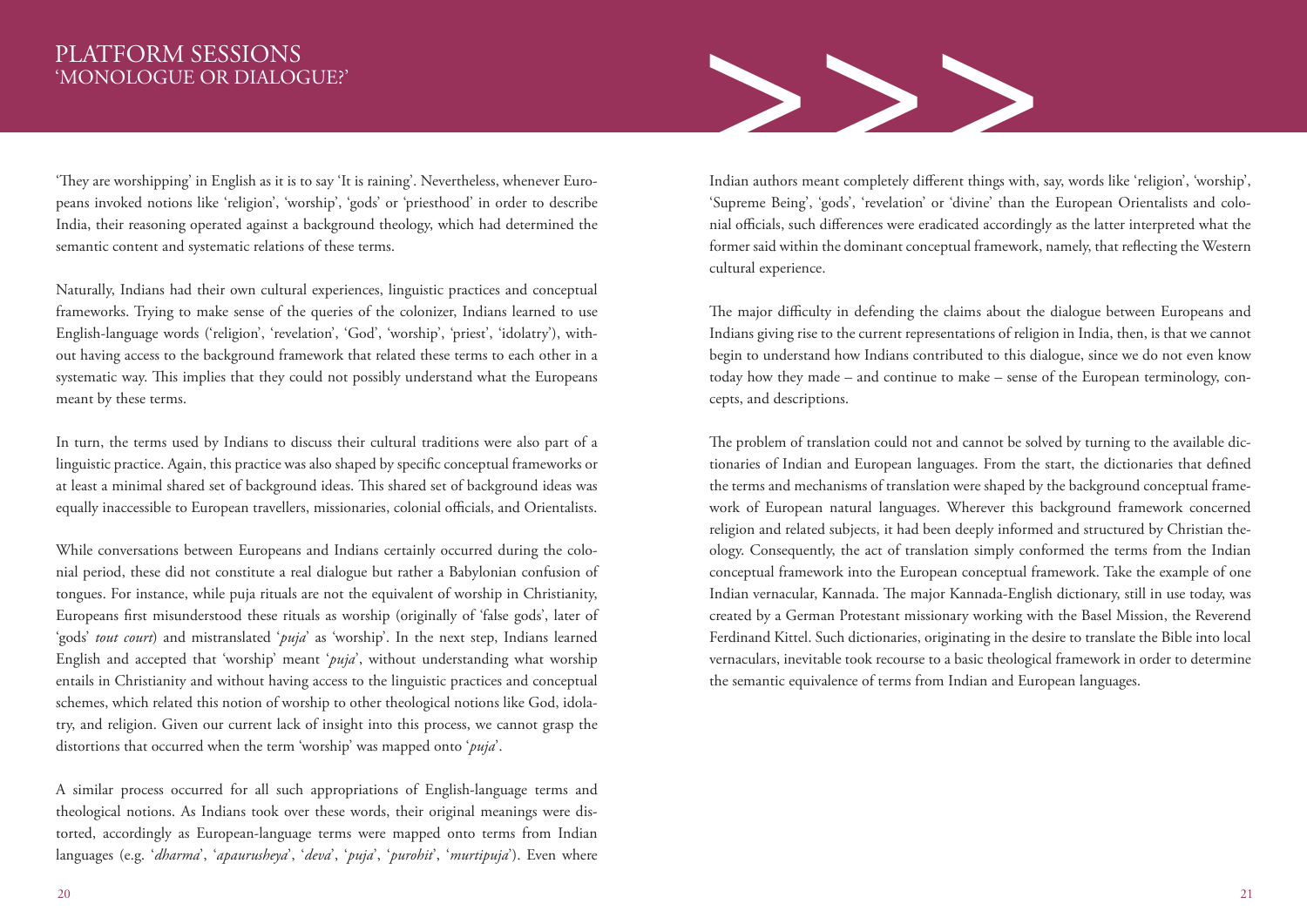### PLATFORM SESSIONS 'MONOLOGUE OR DIALOGUE?'

### **Platform Session 3**

### **Towards mutual understanding.**

The problems identified in the two above theses are significant, because they also point to a way forward: *the process of mutual distortion is the key towards understanding fundamental cultural differences between Europe and India*. Through a study of what happens to certain kinds of ideas from one culture when they are absorbed into the conceptual frameworks or clusters of another, we can learn a lot about both cultures and the differences between them. Once we have an understanding of the respective conceptual frameworks a new kind of dialogue could start to take place.

In fact, this challenge provides a promising entry point into the study of Indian cultural traditions. In the case of Europe, we have proposed to study its cultural experience by looking at how Europeans have systematically described and distorted Indian culture. For instance, European conceptions of 'Hinduism' and 'the religions of India' give us insight into the common structures of this European cultural experience and how these structures are constituted by the Christian religion, its development and its internal problems. It is tempting to assume that we can apply this 'mirror principle' to India also and understand the Indian cultural experience by studying how Indians have described Europe. However, this does not work for several reasons: there exists no such massive and systematic body of Indian descriptions of Europe; and, to a large extent, Indians have adopted European selfdescriptions as though these are veridical.

Instead, there is another key to finding out the common structures and patterns in the Indian cultural experience: this key lies in the *kinds of distortions* that occurred when Indians took over the conceptual vocabulary of Europeans. There has to be a pattern to these distortions, precisely because terms like 'religion', 'worship', 'scripture', 'sacred law', 'conversion'… were mapped onto terms from the Indian languages. Consequently, the patterns in these distortions indirectly give us access to the conceptual structures and clusters common across the Indian cultural traditions.



Let us return to the example of 'worship' and '*puja*'. In order to fully grasp how Indians adopted English-language terms like 'worship' and 'idol worship', we will need a hypothesis on the nature of *puja*, its role in the Indian cultural traditions, and how this constrains the semantics of terms like '*puja*' and '*murtipuja*'. But the most promising route to developing such a hypothesis is to circumscribe the misunderstanding and conceptual distortion that occurred when Indians began to talk in terms of 'worship' and 'idol worship'. The difference between their use of these words and the conceptual structures behind the European-Christian understanding of 'worship' and 'idol worship' will reveal how the two groups were talking about completely different things. This mismatch then allows us to characterize the underlying conceptual structures of the Indian cultural experience by contrasting them to the European-Christian conceptual structures.

Why do we talk of 'conceptual distortion' here? Is it because we take Western languageuse as the standard and then assess Indian language-use as a deviation from this standard? No, this is not the point we are trying to make. The point is the following: When modern Westerners discuss the subject of religion in natural languages like English, they invoke all kinds of commonplace ideas. For instance, they usually assume that each people or culture has some form of religion and that 'belief' and 'worship' are central to religion. They also think that religions can have one God or many gods and distinguish between monotheism and polytheism. Many of these commonplace ideas have their origin in Christian theological discourse. Many have also been elaborated into theories about religion or at least into systematic descriptions of the different 'religions' of humanity. We would like to introduce the technical term 'topos' (plural 'topoi') to refer to such commonplace ideas that have been developed into theories.

Topoi, as we understand them, are not simply isolated ideas, but rather occur as clusters of interrelated ideas. The interpretation and elaboration of all such topoi depend on the presence of other commonplace ideas. That is, the topoi about religion that circulate in Western society are intelligible and productive units of thought because of a shared system of conceptual resources present in the background, which allows us to interpret these ideas and elaborate on them. Topoi require a particular conceptual background, consisting of fairly systematic clusters of ideas, in order to continue to function as commonplace ideas for the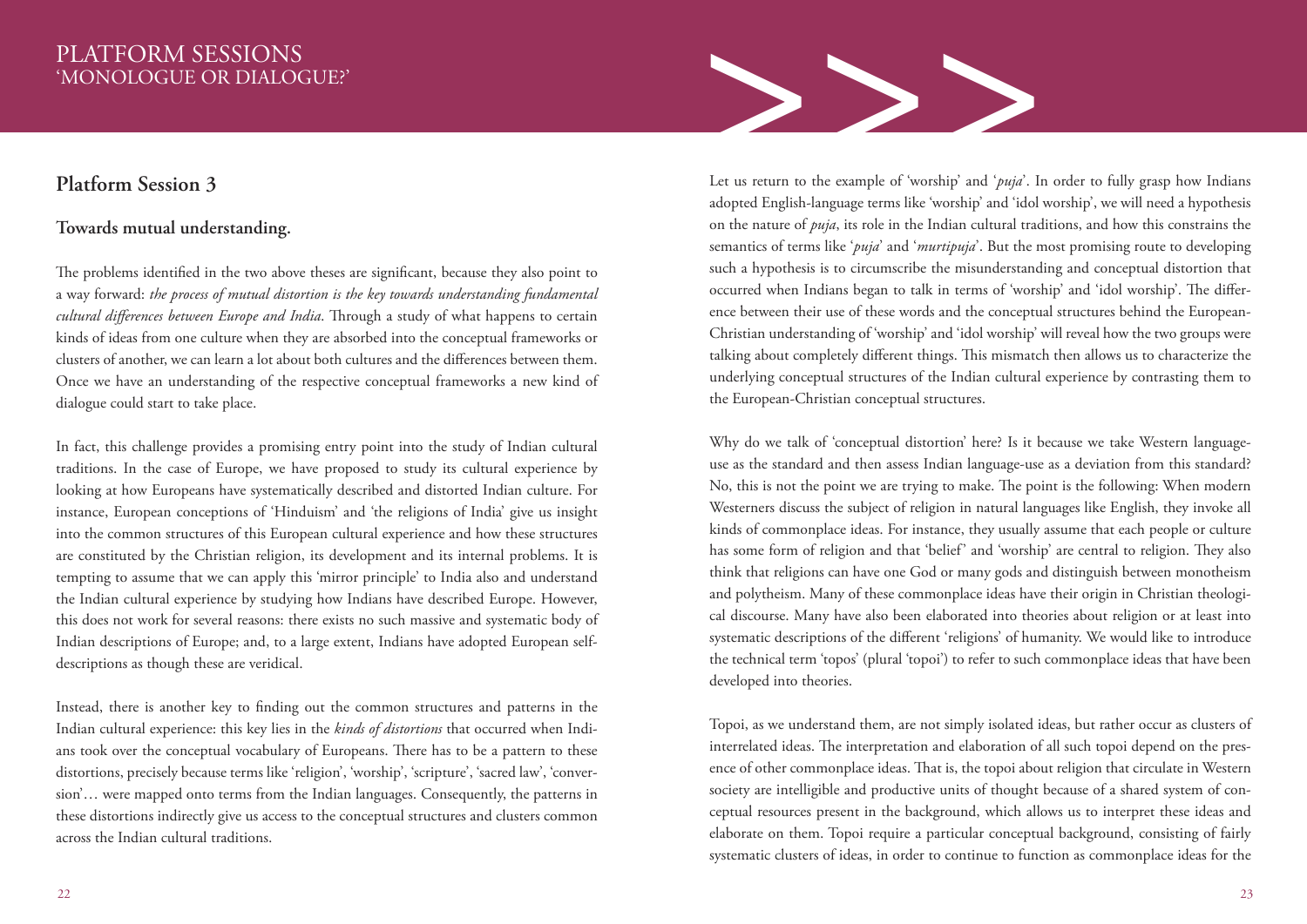### PLATFORM SESSIONS 'MONOLOGUE OR DIALOGUE?'

culture or society in question. We would like to define 'conceptual distortion' as the process that occurs when topoi originating from one cultural setting are interpreted against another cultural background, that is, by making use of commonplace ideas from another culture.

When Indian thinkers speak and write in English, they invoke such commonplace ideas, but interpret these in peculiar ways. Metaphorically, it helps to think in terms of two layers: at the surface, we have the prima facie layer of Indian thinkers' discourse on 'religion', 'Hinduism', 'God',…, where they make use not just of English-language terms and phrases, but (through them, as it were) of Western topoi. Underneath this lies a more fundamental conceptual layer that we need to dig up, where the same thinkers call on the commonplace ideas and topoi of their own cultural traditions to make sense of these Western topoi. This second layer reflects Indian modes of reasoning about the nature of traditions, the role of reason, the meaning of truth, and changes within and between traditions. To a large extent, the Indian thinkers' use of English-language terms is mapped onto the conceptual schemes of this deeper layer. That is, they adopt typical formulae from Christian theology and Western thought, but in the process of interpreting these map them onto Indian topoi.

The surface layer provides our only access to the deeper layer. This is the case, because the conceptual distortion does not occur at random, but in a systematic way. The systematic nature of the distortions, we propose, expresses the structure of the topoi that lie behind Indian thinkers' claims and interpretations of English-language terms. Furthermore, these commonplace ideas derive from the background theories of the Indian traditions that have shaped their reasoning. Tracking such underlying ideas allows one to characterize basic structures of these traditions. The interpretive challenge we face then is to uncover the patterns in the Indian distortive use of Western topoi. Once we have circumscribed such patterns, we can begin to develop hypotheses on the underlying ideas expressed in these conceptual distortions.

This proposal has a very fundamental implication for the problem of translation between cultures. On the basis of a deeper study of the systematic conceptual distortion, we could predict the meanings of some of the core words in the Indian languages. That is to say, Indian authors will display a penchant for using some specific words from the Indian lan-



guages to 'translate' in a distorted form the meanings of English language words. Because this tendency will be common to multiple generations of Indians, we can make the following claim: certain words from different Indian languages will be used to translate English language words not because the former are synonyms of the latter, *but because they distort the latter in the same way*.

In other words, when we study translation of words across cultures, the commonly used 'equivalents' in local languages *do not signal in the direction of synonymy of meaning but in the direction of distortion*: the systematic distortion of the meaning of chosen synonyms will tell us more about the language and culture into which English language words are translated by the natives. This should be put in a stronger form: today, we have to study how people use English in India, in order to understand their local languages. How they distort the English language provides us with clues about the semantics of their local languages. In studying cultures, in other words, we would do better to focus on their distortions in meaning rather than on looking for their synonyms to our words.

An illustration of this approach is not possible in a position paper. Here, we merely intend to propose a route for future research: in the process of theorizing the conceptual structures of Indian cultural traditions, we will also reveal their decisive impact on the manner in which Indians took over the vocabulary of the Europeans. It is only once we have done this kind of research that we can meaningfully begin to analyze the Indian contribution to the 'dialogue' that led to the creation of 'Hinduism', 'Sikhism', 'Jainism', 'Buddhism'... In the absence of this research, it is premature to present the fact that Indian elites also talked in terms of 'religion', 'worship', 'God'… as evidence for the claim that they co-built the current representations of 'Indian religions', as though Europeans and Indians had the same things in mind when they used these terms.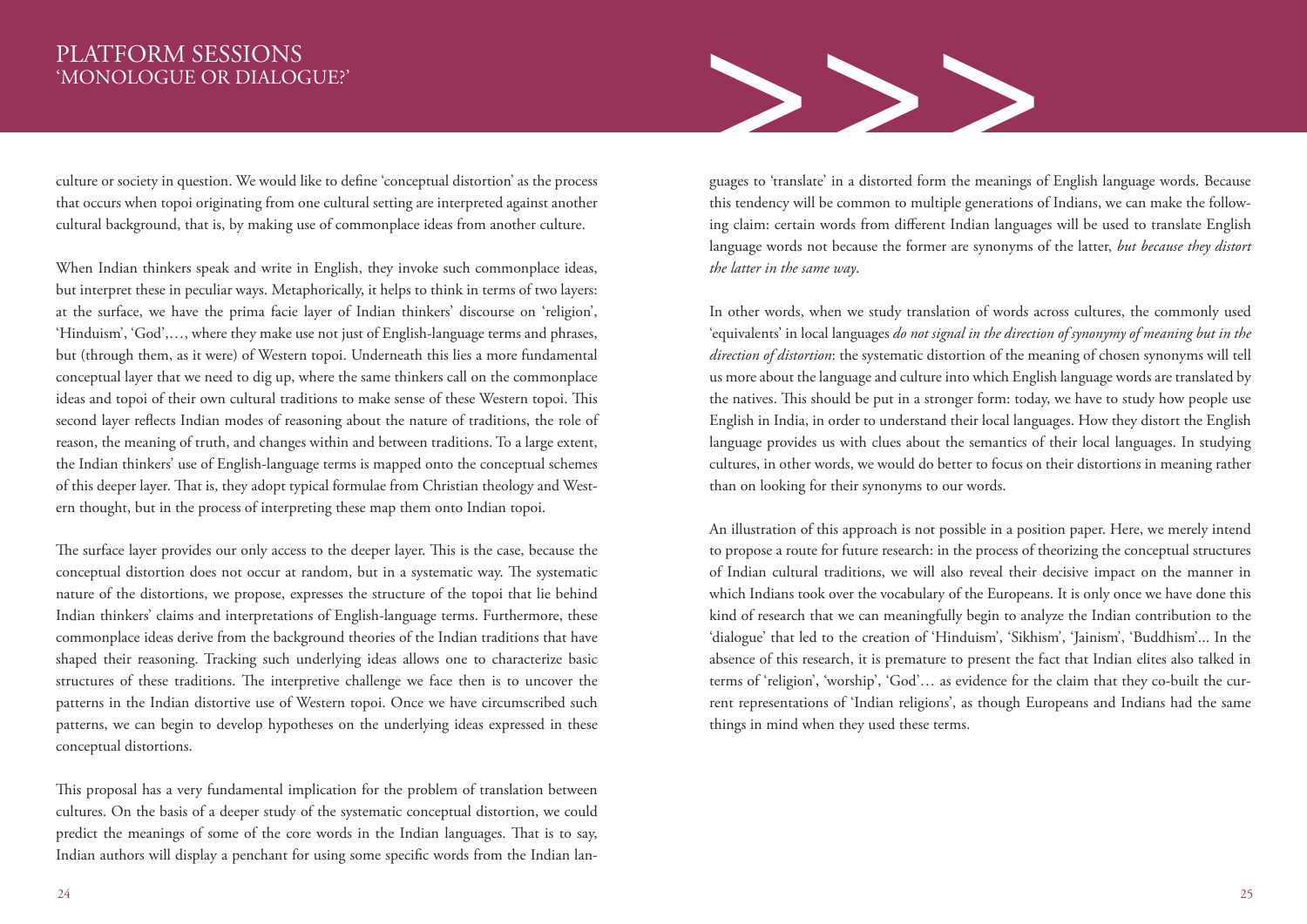### ROUNDTABLE SESSIONS THE INDIAN RESPONSE

**Chair # Naomi Goldenberg**

**Room # Larger Knights' Hall**

Permanent respondents # Geoffrey Oddie, History Department, University of Sydney, Australia, **Prakash Shah**, School of Law, Queen Mary, University of London, UK, **Peter Gottschalk**, Department of Religion, Wesleyan University, USA, **Robert A. Yelle**, Department of History, University of Memphis, USA, **Venkat Rao**, School of English Literary Studies, The English and Foreign Languages University, Hyderabad, India, **J.S. Sadananda**, Centre for the Study of Local Cultures, Kuvempu University, Shimoga, India and **Shanmukha A.**, Centre for the Study of Local Cultures, Kuvempu University, Shimoga, India



**Roundtable Session 1: on Rammohan Roy Wednesday 12 October, 11.15-13.15**

Throughout the 18th and 19th century, the Indian responses were varied. While many had no interest in participating in any dialogue with the Europeans, other Indians adopted and reproduced the descriptions of Europeans. Movements such as the Brahmo Samaj, Arya Samaj and people like Rammohan Roy accepted the descriptions which depicted the Indian traditions as degenerate religion and tried to reform them on the model of Protestant Christianity.

**Speaker # Jakob De Roover**, Research Centre Vergelijkende Cultuurwetenschap, Ghent University, Belgium

**Expert respondents # Martin Fárek**, Department for the Study of Religions, University of Pardubice, Czech Republic and **Polly Hazarika**, Department of English, SNDT Women's University, Mumbai, India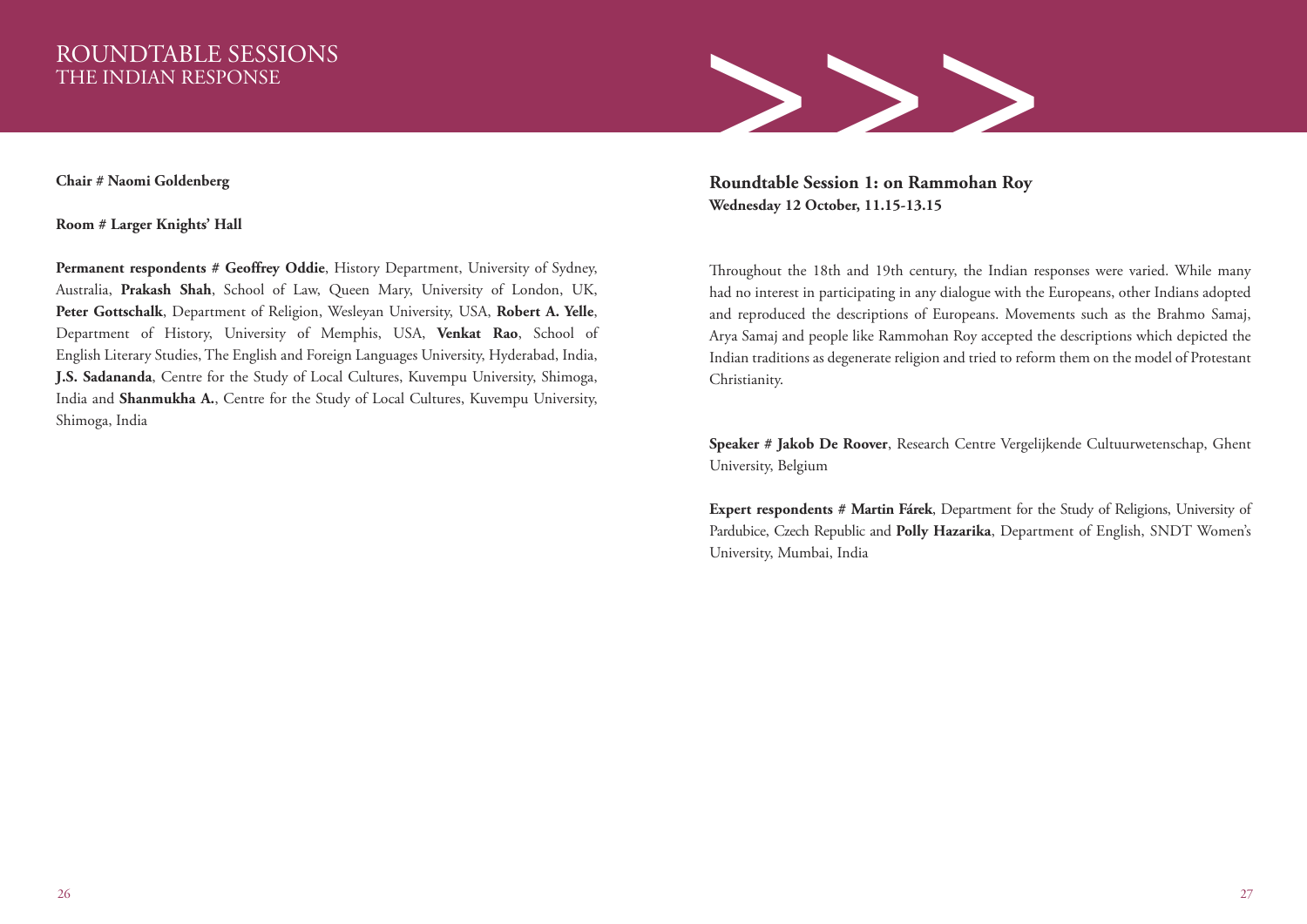# THE INDIAN RESPONSE

ROUNDTABLE SESSIONS<br>
THE INDIAN RESPONSE<br>
Roundtable Session 2: on Gandhi<br>
Thursday 13 October, 11.15-13.15<br>
Friday 14 October, 11.15-13.15<br>
Friday 14 October, 11.15-13.15

**Roundtable Session 2: on Gandhi Thursday 13 October, 11.15-13.15**

In the late 19th and early 20th century, different forms of resistance emerged to the European representations of India. Indian writers such as Gandhi started to point to the Indianness of the Indian traditions and their difference from European religion. Such descriptions still made use of the European concepts albeit in a distorted way.

**Speaker # Sarah Claerhout**, Research Centre Vergelijkende Cultuurwetenschap, Ghent University, Belgium

**Expert respondents # Dunkin Jalki**, Centre for the Study of Local Cultures, Kuvempu University, Shimoga, India and **Sufiya Pathan**, Sophia College, Mumbai, India

**Roundtable Session 3: on Dharampal Friday 14 October, 11.15-13.15**

In the previous century, thinkers like Dharampal and some of the postcolonial scholars have started to point to the inadequacy of European concepts in describing the nature of the Indian traditions. They call for developing alternative descriptions that are understandable across cultures. In doing so, they have initiated the process of building new knowledge about the Indian traditions and decolonising the social sciences.

**Speaker # G. Sivarama Krishnan**, National Law School of India, Bangalore University, India

**Expert respondent # S.N. Balagangadhara,** Research Centre Vergelijkende Cultuurwetenschap, Ghent University, Belgium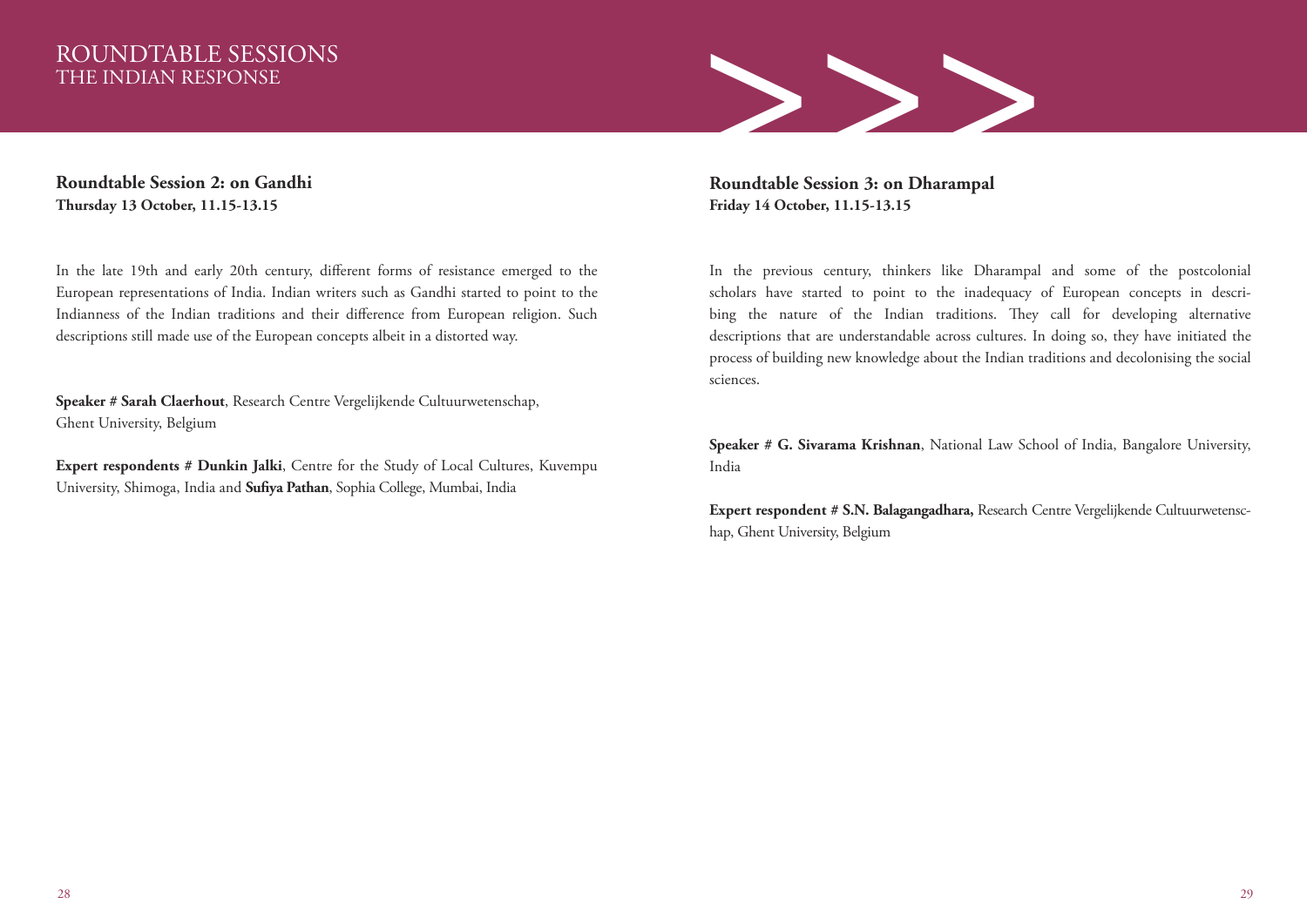# 'Kelai Draupadi, Listen Draupadi' by Sashikanth Ananthachari

Every year in over 200 villages in Tamilnadu, India, the Mahabharata is celebrated as a festival. For 20 days and 20 hours per day, the epic is performed as village rituals, narrated as a story and performed right through the night as theatre in the traditional Therukoothu form.

The Mahabharata is seen as an anti-war text and what is being performed there is a 'doubled' Mahabharata; it is both the epic and it is also simultaneously a record of the wars the people of this region have endured.

Draupadi is seen as the protagonist of the epic, and the epic is performed so that Draupadi can hear her story again. Draupadi is again 'doubled'; while she is the Queen of the Pandavas, she is also a metaphor for all the people unjustly victimised by war.

The film is the product of three years of intensive research on and participation in the festivals of Draupadi that take place in Tamil Nadu. Mr. Ananthachari has specialised himself in these traditions and has thus become one of the experts on the role stories like the Mahabharata play in India and the way they are being reproduced.

After the screening of the film there will be a conversation between Mr. Ananthachari and Prof. Hiltebeitel, who is a well-known expert on the same traditions. The focus of his research are the great epics of India (specifically the Sanskrit epics of Mahabharata and Ramayana), regional folk epics, and the cult of the goddess Draupadi. He is the author of the two important volumes on the cult of Draupadi: *The Cult of Draupadi, Volume 1, Mythologies: From Gingee to Kuruksetra*, 1988 and *The Cult of Draupadi, Volume 2, On Hindu Ritual and the Goddess*, 1991.

**Wednesday 12 October, 17.30 - 20.30 Room # Lecture Hall**

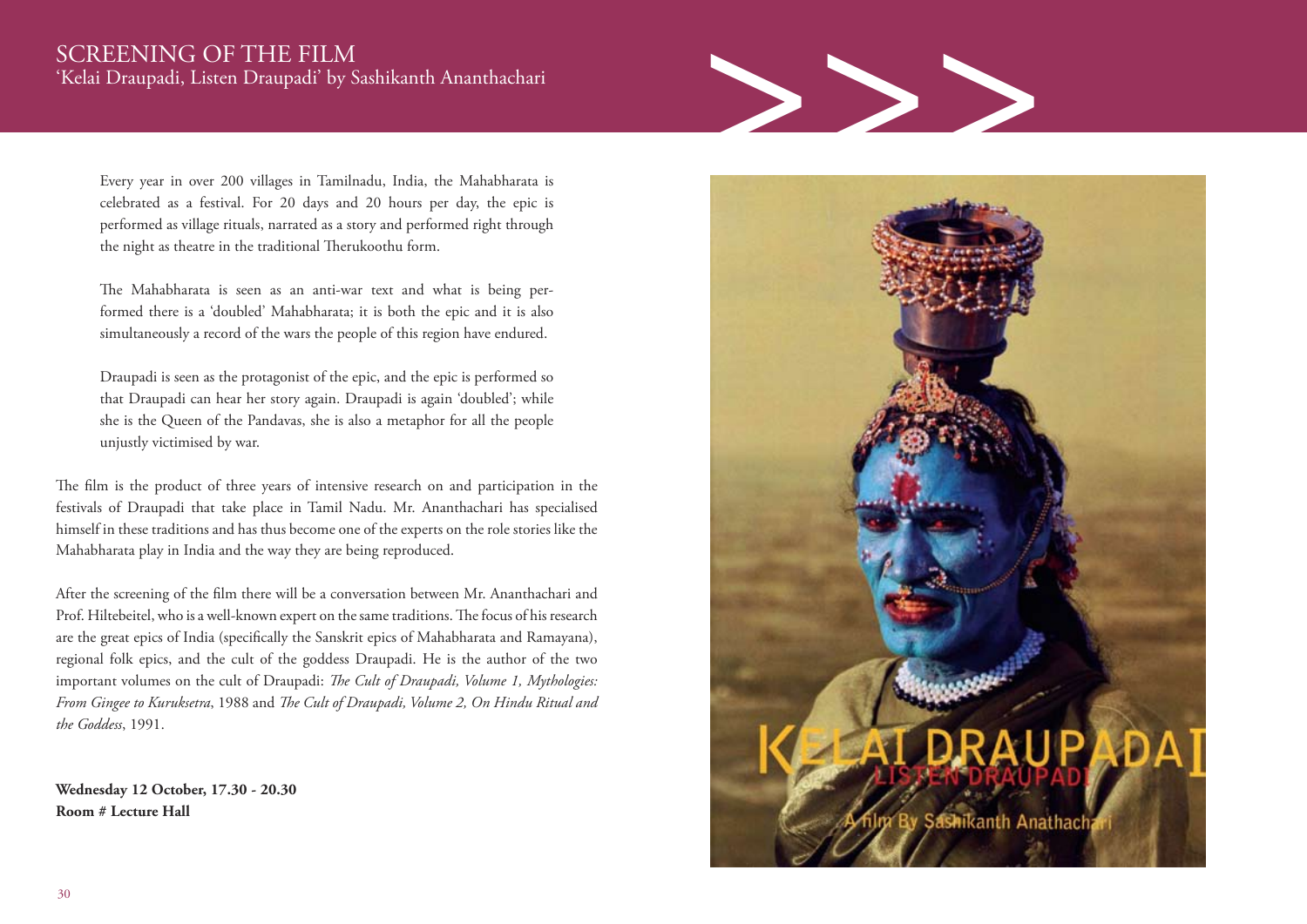### PARALLEL SESSIONS 1 DETAILED SCHEDULE



**Wednesday 12 October, 9.00-11.00**

### **Rethinking the Caste System 1**

SANTHOSH K. SHETTY *Caste System or Misunderstood Rituals*

KAVITHA P.N. *Caste and Sub-Caste: Problems of Classification*

SHANKARAPPA N.S. AND A. SHANMUKHA *Theories of "Untouchability" and their Impact on "Dalits" in India*

PRAVEEN TI. *Kannada Literature versus Social Sciences?* 

**Chair # Nele De Gersem Room # Smaller Knights´ Hall** **Islamic Mysticism in European and Indian Perspective** 

DUŠAN DEÁK *Sunni, Sufi, Varkari? Meaningless Discourses and Meaningful Religion*

MAHESH KUMAR C.S. *What has Dargah to do with Sufism?* 

ŠTĚPÁN LISÝ *The Sufi Practices as Reflected in Kifayat al-abidin (the Guide to Serving God) by Rabbi Avraham ben Moshe ben Maimon (1186-1237)*

VIOLA PARGAČOVÁ *Between and Behind Sufism and Tasawwuf Study on Contemporary Approaches to Muslim Mysticism and Spirituality*

**Chair # Peter Gottschalk Room # Larger Knights´ Hall** SUIFYA PATHAN *Secularism: the Indian Trajectory*

**Secularism in Europe and India** 

ANINDITA CHAKRABARTI *Sacred Traditions, Sectarian Identity and the Question of Secularism in Contemporary India*

DEVENDRA INGLE *Indian Democracy and Secularism - Judicial Perspective*

NAMRATA GANNERI *The Politics of Caste and Hindu Nationalism*

**Chair # Prakash Shah Room # Seminar Room 1** **Indian Responses 1** 

VARUNI BHATIA *Loss and Recovery: Re-evaluating Religious Modernization in Colonial India*

SANTANU DEY *Resuscitating or Reconstructing the Tradition? Gaudiya Vaishnavism in Colonial Bengal*

SVETLANA RYZHAKOVA *Non-Parsi Zoroastrians, Non-Indian Hindus, Western Adepts of Eastern Religions: Perspectives Compared* 

NORA MELNIKOVÁ *McDonaldization of Meditation*

**Chair # Sarika Rao Room # Seminar Room 2**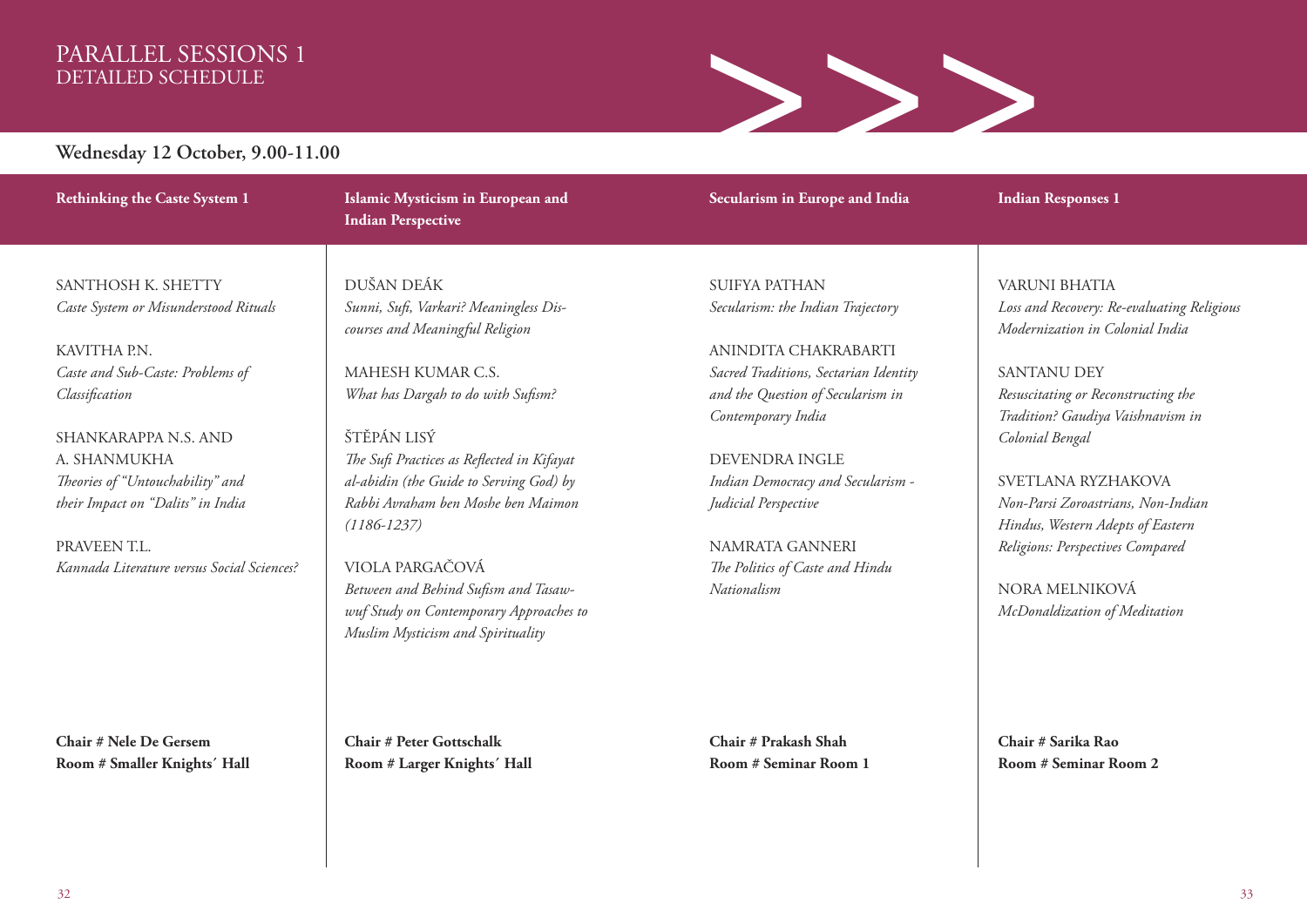### PARALLEL SESSIONS 2 DETAILED SCHEDULE



### **Thursday 13 October, 9.00-11.00**

| <b>Rethinking the Caste System 2</b>                                | <b>Rethinking Religion in Europe:</b><br>Learning from the Case of India             | Workshop: How to Teach about the<br><b>Indian Traditions II?</b> | <b>European Representations of India 1</b>                                                             |
|---------------------------------------------------------------------|--------------------------------------------------------------------------------------|------------------------------------------------------------------|--------------------------------------------------------------------------------------------------------|
| <b>AHMED SOHAIB</b>                                                 | VALENTINA GENTILE                                                                    | Conducted by:                                                    | <b>DANIEL SHEFFIELD</b>                                                                                |
| Contesting Hierarchies: Buddhism, Caste<br>and Social Protest       | Secularism in Contemporary India: the<br>Satyagraha as a Source of Liberal Tolerance | <b>MARTIN FÁREK</b>                                              | Of Parsis and Philologists: German<br>Orientalists and Zoroastrian Reformers<br>in 19th Century Bombay |
| <b>DUNKIN JALKI</b><br>A Reappraisal of Studies on Sanskritisation  | PRAKASH SHAH<br>Cultural and Legal Logics of Religion and                            | DUŠAN DEÁK                                                       | SAI BHATAWADEKAR                                                                                       |
| MUKESH BHATT                                                        | Secularisation in Europe                                                             | <b>MILAN FUJDA</b>                                               | Advaita Makes the Most Sense: 19th<br>Century German Streamlining of Hinduism                          |
| Caste as Cosmopolitanism in Diaspora<br><b>VENKAT RAO</b>           | <b>AAKASH SINGH</b><br>Ambedkar and Zizek, India and Europe                          |                                                                  | DEBALINA BANERJEE<br>Indias of the Mind: Representations and                                           |
| Memories, Genres and Genos: Rethinking<br>Local Cultures from India | <b>TORKEL BREKKE</b><br>Secularism and the Religious Market in                       |                                                                  | Misrepresentations in Sister Niveditas'<br>Web of Indian Life and Katherine Mayos'                     |
|                                                                     | Scandinavia                                                                          |                                                                  | Mother India                                                                                           |
|                                                                     | PÉTER LOSONCZI<br>Religion, Politics, Secularism: Elements                           |                                                                  |                                                                                                        |
|                                                                     | of an Intercontextual Study on India and<br>Europe                                   |                                                                  |                                                                                                        |
| Chair # Sandeep Kumar Shetty                                        | Chair # Péter Losonczi                                                               |                                                                  | <b>Chair # Geoffrey Oddie</b>                                                                          |
| Room # Smaller Knights' Hall                                        | Discussant # Jakob De Roover<br>Room # Larger Knights' Hall                          | Room # Seminar Room 1                                            | Room # Seminar Room 2                                                                                  |
|                                                                     | Panel presented by the International<br>Research Network on Religion and             |                                                                  |                                                                                                        |

Democracy (IRNRD)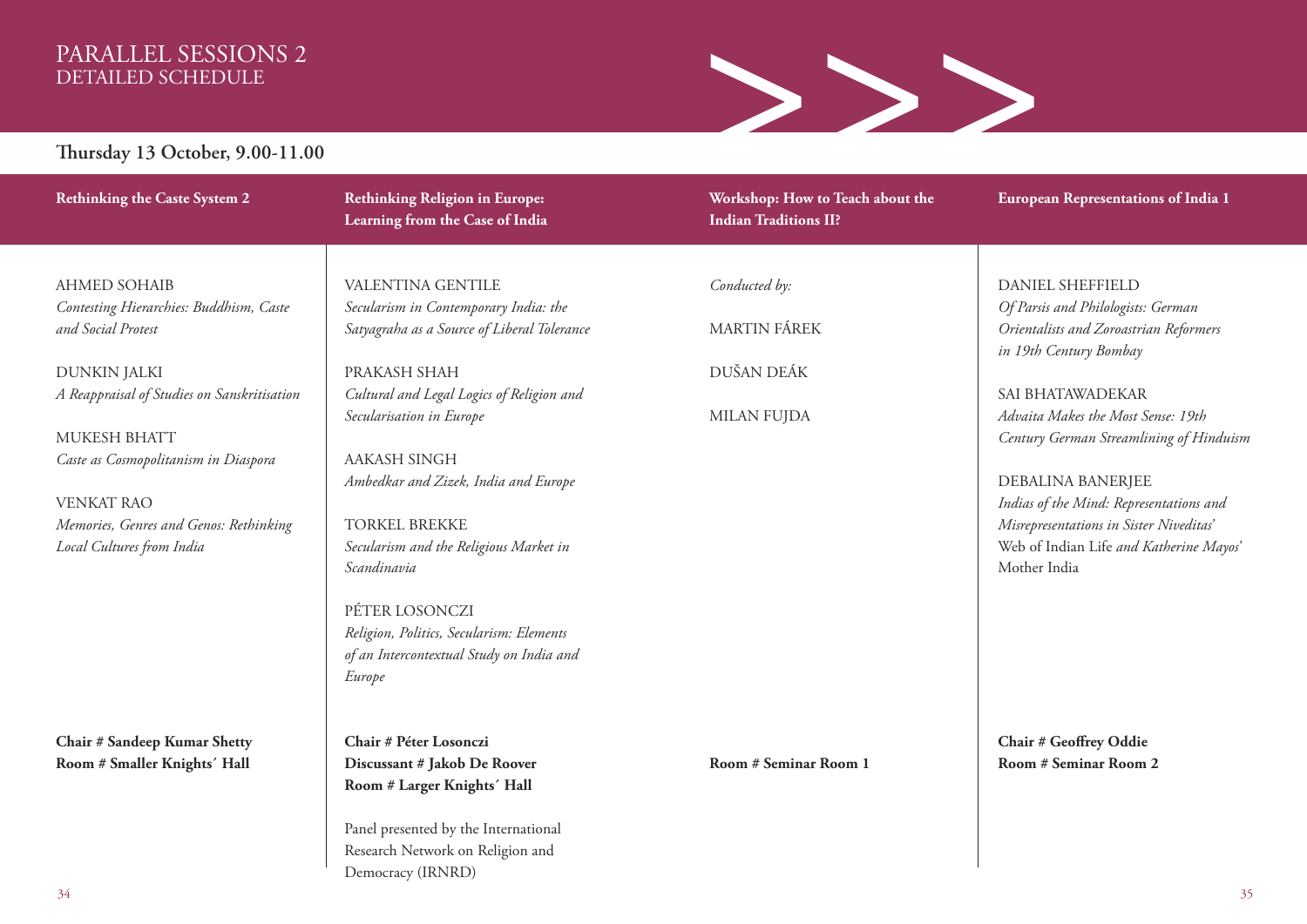### PARALLEL SESSIONS 3 DETAILED SCHEDULE



### **Friday 14 October, 9.00-11.00**

**Indian Responses 2** 

**European Representations of India 2** 

### OLGA REAL-NAJARRO *Beyond Conventions or Stereotypes: Sri Aurobindo's Revision of Hinduism*

### POLLY HAZARIKA

*Between a Teacher and his Student: Ramakrishna Paramahamsa, Swami Vivekananda and the 'Modernisation' of Indian Tradition*

### TOMAS AVRAMOV *Brahmabandhab Upadhyay, the Father of Indian Catholic Theology and the Contemporary Theology of Indian Christians – their Relation to the Indian Philosophy (Especially Vedanta) and Spirituality*

ROSA MARIA PEREZ *Reversible Roles. Subalternity and Religion in Hindu Goa*

**Chair # Štěpán Lisý Room # Smaller Knights´ Hall**

### MALCOLM VOYCE

*Buddhism and the Vinaya : An Edward Said Approach to Buddhist Disciplinary Texts*

MUKESH BHATT *India Before and After - Diderot's Encyclopédie as Watershed*

JANA VALTROVÁ *Images of Indian Christianity in the Context of Historical Studies of Christian Missions*

SHARADA SUGIRTHARAJAH *Orientalists and their 'Hinduisms'*

**Chair # Alexander Naessens Room # Larger Knights´ Hall** **German Constructions of the History of Indian Literature, 1837-2007** 

**Hermeneutics and Historical** 

**Consciousness:** 

### VISHWA ADLURI *Text-Historical Reconstruction and the Struggle for an Objective Canon: German Gītā Interpretations between the Two World Wars*

ALF HILTEBEITEL *Tribes, Castes, and Gazetteers: European Templates for Interpreting India's Epics from Germany, France, and Great Britain*

JOYDEEP BAGCHEE *The Invention of Difference and the Assault on Ecumenism: Paul Hacker becomes a Catholic*

**Chair # Robert A. Yelle Room # Seminar Room 1** **Workshop: Learning from the California Textbook Debacle** 

*Conducted by:* 

KOENRAAD ELST

**Room # Seminar Room 2**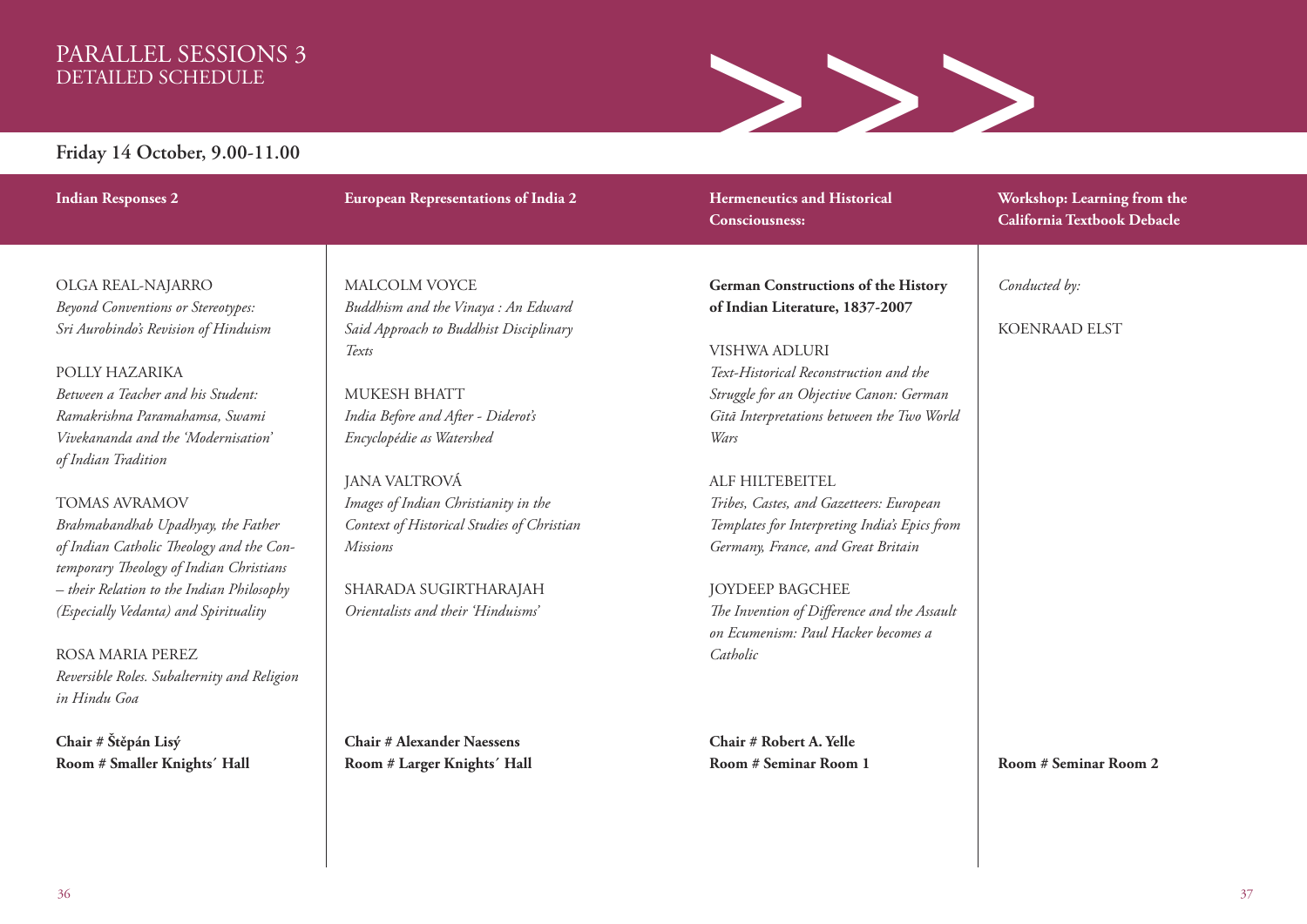### PARALLEL SESSIONS ALPHABETICAL LIST OF PAPER PRESENTERS

### **Aakash Singh**

*Ambedkar and Zizek, India and Europe* Thursday 13 October, 9.00-11.00 – Rethinking Religion in Europe: Learning from the Case of India Room # Larger Knights' Hall

### **Ahmed Sohaib**

*Contesting Hierarchies: Buddhism, Caste and Social Protest* Thursday 13 October, 9.00-11.00 – Rethinking the Caste System 2 Room # Smaller Knights' Hall

### **Alf Hiltebeitel**

*Tribes, Castes, and Gazetteers: European Templates for Interpreting India's Epics from Germany, France, and Great Britain* Friday 14 October, 9.00-11.00 – Hermeneutics and Historical Consciousness: German Constructions of the History of Indian Literature, 1837-2007 Room # Seminar Room 1

### **Anindita Chakrabarti**

*Sacred Traditions, Sectarian Identity and the Question of Secularism in Contemporary India* Wednesday 12 October, 9.00-11.00 – Secularism in Europe and India Room # Seminar Room 1

### **Daniel Sheffield**

*Of Parsis and Philologists: German Orientalists and Zoroastrian Reformers in 19th Century Bombay* Thursday 13 October, 9.00-11.00 – European Representations of India 1 Room # Seminar Room 2



### **Debalina Banerjee**

*Indias of the Mind: Representations and Misrepresentations in Sister Niveditas'*  Web of Indian Life *and Katherine Mayos'* Mother India Thursday 13 October, 9.00-11.00 – European Representations of India 1 Room # Seminar Room 2

### **Devendra Ingle**

*Indian Democracy and Secularism - Judicial Perspective* Wednesday 12 October, 9.00-11.00 – Secularism in Europe and India Room # Seminar Room 1

### **Dunkin Jalki**

*A Reappraisal of Studies on Sanskritisation* Thursday 13 October, 9.00-11.00 – Rethinking the Caste System 2 Room # Smaller Knights' Hall

### **Dušan Deák**

*Sunni, Sufi, Varkari? Meaningless Discourses and Meaningful Religion* Wednesday 12 October, 9.00-11.00 – Islamic Mysticism in European and Indian Perspective Room # Larger Knights' Hall *How to Teach about the Indian Traditions?*  Thursday 13 October, 9.00-11.00 – Workshop: How to Teach about the Indian Traditions II? Room # Seminar Room 1

### **Jana Valtrová**

*Images of Indian Christianity in the Context of Historical Studies of Christian Missions* Friday 14 October, 9.00-11.00 – European Representations of India 2 Room # Larger Knights' Hall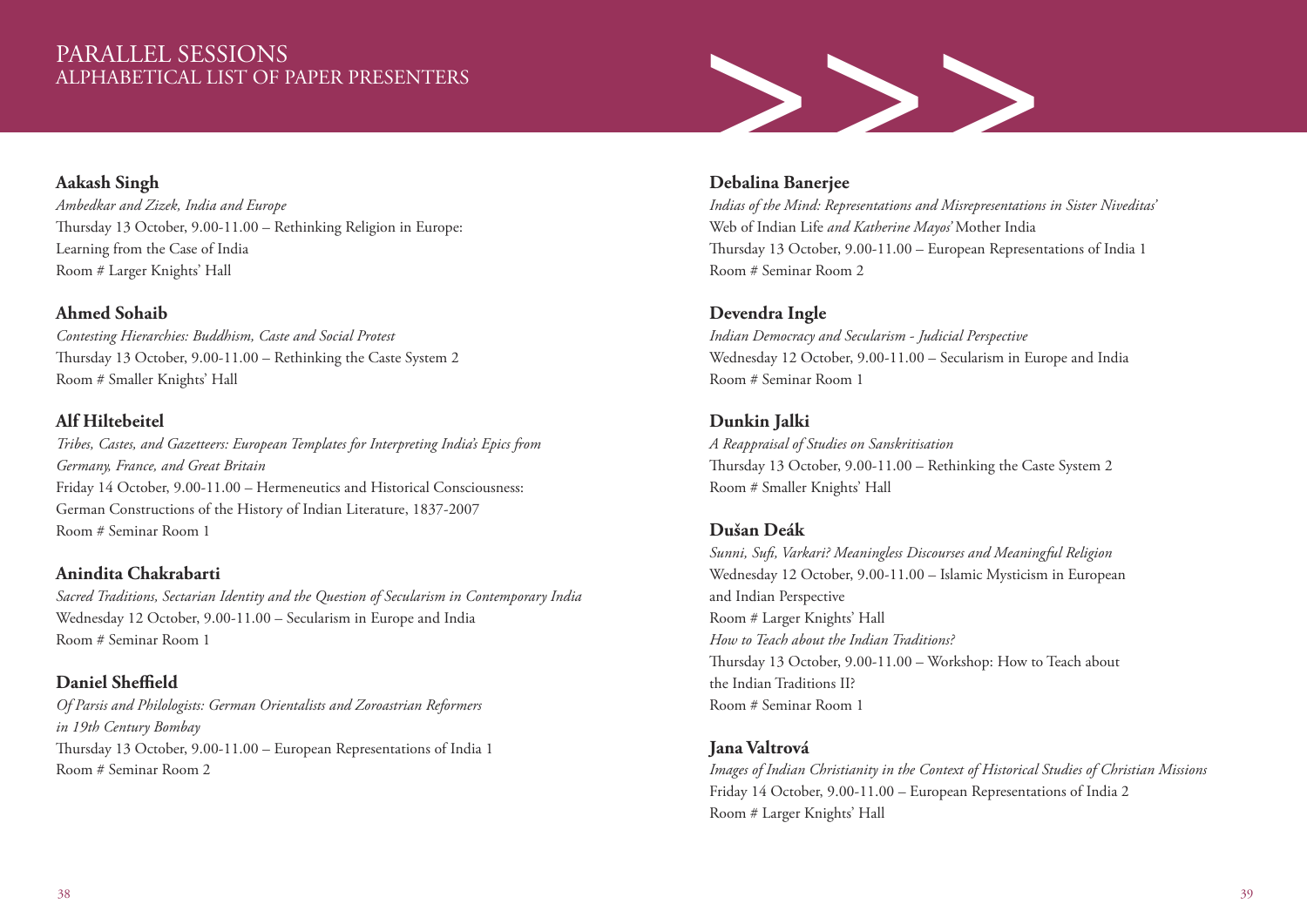# PARALLEL SESSIONS<br>ALPHABETICAL LIST OF PAPER PRESENTERS

# PARALLEL SESSIONS<br>ALPHABETICAL LIST OF PAPER PRESENTERS<br>The Invention of Difference and the Assault on Ecumenism: Paul Hacker becomes a Catholic How to Teach about the Indian Traditions?

### **Joydeep Bagchee**

*The Invention of Difference and the Assault on Ecumenism: Paul Hacker becomes a Catholic* Friday 14 October, 9.00-11.00 – Hermeneutics and Historical Consciousness: German Constructions of the History of Indian Literature, 1837-2007 Room # Seminar Room 1

### **Kavitha P.N.**

*Caste and Sub-Caste: Problems of Classification* Wednesday 12 October, 9.00-11.00 – Rethinking the Caste System 1 Room # Smaller Knights' Hall

### **Koenraad Elst**

*Learning from the California Textbook Debacle* Friday 14 October, 9.00-11.00 – Workshop: Learning from the California Textbook Debacle Room # Seminar Room 2

### **Mahesh Kumar C.S.**

*What has Dargah to do with Sufism?* Wednesday 12 October, 9.00-11.00 – Islamic Mysticism in European and Indian Perspective Room # Larger Knights' Hall

### **Malcolm Voyce**

*Buddhism and the Vinaya: An Edward Said Approach to Buddhist Disciplinary Texts* Friday 14 October, 9.00-11.00 – European Representations of India 2 Room # Larger Knights' Hall

### **Martin Fárek**

*How to Teach about the Indian Traditions?*  Thursday 13 October , 9.00-11.00 – Workshop: How to Teach about the Indian Traditions II? Room # Seminar Room 1

### **Milan Fujda**

*How to Teach about the Indian Traditions?*  Thursday 13 October, 9.00-11.00 – Workshop: How to Teach about the Indian Traditions II? Room # Seminar Room 1

### **Mukesh Bhatt**

*Caste as Cosmopolitanism in Diaspora* Thursday 13 October, 9.00-11.00 – Rethinking the Caste System 2 Room # Smaller Knights' Hall *India Before and After - Diderot's Encyclopédie as Watershed* Friday 14 October, 9.00-11.00 – European Representations of India 2 Room # Larger Knights' Hall

**Namrata Ganneri** *The Politics of Caste and Hindu Nationalism* Wednesday 12 October, 9.00-11.00 – Secularism in Europe and India Room # Seminar Room 1

**Nora Melniková** *McDonaldization of Meditation* Wednesday 12 October, 9.00-11.00 – Indian Responses 1 Room # Seminar Room 2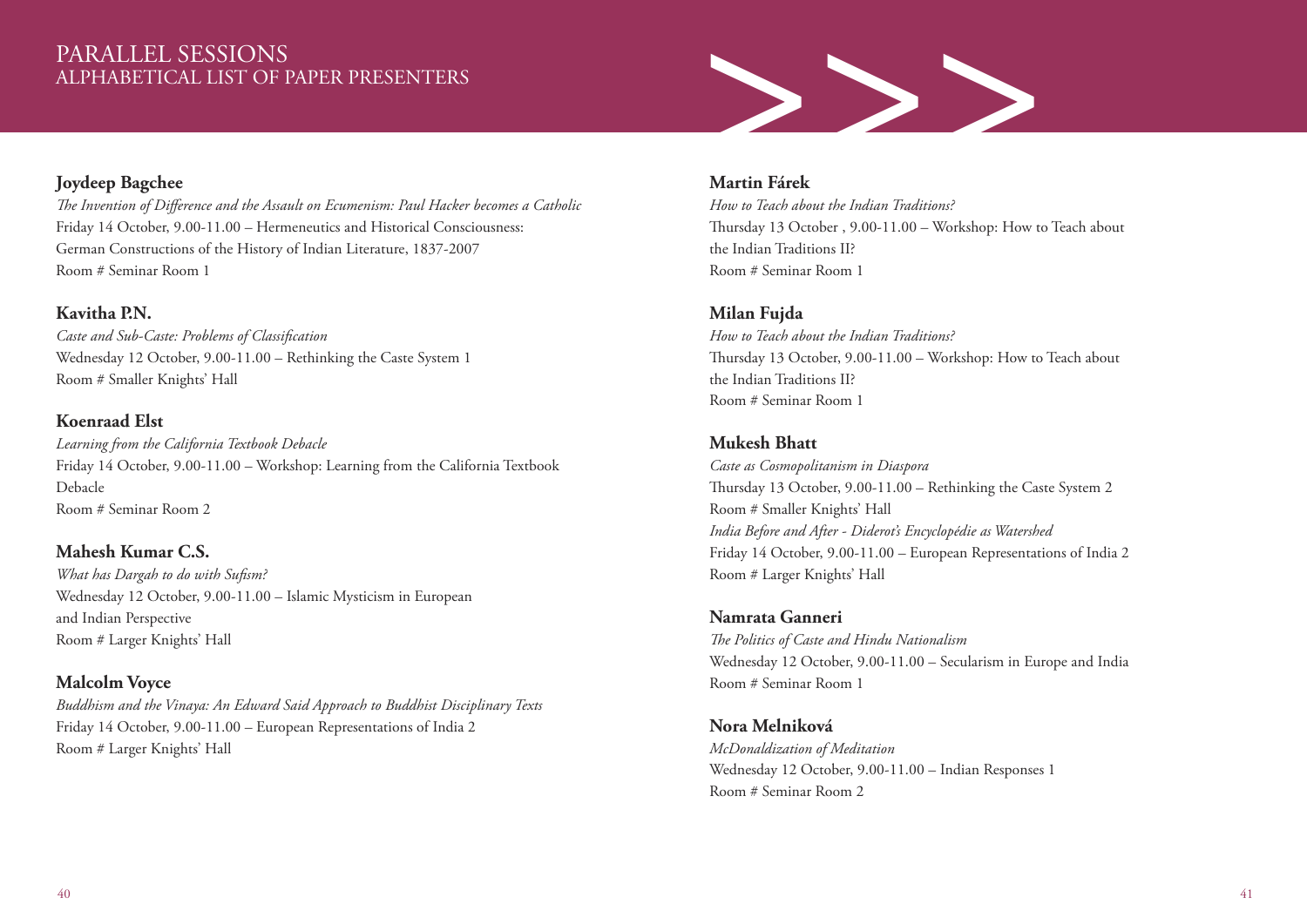### PARALLEL SESSIONS ALPHABETICAL LIST OF PAPER PRESENTERS

# >>>

### **Olga Real-Najarro**

*Beyond Conventions or Stereotypes: Sri Aurobindo's Revision of Hinduism* Friday 14 October, 9.00-11.00 – Indian Responses 2 Room # Smaller Knights' Hall

### **Péter Losonczi**

*Religion, Politics, Secularism: Elements of an Intercontextual Study on India and Europe* Thursday 13 October, 9.00-11.00 – Rethinking Religion in Europe: Learning from the Case of India Room # Larger Knights' Hall

### **Polly Hazarika**

*Between a Teacher and his Student: Ramakrishna Paramahamsa, Swami Vivekananda and the 'Modernisation' of Indian Tradition*  Friday 14 October, 9.00-11.00 – Indian Responses 2 Room # Smaller Knights' Hall

### **Prakash Shah**

*Cultural and Legal Logics of Religion and Secularisation in Europe* Thursday 13 October, 9.00-11.00 – Rethinking Religion in Europe: Learning from the Case of India Room # Larger Knights' Hall

**Praveen T.L.** *Kannada Literature versus Social Sciences?* Wednesday 12 October, 9.00-11.00 – Rethinking the Caste System 1 Room # Smaller Knights' Hall

### **Rosa Maria Perez**

*Reversible Roles. Subalternity and Religion in Hindu Goa*  Friday 14 October, 9.00-11.00 – Indian Responses 2 Room # Smaller Knights' Hall

### **Sai Bhatawadekar**

*Advaita Makes the Most Sense: 19th Century German Streamlining of Hinduism*  Thursday 13 October, 9.00-11.00 – European Representations of India 1 Room # Seminar Room 2

### **Santanu Dey**

*Resuscitating or Reconstructing the Tradition? Gaudiya Vaishnavism in Colonial Bengal* Wednesday 12 October, 9.00-11.00 – Indian Responses 1 Room # Seminar Room 2

### **Santhosh K. Shetty**

*Caste System or Misunderstood Rituals* Wednesday 12 October, 9.00-11.00 – Rethinking the Caste System 1 Room # Smaller Knights' Hall

### **Shankarappa N.S. and A. Shanmukha**

*Theories of "Untouchabality" and their Impact on "Dalits" in India* Wednesday 12 October, 9.00-11.00 – Rethinking the Caste System 1 Room # Smaller Knights' Hall

**Sharada Sugirtharajah** *Orientalists and their 'Hinduisms'* Friday 14 October, 9.00-11.00 – European Representations of India 2 Room # Larger Knights' Hall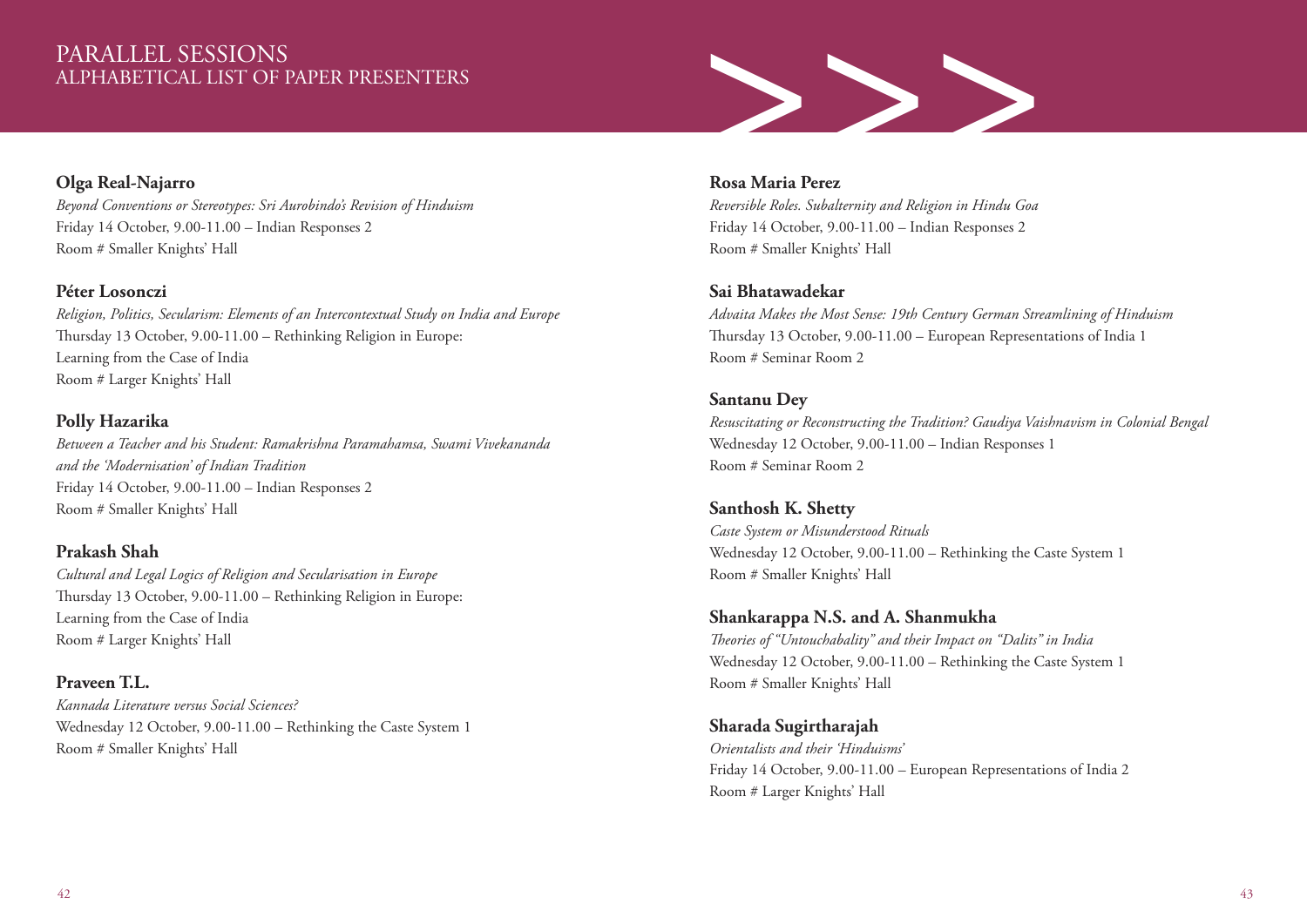### PARALLEL SESSIONS ALPHABETICAL LIST OF PAPER PRESENTERS

### **Štěpán Lisý**

*The Sufi Practices as Reflected in Kifayat al-abidin (the Guide to Serving God) by Rabbi Avraham ben Moshe ben Maimon (1186-1237)* Wednesday 12 October, 9.00-11.00 – Islamic Mysticism in European and Indian Perspective Room # Larger Knights' Hall

### **Sufiya Pathan**

*Secularism: the Indian Trajectory* Wednesday 12 October, 9.00-11.00 – Secularism in Europe and India Room # Seminar Room 1

### **Svetlana Ryzhakova**

*Non-Parsi Zoroastrians, Non-Indian Hindus, Western Adepts of Eastern Religions: Perspectives Compared*  Wednesday 12 October, 9.00-11.00 – Indian Responses 1 Room # Seminar Room 2

### **Tomas Avramov**

*Brahmabandhab Upadhyay, the Father of Indian Catholic Theology and the Contemporary Theology of Indian Christians – their Relation to the Indian Philosophy (Especially Vedanta) and Spirituality* Friday 14 October, 9.00-11.00 – Indian Responses 2 Room # Smaller Knights' Hall

### **Torkel Brekke**

*Secularism and the Religious Market in Scandinavia* Thursday 13 October, 9.00-11.00 – Rethinking Religion in Europe: Learning from the Case of India Room # Larger Knights' Hall



### **Valentina Gentile**

*Secularism in Contemporary India: the Satyagraha as a Source of Liberal Tolerance* Thursday 13 October, 9.00-11.00 – Rethinking Religion in Europe: Learning from the Case of India Room # Larger Knights' Hall

### **Varuni Bhatia**

*Loss and Recovery: Re-evaluating Religious Modernization in Colonial India*  Wednesday 12 October, 9.00-11.00 – Indian Responses 1 Room # Seminar Room 2

### **Venkat Rao**

*Memories, Genres and Genos: Rethinking Local Cultures from India* Thursday 13 October, 9.00-11.00 – Rethinking the Caste System 2 Room # Smaller Knights' Hall

### **Viola Pargačová**

*Between and Behind Sufism and Tasawwuf Study on Contemporary Approaches to Muslim Mysticism and Spirituality*  Wednesday 12 October, 9.00-11.00 – Islamic Mysticism in European and Indian Perspective Room # Larger Knights' Hall

### **Vishwa Adluri**

*Text-Historical Reconstruction and the Struggle for an Objective Canon: German Gītā Interpretations between the Two World Wars* Friday 14 October , 9.00-11.00 – Hermeneutics and Historical Consciousness: German Constructions of the History of Indian Literature, 1837-2007 Room # Seminar Room 1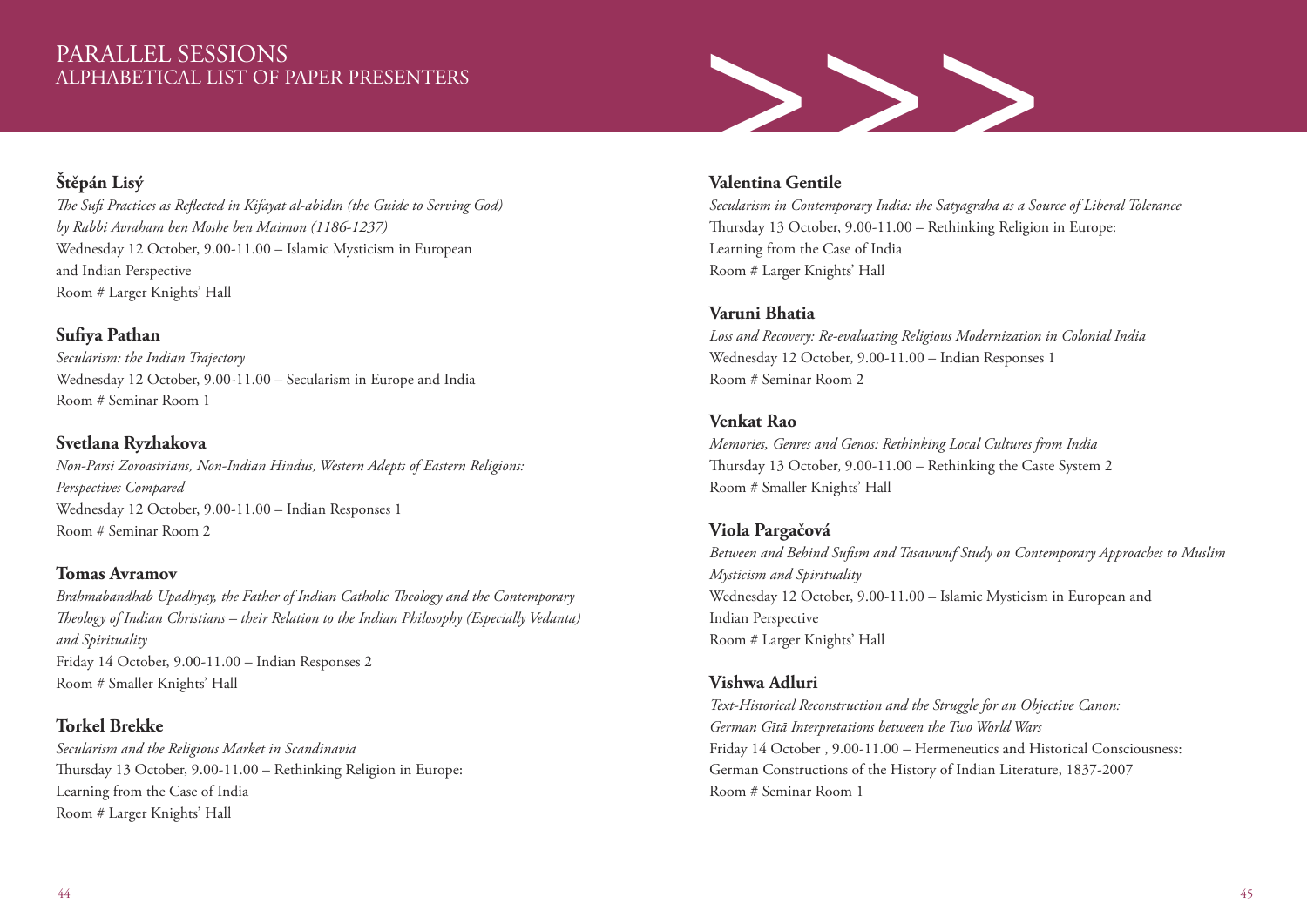Wednesday 12 October, 9.00-11.00, Smaller Knights' Hall Rethinking the Caste System 1 Chair # Nele De Gersem

Santhosh K. Shetty Centre for the Study of Local Cultures, Kuvempu University (Shimoga, India)

### *Caste System or Misunderstood Rituals*

It is a fact about India that it has numerous castes. Until today these castes and their practices have been described by most scholars in terms of a system of castes. According to the standard descriptions the different castes are organised in a systematic manner with a strong hierarchical order. This order, the standard account tells us, differentiates the castes from each other by providing them a higher or a lower status. If this is the case there has to be a principle which determines this social status. That is to say, the principle is identified as a fundamental tenet of the caste system and it divides castes into different rungs. Louis Dumont, the eminent sociologist, identified 'purity' and 'impurity' as the fundamental principles that provide the yardstick for the caste hierarchy and also specified that this hierarchy is purely ritual. He elaborated how this principle is clearly identifiable in two extremes, i.e. Brahmins at the top and untouchables at the bottom. All the research that followed Dumont accepted the concept of 'purity' and 'impurity', without questioning it, as the entry point to understand the structure of the caste system. Many scholars have considered the notion of 'purity' and 'impurity' to be the foundation of the caste system.

The present paper tries to illustrate the problems in the aforementioned assumption in the light of findings of extensive fieldwork in Karnataka. The main contestations of this paper are: 1) the notions of 'purity' and 'impurity' are understandable only within the realm of ritual practices. 2) 'Purity-impurity' is a traditional practice transmitted through imitative learning. 3) There are no foundational principles or theories to guide such practices. 4) The native terms such as *madi*, *mailige*, etc. do not represent the notions of 'purity' and 'impurity' that we find in the existing theories on caste. Scholars who have tried to explain ritual practices such as *madi*, *mailige*, etc. outside of the realm of rituals have invariably ended up misunderstanding these aspects of Indian culture.

Wednesday 12 October, 9.00-11.00, Smaller Knights' Hall Rethinking the Caste System 1 Chair # Nele De Gersem

Kavitha P.N. Centre for the Study of Local Cultures, Kuvempu University (Shimoga, India)

### *Caste and Sub-Caste: Problems of Classification*

The varied explanations and arguments put forth by the scholars engaged in the study of castes in India all tell us that there are different kinds of social classification in the Indian society: caste, sub-caste, sub-sub-caste, tribe, exterior caste, etc. The Government policy makers have also adopted this kind of classification to formulate state policies. However, as social scientists themselves agree, there are more disputes than there is consent about this classification. Nevertheless most scholars who do research in the Indian society still continue to use such terms to describe and distinguish social groups.

When European colonizers arrived in India, they initially noticed diverse kinds of divisions: *jati*, *mata*, *kula*, *paiki*, *pangada*, *sampradayam*, occupational, regional, linguistic and ethnic groups. To Europeans the diversity of Indian society struck them as chaotic. To resolve this problem the colonizers reduced these different kinds of groups into caste and sub-caste, *i.e.*  the systematization of caste classification.

What I want to suggest in this paper is that the caste classification is a construction of the European colonizers. This generates a space for asking one important question: do theories on caste classification represent the Indian society? Can we see the classification of caste and sub-caste at the empirical level? From the British colonials to the social scientists of today, the colonial system of caste classification has been represented as the actual division of the Indian society. Opposing this, the contention of the present paper is that the caste classification fails to make sense at an empirical level. To illustrate this I take the Lingayat tradition as a case study and try to bring out the inadequacies of this classification so far as the notion of caste and sub-castes are concerned. Probing deep into this question will no doubt throw new light into our understanding of Indian social structure in general and caste classification in particular.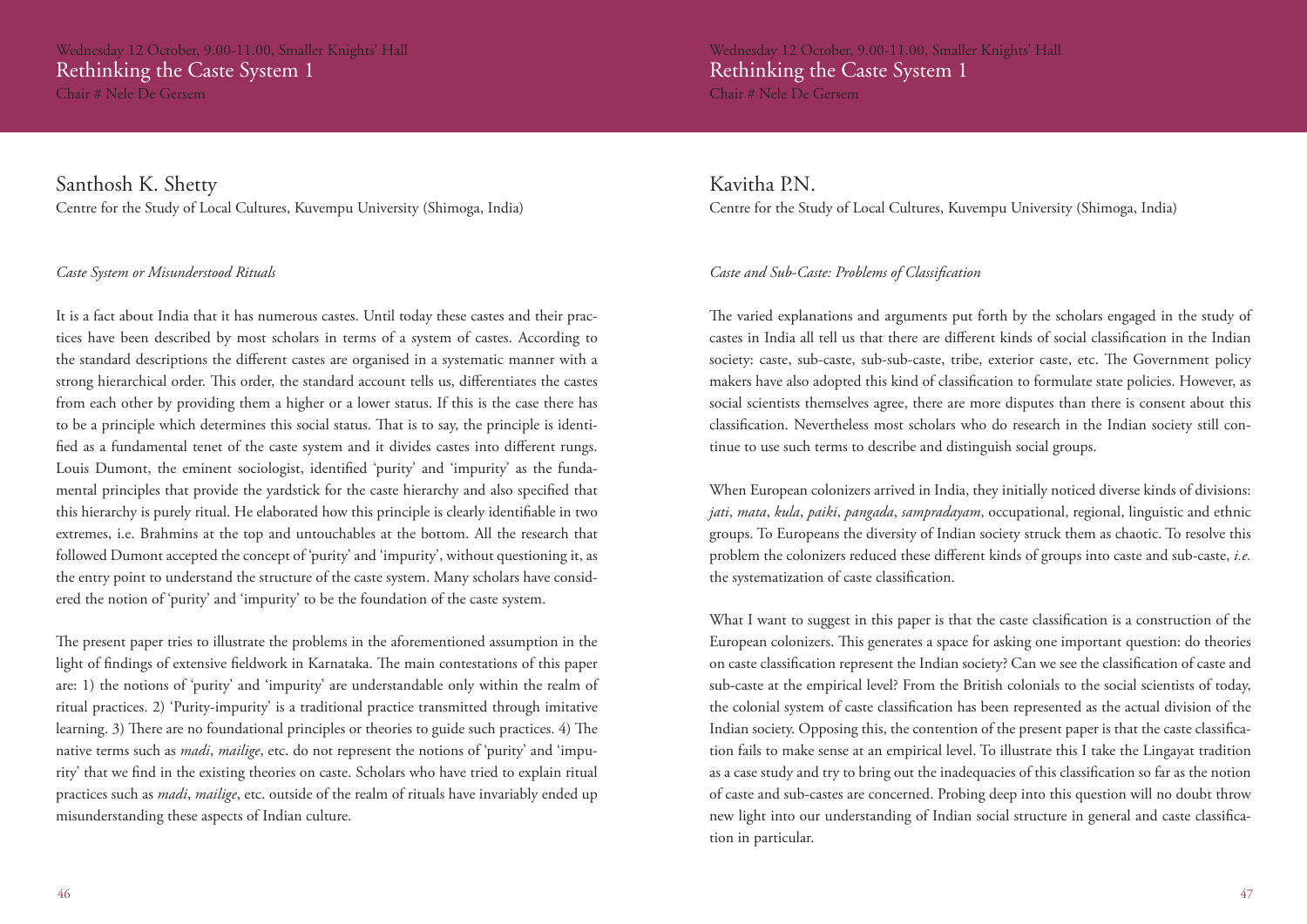Wednesday 12 October, 9.00-11.00, Smaller Knights' Hall Rethinking the Caste System 1 Chair # Nele De Gersem

### Shankarappa N.S. and Shanmukha A. Centre for the Study of Local Cultures, Kuvempu University (Shimoga, India)

### *Theories of "Untouchability" and their Impact on "Dalits" in India*

As per a list made by the Indian constitution there are 429 Scheduled Castes in India. These castes are generally categorized as "Dalits" who are considered by scholars as those who live in miserable conditions. Of course, many of these groups are indeed economically poor and do live in vulnerable conditions. But, socially and culturally most of them have rich (local) traditions. This richness is hardly recognized by most scholars or intellectuals. Furthermore, some Dalit thinkers and educated Dalits do not want to associate themselves with these traditions. They consider their traditions as a sign of their inferiority and therefore think their castes are also 'inferior'. If this is true, then one has to answer the following questions: "Do the non-educated/common Dalit people recognize the same traditions as 'inferior'?" If not then "why do these educated Dalits recognize their traditions as 'inferior'?" There may be a readymade answer from educated Dalits to the latter question saying that "common dalits lack awareness of their own inferiority". However, if this answer is true, then the following question arises: "how did the educated Dalits become aware of the 'inferiority' of their traditions?" As an answer to this last question we suggest the hypothesis: the existing theories about the Indian society and culture, particularly the theories of untouchability and caste system, do not explain the Dalits' own experiences and compel them (the educated Dalits) to recognize their own traditions as 'inferior'. The theories about untouchability and statements like "Dalit traditions are inferior", we further suggest, reflect the western experiences of India. To strengthen this hypothesis, we will examine theories like the racial theory (Risley and Stanley Rice), the occupational theory (Stanley Rice) and the beef eating theory (B. R. Ambedakar). We will contrast the arguments of these theories with the opinions of common Dalits regarding their caste(s) from field data.

Praveen T.L. Centre for the Study of Local Cultures, Kuvempu University (Shimoga, India)

### *Kannada Literature versus Social Sciences?*

This paper focuses on the relationship between the social sciences and (creative) literature. Recent research shows that the social sciences study Indian society through the colonial framework. However, there is a claim in the domain of literary studies – which is rather popular in Kannada literary circles in the last few decades – that *only the creative Arts or literature can understand our society 'authentically', because it is an expression of the author's own experience*. Since the social scientists fail to provide such an authentic description their accounts are uninteresting and banal, they say. If this claim holds true the following is an inevitable conclusion: there should be a significant difference in the way the literature (novels, stories, poems etc.) and the social sciences describe Indian society and culture. In my research into Kannada novels, however, I have found the opposite to be the case: instead of the expected difference we find a great similarity between the social sciences and Kannada novels in the way they describe the Indian culture. In their description/representation of Brahmins and 'low-castes', both the social sciences and novels make use of a series of colonial stereotypes: "Brahmins are greedy/crafty", "low-caste women are lustful" and so on. Put differently, the social sciences and (Kannada/Indian) novels share a common set of stereotypes about Indian society and culture.

Indian novels, thus, reproduce and spread western stereotypes about India and not their authors' experience. More importantly, because of their specific properties, they not only accelerate the spread of stereotypes but also disguise the very process of spread of stereotypes as well as the fact that they (novels) hasten this process.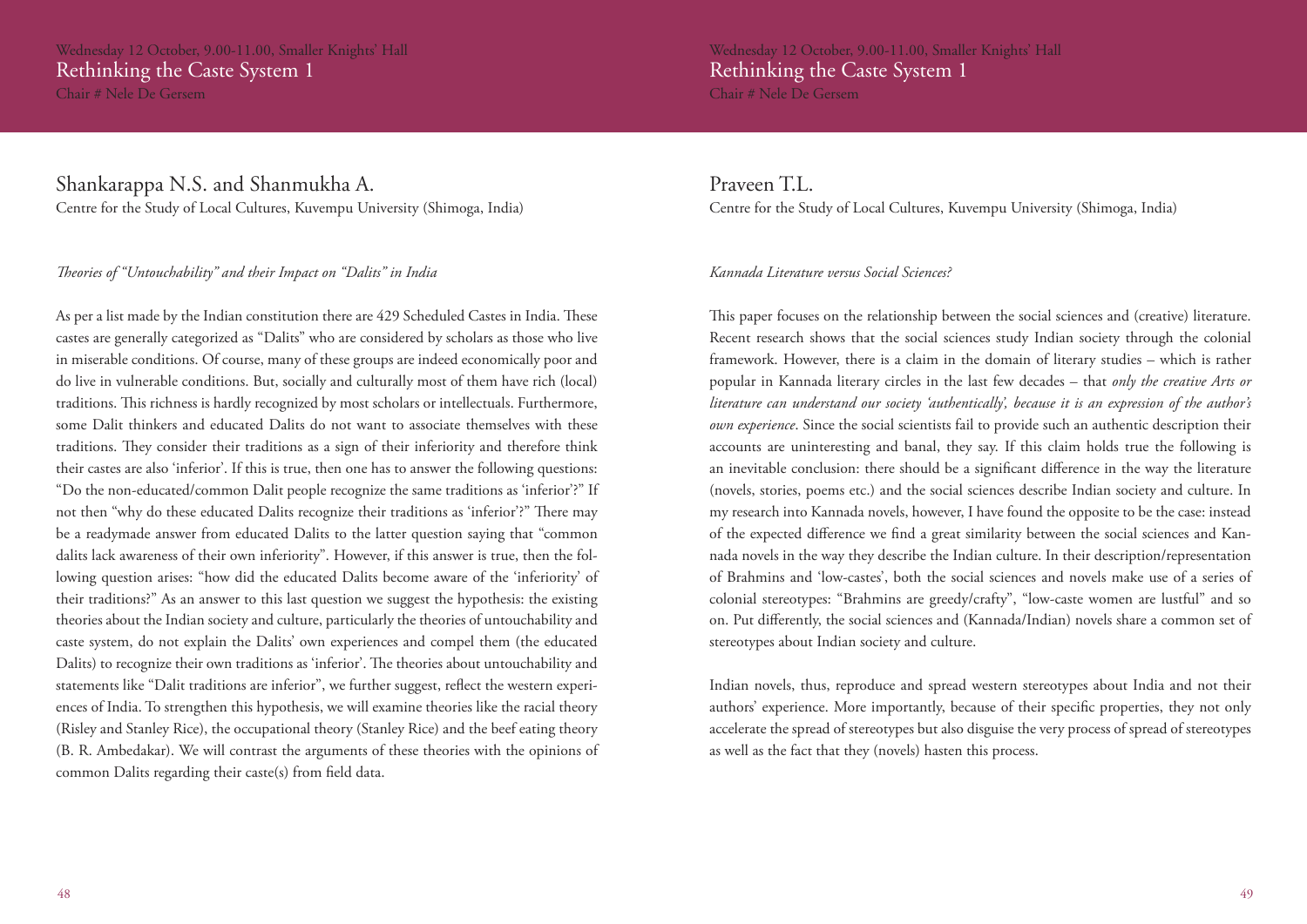Wednesday 12 October, 9.00-11.00, Larger Knights' Hall Islamic Mysticism in European and Indian Perspective Chair # Peter Gottschalk

Dušan Deák Department of Ethnology and World Studies, University of St. Cyril and Methodius (Trnava, Slovak Republic)

### *Sunni, Sufi, Varkari? Meaningless Discourses and Meaningful Religion*

The linguistic turn in the humanities and the social sciences and the launch of postcolonial projects on diluting the concepts of "the West" or "Europe" has led the academic debate in South Asian studies to become carefully sensitive towards meanings used, produced, and reproduced in debates centred on South Asian religious life. As a "window" to South Asia, religion has, for decades, blurred our vision of other aspects of life in South Asia and has now become increasingly problematized.

This paper argues that the current academic understanding of Sufism in the Indian subcontinent – in its historic, textual hue, and from the perspective of anthropological present, outside or inside South Asia – is heavily influenced by dominant discourses that draw from the colonial and orientalist heritage. This leads researchers to interpret their findings in established academic terms (like Sufism) to a considerable degree, even when the findings suggest other possible readings.

By example of local and academic narratives and interpretations of Shaikh Muhammad from Shrigonda (Maharashtra), a holy man that lived in the 17th century Marathi Deccan, this paper demonstrates how, why, and under what conditions the same holy man may be seen as a Sufi by some while not by others. By the same token, it also shows how academic discourse interacts with both social and political environment of Shaikh's present-day devotees.

Wednesday 12 October, 9.00-11.00, Larger Knights' Hall Islamic Mysticism in European and Indian Perspective Chair # Peter Gottschalk

### Mahesh Kumar C.S. Centre for the Study of Local Cultures, Kuvempu University

(Shimoga, India)

### *What has Dargah to do with Sufism?*

There is an intellectual debate going on in India about the interaction between Islam and the Indian traditions. One group claims that Islam is basically an aggressive and intolerant religion. The other group denies this. The latter argue that Islam has some tolerant traditions like the Sufis who propagated Islam through the principles of tolerance. Some of the proponents of the latter view even go to the extent of claiming that Sufism is a religious syncretism and a tolerant and mystical alternative to Islam. The Dargahs of India, wherein both Hindus and Muslims participate, are supposed to be the places where the Sufi preaching has come into practice. This has also led to the characterization of Sufism as a dissenting tradition within Islam.

In this paper, I will try to show that we cannot characterize Sufism from a modern secularist angle and identify it basically as a dissenting tradition of Islam. Notwithstanding the fact that the Sufi saints laid the source of justification for their practices in the Islamic scriptures, the secularist argument arises out of a mistaken equation between the Dargah practices and Sufism. I will argue that so-called 'Sufism' and the Dargah practices are not one and the same. Therefore it is not logical to argue that Sufism is a separate tradition on the basis of the empirical evidence picked up from the Dargah practices. So far the Dargah practices have been viewed from the angle of Islam and Sufism. The present paper will try to show that if we want to understand Dargah practices, we have to look them from the angle of the Indian traditions. I will build my arguments on the basis of fieldwork, which I conducted among Muslim communities in different parts of Karnataka.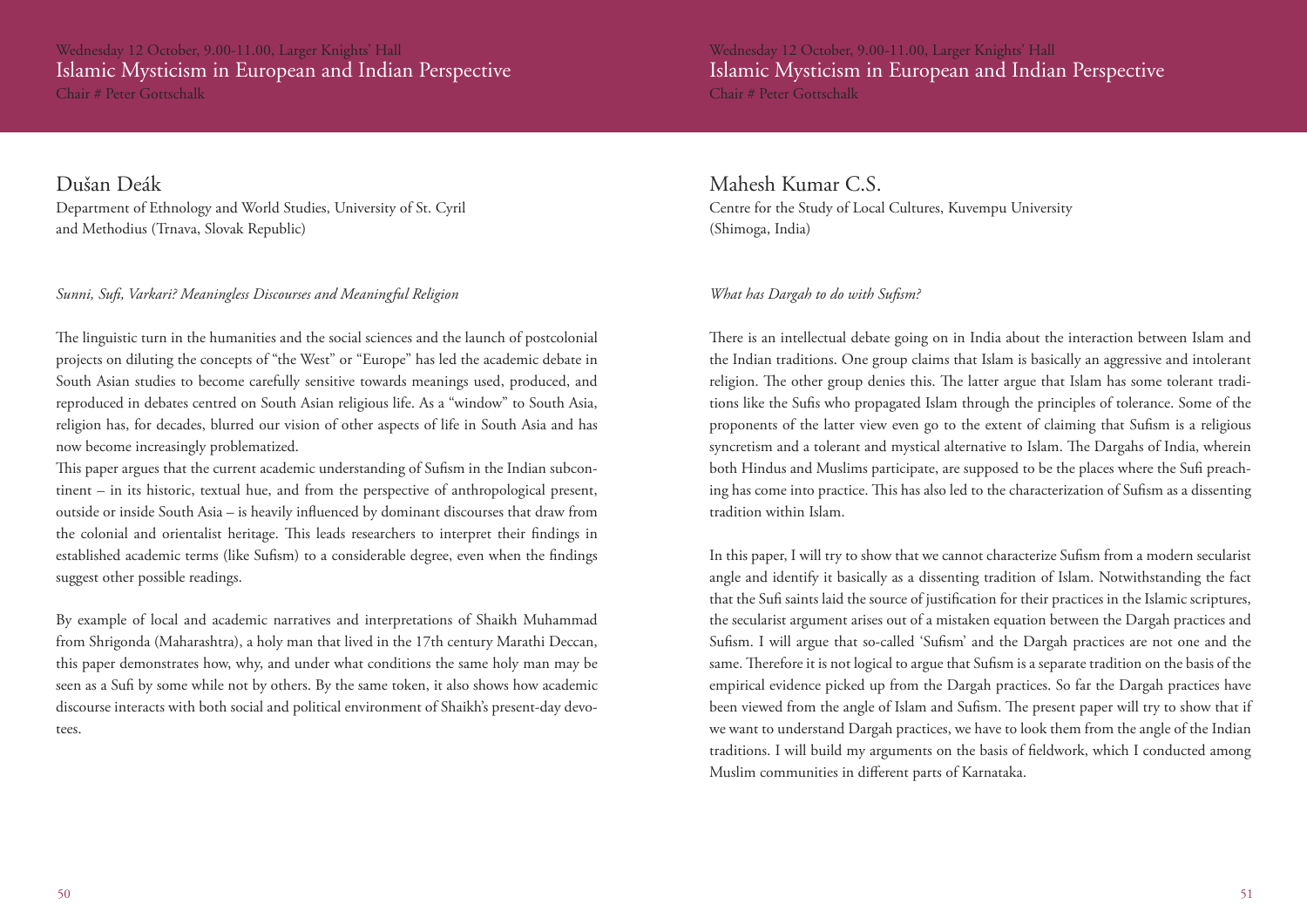### Wednesday 12 October, 9.00-11.00, Larger Knights' Hall Islamic Mysticism in European and Indian Perspective Chair # Peter Gottschalk

Štěpán Lisý Department for the Study of Religions, University of Pardubice (Pardubice, Czech Republic)

*The Sufi Practices as Reflected in Kifayat al-abidin (the Guide to Serving God) by Rabi Avraham ben Moshe ben Maimon (1186-1237)* 

This paper will focus on Abraham's reflection of the medieval Sufi practices during 13th century in Egypt. In that period we can clearly recognize a certain impact of Muslim Sufis on the Jewish communities that lived together with the prevailing Muslim and minor Christian population. There are still many questions concerning the emergence, practising and continuation of the Sufi tradition. This became all the more so after 2008 when a new Hebrew/ English edition of Ha-maspiq le-ovdei Ha-Shem/the Guide to Serving God appeared. This work was originally written by Rabeinu Avraham ben HaRambam (son of Maimonides) in Judeo-Arabic and is approved by many contemporary rabbis from the United States and Israel where we can trace its reception and impact on the contemporary Jewish thought. The main purpose of this paper and the panel at large is to show the difference between the meeting of the Jewish and the Islamic (sufi) traditions and the meeting of the Indian and Islamic (sufi) traditions. Based on those examples some scholars tend to talk about a kind of "syncresis". What we mean by the term "syncresis" will be part of the discussion.

Wednesday 12 October, 9.00-11.00, Larger Knights' Hall Islamic Mysticism in European and Indian Perspective Chair # Peter Gottschalk

Viola Pargačová Department for the Study of Religions, University of Pardubice (Pardubice, Czech Republic)

*Between and Behind Sufism and Tasawwuf Study on contemporary approaches to Muslim mysticism and spirituality* 

This paper offers a discussion of the problems regarding different interpretations of "Sufism", especially those promoted by the 19th century Orientalists and modern scholars. Contrary to the prevailing opinions of those European writers who treat "Sufism" as the only source of Muslim Sunni spirituality, the medieval biographical dictionaries offer stories of non-Sufi Ulema who were treated as "people close to God" (arab. sg. wali Allah). Thus Sufism is closely related to so-called "Sunni Scripturalism" and the separation of "Sufism" from any form of Sunni Islam distorts Sunni Islam itself. The essential problem to be discussed is "What is considered by the term Sufism" in Western and Eastern perceptions. So far we can state that in Arabic, Turkish, Persian, there is no synonym for the term Suf-ism. An Arabic term Tasawwuf, the process (of becoming Sufi), is since 19th century wrongly translated as a phenomenon – Sufism. At the same time other and non-Sufi forms of Islamic spirituality were and still are neglected. The phenomenon of Muslim spirituality (arab. ruhaniya) should be put into question. Meanwhile "Sufism" is rejected by most of the Sunni reformist movements; spirituality seems to be an integral part of contemporary Sunni Islam. Sayyed Qutb (†1966), member of Egyptian Muslim Brotherhood, is presented as a pious Muslim with deep spiritual insight. His exegetical work on the Koran (In the Shadows of the Koran, arab. Fi Zilaal al-Qur' an) contains spiritual passages, at the same time he uses the terminology that we would expect from Sufi authors (for example God is the Beloved one, and The Only Reality, human beings should liberate themselves from the earthly bonds that prevent them from establishing the Real Bond with God, etc.). The paper points out to the fact that contemporary islamologist production is focused on politics, political analyses and descriptions of the Middle Eastern and North African countries. By means of these politically orientated studies contemporary Islam seems to be nothing else than a pure political project free of any spiritual dimensions.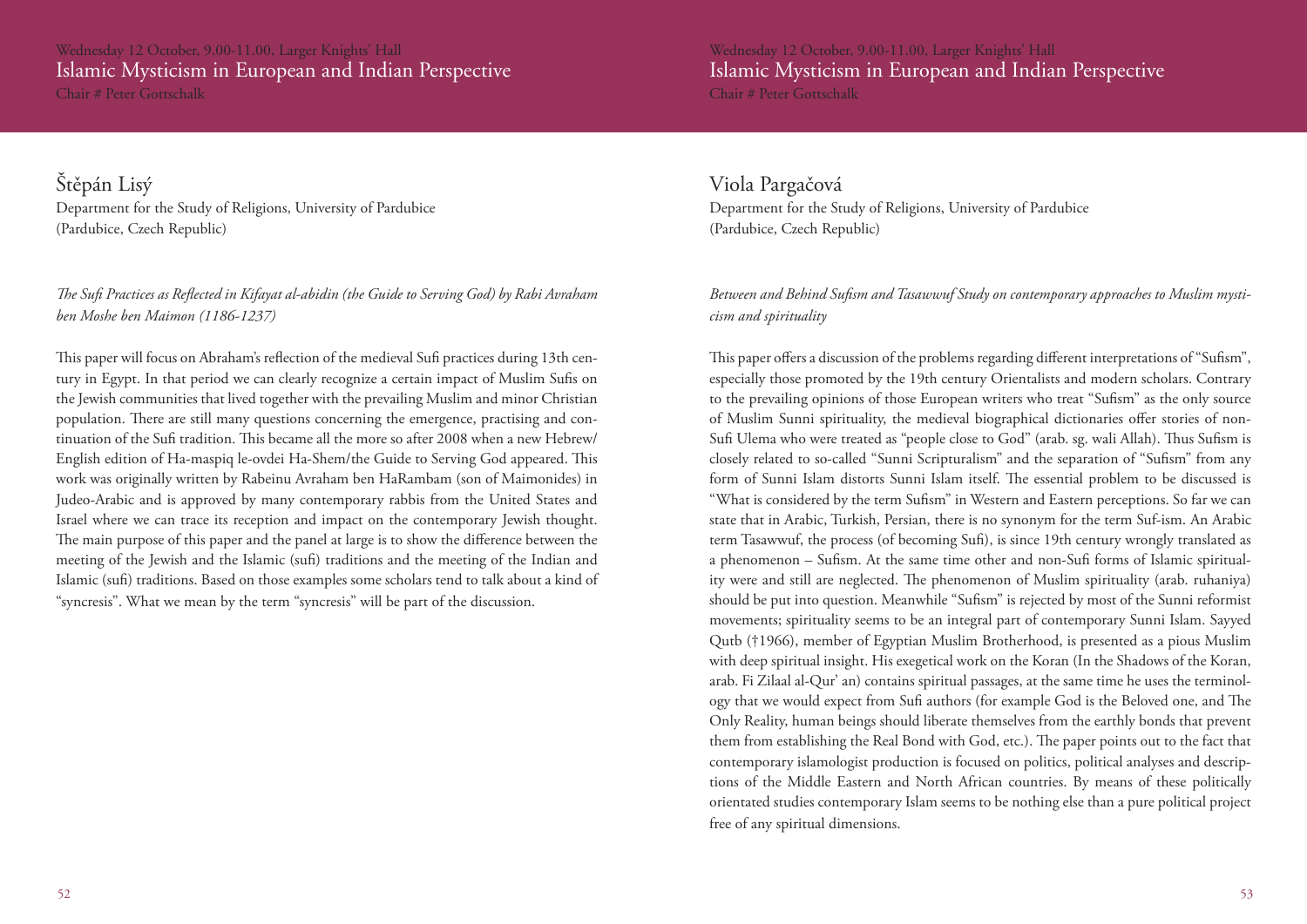Sufiya Pathan Sophia College (Mumbai, India)

### *Secularism: the Indian Trajectory*

While it is common for Indian academics to claim that secularism in India is different from the western notion, a close study of just how different secularism has been in the Indian context, would probably serve to shock us out of thinking of our use of 'secularism' as in any way covalent with the western notion. This paper examines the entry of secularism into Indian political discourse in order to examine what it meant and what political goals the concept was used to accomplish. The relationship between secularism and the history of representation politics in India which the paper highlights serves to problematize the usual associations of secularism with religion and 'religious intolerance'.

Wednesday 12 October, 9.00-11.00, Seminar Room 1 Secularism in Europe and India Chair # Prakash Shah

Anindita Chakrabarti Indian Institute of Technology (Kanpur, India)

### *Sacred traditions, Sectarian Identity and the Question of Secularism in Contemporary India*

In this paper I shall argue that the concept of secularism needs to be understood in the context of concrete religious practices. The paper explores the relation between religious movements, sectarian traditions and the secular, democratic nation-state. Religious movements and the sectarian traditions that they evolve into, have very often escaped the gaze of sociologists of religion in India. The sociological literature has studied the movements within Hinduism into two opposite frameworks—(a) as protests against Sanskritic Brahamanism, which were over a period of time predictably appropriated by the Brahmans or other dominant castes and (b) as a process not of protest but of 'sanskritization' whereby lower castes improved their status in the caste hierarchy. Likewise, the movements within Islam have been seen as processes of Islamization. I shall argue that in order to understand the relation between the state and religious movements in contemporary India, we need to go beyond these two opposite viewpoints. Through an ethnographic exploration of two contemporary religious movements—one Islamic and the other Hindu—in western India, I shall argue that religious movements need to be studied within a framework that looks into internal dynamics of religion and not through extraneous factors of caste mobility and political identity. Although sociologists have often expressed the need to develop a comparativehistorical approach to the study of sociology of religion, so that it does not remain fettered by Western ethnocentricism, it has rarely happened in practice. In this paper I shall work my through the following problematic: what analytical tools do we have at our disposal to interpret the myriad sectarian movements apart from assigned to the preordained task of sanskritization/Islamization? An exploration of this question would help in understanding the dynamics of sacred traditions and sectarian identities beyond the binaries of communalism and secularism in contemporary India.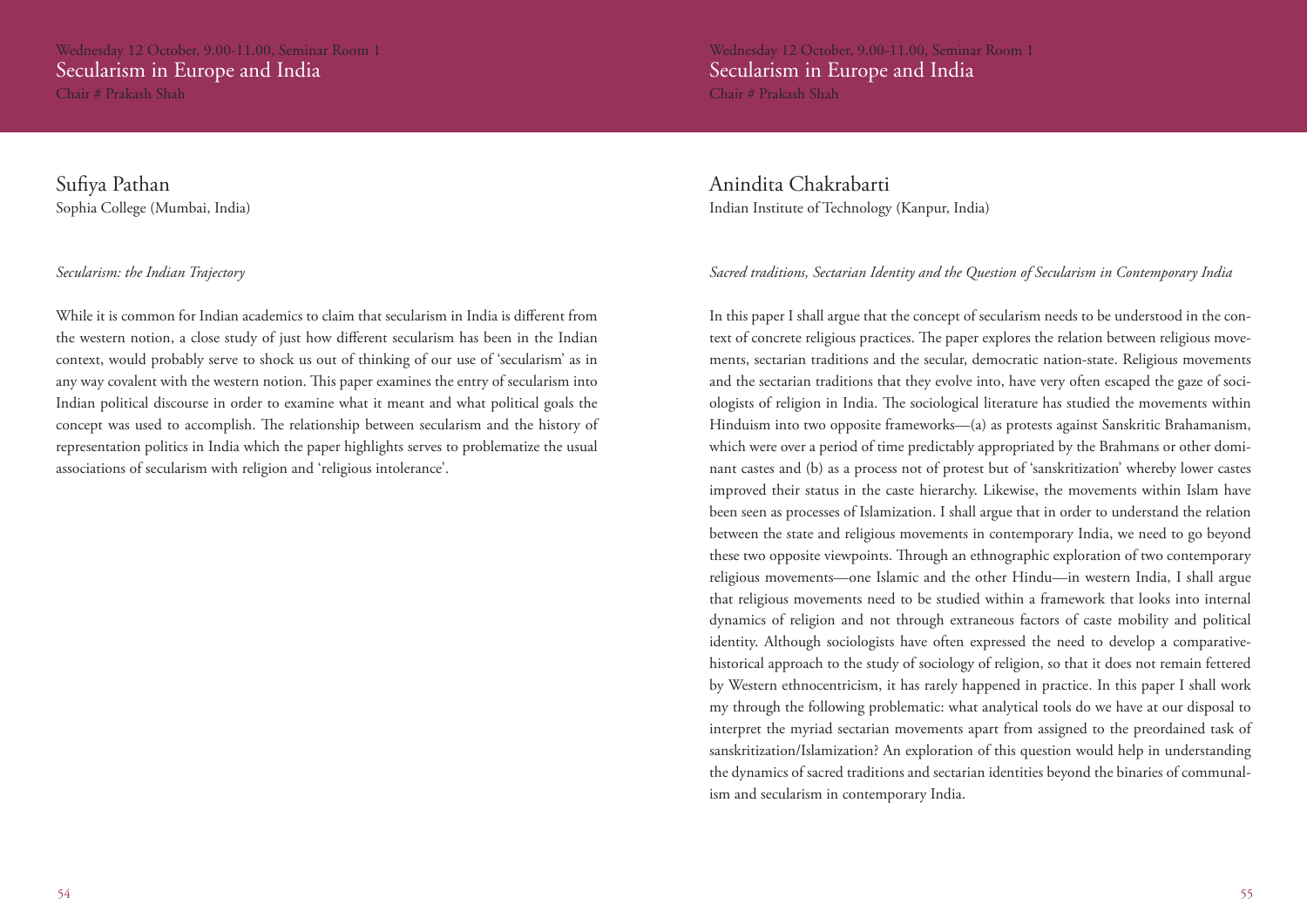Wednesday 12 October, 9.00-11.00, Seminar Room 1 Secularism in Europe and India Chair # Prakash Shah

Devendra Ingle

Postgraduate Department of History, M.J. College, North Maharashtra University (Jalgaon, India)

### *Indian Democracy and Secularism - Judicial Perspective*

When one looks at some national level disturbances such as communal riots that took place in the last two decades they have marred the secular democratic features of Indian polity. My emphasis here is on the precise redefinition of secularism to enable the judiciary to take an active but definite stand in this regard. The Chief Justice of India S.H. Kapadia, in one of his interview had said that religion is a "matter of personal belief and should be kept at home". His statement is significant in the light of an earlier Supreme Court observation with reference to the flak faced by Justice R.S. Liberhan on the 1992 Babri Mosque demolition. Secularism is a basic structure of the Indian constitution. So far, the Judiciary has evolved over a score of basic structures; which have immunity from being amended by the constitution Amendment Act. Like a number of other basic structures, secularism is not defined in the constitution though unlike some of the others it has been placed in the preamble of constitution after the 42nd Amendment Act, 1976. However, so far, if we see the various judicial pronouncements from S.R. Bommai to the election cases in Maharashtra we will notice that the concept of secularism has not as yet acquired a well-defined scope and nature through the judiciary's eye. Secularism is corollary of democracy. Indian democracy is partially modelled on the UK pattern. Thus, Indian democracy has freely availed the political system of the West without any reservation then should India follow the western concept of secularism? The conventional wisdom is that a secular state can emerge and even thrive in deeply religious societies. A secular state, we have been told, should not be confused with secularisation of the civil society and the consciousness of the citizens.

Wednesday 12 October, 9.00-11.00, Seminar Room 1 Secularism in Europe and India Chair # Prakash Shah

### Namrata Ganneri

Department of History, SNDT College of Arts & SCB College of Commerce & Science for Women (Mumbai, India)

### *The Politics of Caste and Hindu Nationalism*

The Hindu nationalist movement is aimed at Sangathan, organizing all Hindus to create a uniform political constituency of the Hindus. Similarly, it is well known that historically this community of Hindus has been constructed variedly. There are no easy answers to the question, 'Which of us are Hindus?' While Hindu nationalist attempts to foreground discourses of community and nation simultaneously seek to submerge caste difference, caste continues to dominate Indian social worlds. Nicholas B Dirks in Castes of Mind asserts that in the colonial milieu, caste was understood as 'religiously derived' and central to Hinduism. Significantly, Hindu nationalism was always associated with elite upper caste Hinduism in the academic discourse. However, Hindu nationalists over the years have struggled to negotiate with caste hierarchy, and reify the community of Hindus vis-à-vis Muslims. This paper maps the response of Hindu nationalist ideologues and leaders in the early twentieth century to the major movements of lower caste assertion. I seek to counter pose the stance of two major Hindu nationalist organizations, the Hindu Mahasabha and the Rashtriya Swayamsevak Sangh(RSS) to tease out the dynamics of caste in Hindu nationalist discourse. Indeed it is my assertion that such an exercise provides a key insight into the diversity amongst Hindu nationalists to questions of caste reform. On the other hand, the resistance to a new incorporative Hinduism that began with Dr Bhim Rao Ambedkar in the early years of this century reflects the changing claims of Hinduism during the last century. Further, this range of responses leads us to question the construction of Hindu nationalism itself, which is crucial to chart the trajectory of the new post-colonial Hindu nationalism in independent India.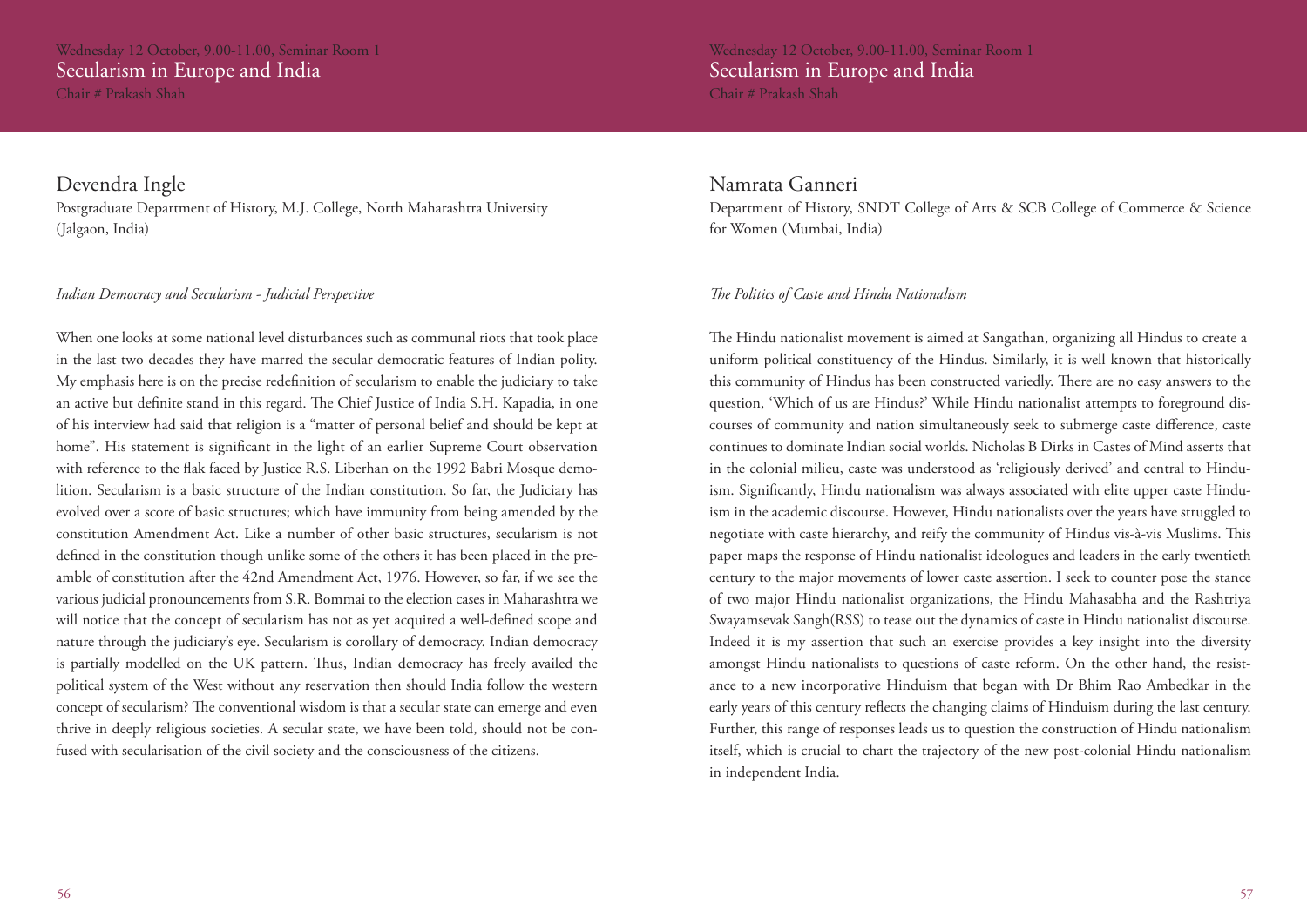Wednesday 12 October, 9.00-11.00, Seminar Room 2 Indian Responses 1

Chair # Sarika Rao

Wednesday 12 October, 9.00-11.00, Seminar Room 2 Indian Responses 1 Chair # Sarika Rao

Varuni Bhatia Asian Languages and Cultures, University of Michigan (Ann Arbor, USA)

### *Loss and Recovery: Re-evaluating Religious Modernization in Colonial India*

This paper seeks to explore nineteenth century indigenous categories of understanding social and intellectual processes that have historiographically been studied through the binaries of (socio-religious) reform and revival. Noting the analytical limitations of the abovementioned categories, as well as their location within theories of modernization, this paper demonstrates the necessity of undertaking a sustained analysis of self-representation deployed by intellectuals, thinkers, and theologians who influenced religious discourse in the period of (so-called) reform and revival of Hindu traditions in colonial India. This paper argues that for the agents of religious transformations in the late nineteenth century, reform and revival were not polar opposites, as historians have tended to see them, but complementary intellectual processes. The only "reform" that was hence possible was through a thorough a "revival" of true tradition. As Kedarnath Dutta Bhaktivinoda Thakur, Gaudiya theologian from the late nineteenth century, insisted in 1869, the task of a reformer is "not to destroy the old order but to fulfil it." Hence, categories of reform and revival not only blind us to larger theoretical and epistemic processes at work, they also silence out the contours of intellectual debates from the period. Taking my cue from these debates as they were carried out in Vaishnava circles in colonial Bengal, I propose that we should abandon the paradigm of reform/ revival, and carefully examine notions of "loss" and "recovery." As terms of selfrepresentation, loss and recovery allow us to go beyond categories determined by western scholars. As analytical categories, loss and recovery allow us to go beyond European experience of the Protestant Reformation as our unstated paradigm, and conceptually re-evaluate the grounds of religious modernity in the subcontinent. My paper seeks to cover some of this ground.

Santanu Dey Ramakrishna Mission Vidyamandira, University of Calcutta (Kolkata, India)

### *Resuscitating or Reconstructing the Tradition? Gaudiya Vaishnavism in Colonial Bengal*

Questioning the binary configuration of 'tradition' and modernity this paper seeks to chart the transformations that the Gaudiya Vaishnava tradition underwent at the hands of a milieu of educated middle-class Bengali reformers in the early 20th century. Faced with missionary criticisms and ethnographic stereotyping such middle-class men who were often part of the colonial bureaucracy tried to present a cleansed image of their tradition. To an extent this process of reinterpreting the Gaudiya Vaishnava tradition can legitimately be identified as a collaborative venture. The need to respond to Christian missionary and ethnographic stereotyping, contact with Christian standards of morality and Victorian ethos led the newly educated reformers of colonial Bengal to reassess the textual and ritual foundations of their tradition through novel methods. As they tried to bring the Gaudiya Vaishnava tradition into the educated public domain through the production of books and periodicals, a literate Vaishnava public sphere emerged during this period. The Gaudiya tradition was sought to be moulded in a profound puritan spirit through a purported return to an imagined real past of the days of Chaitanya in the early 16th century. Despite this attempt to resurrect the 16th century spirit in its original form there seeped in several modern notions like moral conscientiousness, humanism, devotionalism, and a socially democratic structure for Gaudiya Vaishnavism. This paper explicates how a public forum for reforming Gaudiya Vaishnavism was developed through vernacular Bengali Vaishnava devotional and cultural periodicals namely the Sri Sri Gauranga Sevaka, Sri Vaishnava Sevika, Sri Vaishnava Sangini, Viswabandhu among numerous others in the early 20th century. The focus within this attempt shall be upon identifying the main cultural notions and issues used by the educated reformers to resuscitate, reconstruct and modernize the Gaudiya Vaishnava tradition.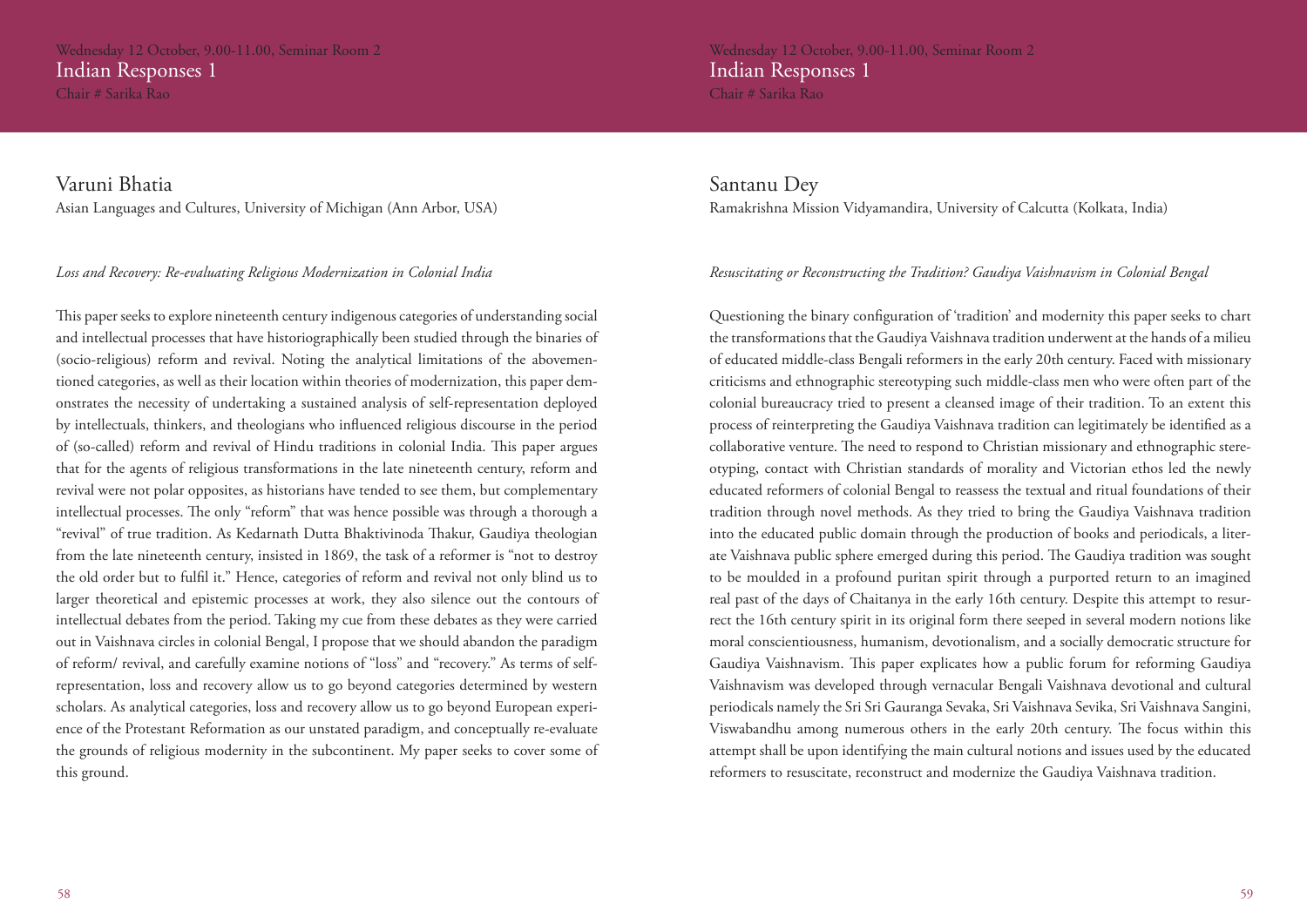Wednesday 12 October, 9.00-11.00, Seminar Room 2 Indian Responses 1

Chair # Sarika Rao

Svetlana Ryzhakova Institute of Ethnology and Anthropology, Russian Academy of Sciences (Moscow, Russia)

### *Non-Parsi Zoroastrians, Non-Indian Hindus, Western Adepts of Eastern Religions: perspectives compared*

The growing interest of Western peoples towards the Indian religions and spiritual practices meets sometimes unexpected reactions from the Indians themselves. The openness of India or Indians to a wide Western audience has changed the social format of the religious idea as such. The distribution of Indian spiritual knowledge has created various syncretic schools, based on developments of the local Hindu inheritance. Nevertheless, the very identity of a Hindu or a Zoroastrian is formed in a quite controversial correspondence of descent, technical skills, a way of life and socialization into the circle of members. The very practice of conversion to Hinduism and to Zoroastrism, although possible today, seems to be quite confusing, since different groups of Indian society perceive and interpret it in different ways. In contrast with the thick self-identification of recently converted persons (supported often with the vast intellectual knowledge) as Hindu or Zoroastrian, they sometimes are not regarded as such in the eyes of the indigenous people, are not allowed in the temples, and occur quite odd attitude in the daily life. The highly multiple inner religious identity of Hindus does not allow for an easy conversion of the foreigners. While in India, they appear as highly exotic figures to most Indians, making them to construct and re-construct the new stereotypical images of the Other, the Westerner. Being in a liminal position, Non-Indian Hindus and Non-Parsi Zoroastrians have to create their own way of life, behaviour patterns and mental outlook, different from their actual Western homeland and local Indian one. Various verbal and non-verbal cultural texts and practices among the local people (gossips, forms of curiosity, taboo, jokes, teasing) are widespread in the contact situation, and in the places of international ashrams in particular. The question of the very possibility to convert into Hinduism and Zoroastism is still open. The dealing with the exotic Others, Westerners, but self-converted into Hindus, lead to the 3 following strategies of the Indian society in general. The first one is positive identification, based on the acknowledgement. The second one in the negative alterity. The third one forms the cases of crucial changes in the own ethno-religious identity, what makes Hinduism and Zoroastrism even more complex then they use to be, creating new religious spaces inside while re-shaping the very format of the religions and nations.

Wednesday 12 October, 9.00-11.00, Seminar Room 2 Indian Responses 1 Chair # Sarika Rao

### Nora Melniková

Department for the Study of Religions, Masaryk University (Brno, Czech Republic)

### *McDonaldization of Meditation*

In my paper, I would like to look at the modernization of Indian traditions from a rather sociological perspective. The key term with the help of which I want to describe the changes that some of the traditions rooted in the Indian Subcontinent have undergone in the last 50 years is George Ritzer's McDonaldization, which refers to a contemporary paradigm of the rationalization process, one of the main characteristics of modernization. The process of McDonaldization, which in its contemporary form started in the United States and was first described in the context of its fast food industry, has in the last half-century extended its domain to previously unaffected fields, e.g. developing economies, academics or religious traditions. Having taken the example of an Indian offspring of one of the traditions which originated on the Indian subcontinent, the Theravda Buddhism, I will try to describe the characteristics it developed under the influence of McDonaldization. The example, S. N. Goenka's school of Vipassan, will provide material to show how the aspects of McDonaldization (efficiency, predictability, calculability and control through technology) influence mainly the form, but inevitably also the teachings of the tradition.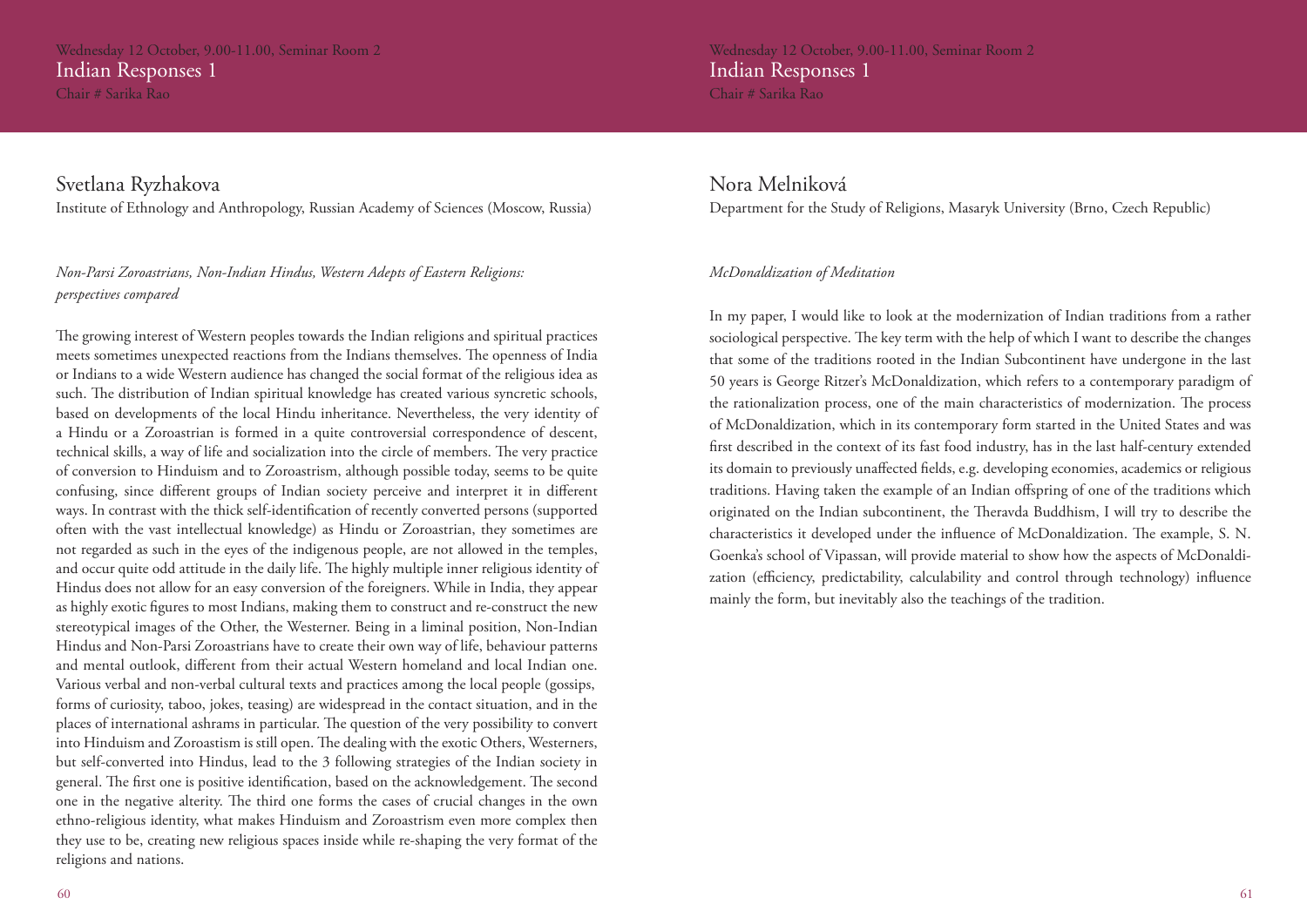Thursday 13 October, 9.00-11.00, Smaller Knights' Hall Rethinking the Caste System 2

Chair # Sandeep Kumar Shetty

### Thursday 13 October, 9.00-11.00, Smaller Knights' Hall Rethinking the Caste System 2 Chair # Sandeep Kumar Shetty

### Ahmed Sohaib

Centre for Comparative Religion & Civilisations, Jamia Millia Islamia (New Delhi, India)

### *Contesting Hierarchies: Buddhism, Caste and Social Protest*

The dominant discourse in the domain of social philosophy of early Buddhism, has been its avowed anti-caste stance and its pronounced decibel of protest. Such entrenched received wisdom has virtually left little latitude to offer any radical re-evaluation; such attempts are likely to be dismissed with frowned scepticism. Despite this, there is an urgent need to tease out the complexity of the dynamics of Buddhism, caste and social protest. This begs reconsideration of the relationship between Buddhism and the social context in which it emerged. The multi-vocality of Buddhist scriptures allows for discrepant interpretations of the textual passages. This paper interrogates the enthusiastic celebration of Buddhism as a revolutionary programme against caste system and calls into question its assertion of being a social protest movement. Challenging the hitherto received wisdom of early Buddhisms anti-caste posturing, it seeks to replace it with a fundamental premise that denies Buddhism the privilege of being as a socio-religious ideology that snubbed the varna-jati based social hierarchy. The Buddhas rebuff of social superiority based on birth (jati) and his widespread critique of the Brahmanical programmes and ideals have been invariably stretched to read into these a Buddhist revolt against the Brahmanical system and rejection of caste. As a supposed social protest movement Buddhism did little to undermine certain existing social ethos, values of new urban classes or the nature of urban life and rather allied with those who exacerbated the above situation. What really takes the sting out of Buddhisms claim of a social protest movement is the fact that while the Buddha criticized ascribed status (based on birth), he neither sought to disband nor reform the varna-jati based social organisation. Buddhisms social stance was complex and multi-faceted, and resists any simple categorization.

### Dunkin Jalki

Centre for the Study of Local Cultures, Kuvempu University (Shimoga, India) Department of English, Vijayanagar Sri Krishnadevaraya University (Bellary, India)

### *A Reappraisal of Studies on Sanskritisation*

This paper raises some basic questions about a much discussed notion of our time – Sanskritisation: Which empirical or visible properties prove the existence of the phenomenon of Sanskritisation? What does this notion of Sanskritisation explain? What does it explain better than the existing theories about the Indian social structure? The existing literature on Sanskritisation has nothing to say about these questions. In fact, it is not even clear if the concept Sanskritisation names a phenomenon or offers an explanation for something. Nevertheless, much has been written about Sanskritisation in the last 60 years, both in its favour and against. The very abundance of literature about how this notion is useful or not in understanding Indian social structure is perhaps an indication of a crisis in the field.

This paper argues that the notion of Sanskritisation was invented to explain away an important anomaly found in the classical account of the caste system. The mobility within the castes, which is obvious to any researcher who goes to the field, is a serious threat to the dominant theories of the caste system that represent it (the caste system) as inherently rigid. Either one has to abandon caste theories or one has to accommodate the mobility seen in society within the notion of a caste-ridden and rigid Indian society. M.N Srinivas' notion of Sanskritisation is an attempt to do the latter. The paper argues that it is the failure of the concept to achieve this goal that has prompted the controversies in its 60-year career.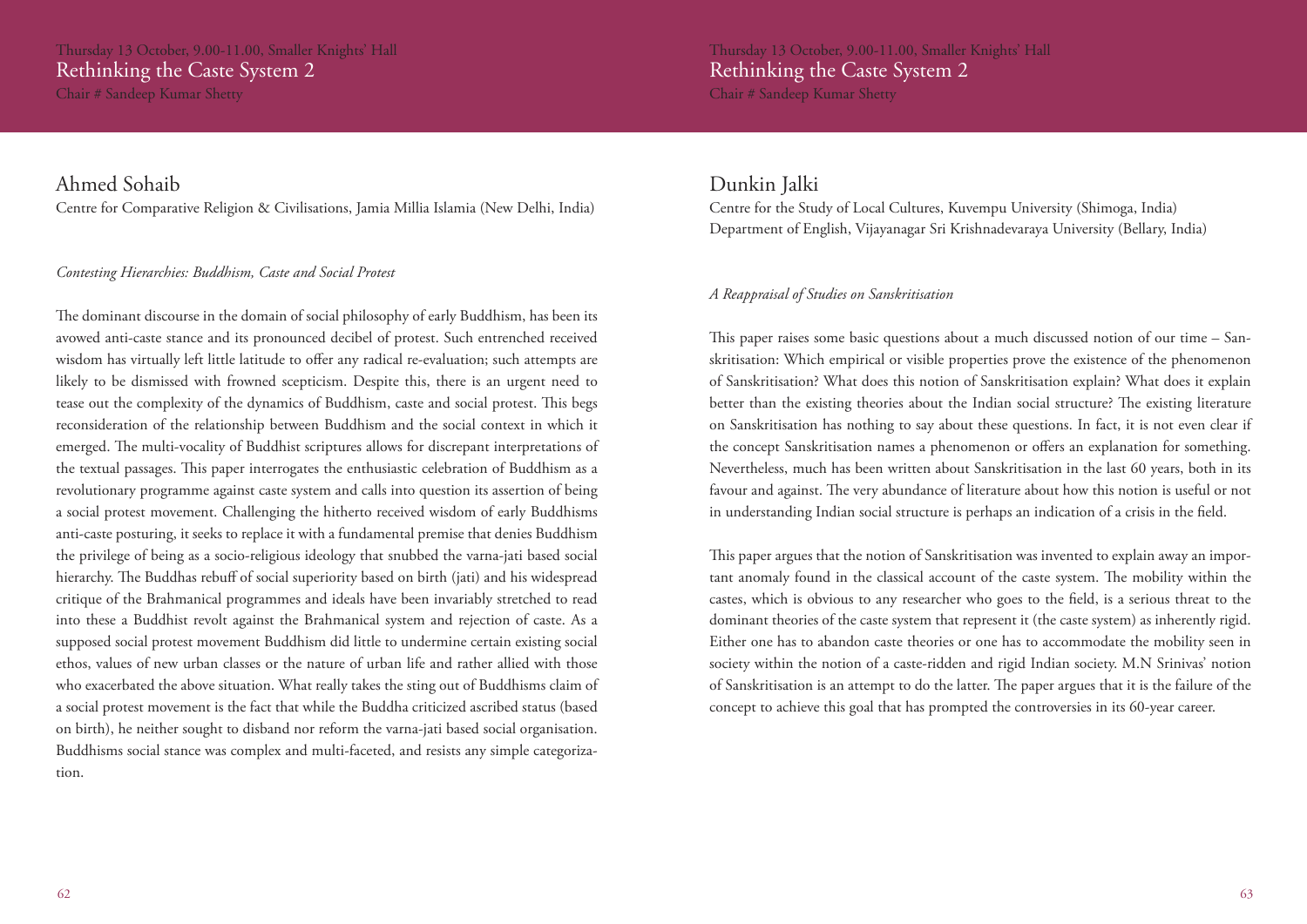Thursday 13 October, 9.00-11.00, Smaller Knights' Hall Rethinking the Caste System 2

Chair # Sandeep Kumar Shetty

Mukesh Bhatt School of Law, Birkbeck College, University of London (London, UK)

### *Caste as Cosmopolitanism in Diaspora*

How do Hindus use caste when not in India or when exposed to a multiplicity of cultures? Caste is seen as central, with well-defined rules, and social structures. It is also seen as monovalent, rigid and inflexible, not allowing social mobility or any interchange of persons or traditions. In addition, caste in its numerous forms is often exported to countries that receive and host diasporic communities from Hindu cultures. It will be shown that caste, far from being singular in its values, is actually a polyvalent phenomenon affecting migrant communities. Further, caste is proposed to be not a series of unique reciprocal relationships, but a set of complex, constantly changing inter-relationships between six or more components that might explain the paradoxical results from studies. It will be shown that definitions of caste suggested by early writers in Hindu culture and by European travellers in the 16th and 17th centuries more closely describe the situation when compared with the later 19th and 20th century empirical studies of European and European-influenced researchers. Finally, it will be shown that caste acts and has acted in the past as a major integrating mechanism in societies with cultural diversity despite studies suggesting that caste either does not exist, or it does not affect traditions and interactions between numerous groups.

Venkat Rao

School of English Literary Studies, The English and Foreign Languages University, Hyderabad, India

### *Memories, Genres and Genos: Rethinking Local Cultures from India*

Every cultural form and every cultural composition in India, every verbal and visual genre that was invented and circulated over millennia was generated on the singular axiom: know yourself by knowing or living your *kula* (*varna*, *jati*, "caste"). That is, one's life and awareness are deeply related to one's location in a *kula*. In other words, singularity of one's existence and one's sense of it are contingent upon one's sense of the singularity of one's own community and its existence. "Indian" cultural formations are woven with such fractal multiplicity of singularities. Discrete in their living and reflective compositions of speech and gesture, each of these singular communities is also intricately related to the other. Such heterogeneous phenomena throw up challenges for teaching and research in the humanities in the Indian context. Whereas the university is yet to prepare itself to confront such a challenge.

The main argument of this paper is that the reflective and generative nodes of Indian cultural formations are located in the configurations of memory, body, and idiom (verbal and visual). That is, only through the body's embodied and enacted performatives that the force and signification of the idioms and memories can be sensed, received and reiterated. As there is no ideal body complex and no normative performance in these configurations, the reflective and generative nodes of idiom and memory proliferate along with the bodies. The verbal and visual generic diversity across Indian cultural formations is as immeasurable as the *jatis* that bring them forth. This work emphasizes that the task of critical humanities is to engage locally with the dehiscence of these bio-cultural formations beyond the postcolonial abyss.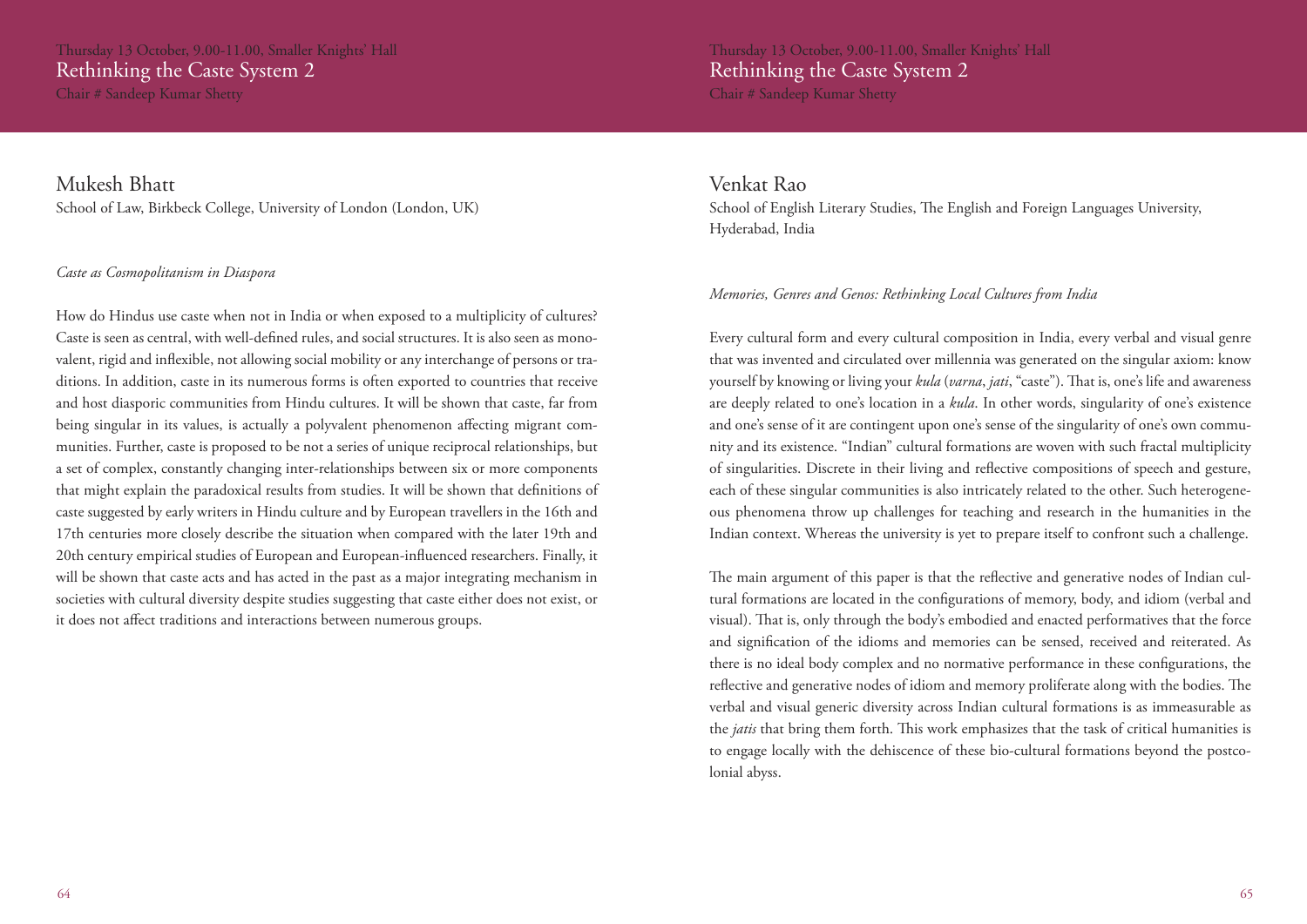Thursday 13 October, 9.00-11.00, Larger Knights' Hall Rethinking Religion in Europe: Learning from the Case of India Chair # Péter Losonczi and Discussant # Jakob De Roover

Valentina Gentile Libera Universitá Internazionale Degli Studi Sociali, LUISS (Rome, Italy)

### *Secularism in Contemporary India: the Satyagraha as a Source of Liberal Tolerance*

What is secularism? Can secularism be compatible with post-colonial democracies? In the last years, a wide literature emerged in post-colonial societies has been focused on the notion of secularism and its relation with democracy. In this respect, the case of India is particularly relevant. In this country, "Nehru-Gandhi consensus" on the secular rule was based on the recognition of the difficulty to overcome the deep religious antagonisms emerged in the aftermath of the declaration of Independence. However, critics of secularism have shown that the process of secularisation in India has presented ambivalences and disintegrative potential.

This paper is concerned with the work of an Indian influential scholar, Neera Chandhoke. In particular, it is focused on her critique of both secularism and Rawls' model of liberal tolerance, as presented in her Beyond Secularism (1999). In this respect, I will show that Chandhoke fails in grasping relevant issues involved in this model. I will then consider her last writings (2010) on the Gandhian idea of *satyagraha* understood as a model of public reasoning based on the shared search of truth. Therefore, I will argue that this model seems to be very influenced by Rawls's idea of public reason.

Prakash Shah Queen Mary University of London (London, UK)

### *Cultural and Legal Logics of Religion and Secularisation in Europe*

This paper formulates some problems concerning cultural diversity, which includes religious diversity, within a European geo-legal context. It builds on crucial work done by S.N. Balagangadhara, who has pioneered research into the manner in which Western Christianity has been constitutive of Western culture as a configuration of learning, which is its learning process, in such a way as to substantially shape that culture's way of going about in the world. Balagangadhara's work shows that Europe's dominant culture retains its Christian religious character while having gone through various phases of secularisation. The kind of knowledge this culture spreads is an obstacle to pluralism and intensifies 'culture wars'. This culture privileges the knowledge contained in doctrines, theories, beliefs, and principles over practical knowledge, performativity, rituals and customs. It demands the identification of a realm of the 'secular' through theological construction by expunging 'idolatrous' elements from pagan culture(s). The secular sphere must remain free of contamination from idolatrous elements, as must the realm of 'true religion'. This culture therefore suppresses or 'subalternises' knowledge of customary practices and laws. Instead, traditions are reconstructed through the agency of the dominant culture and its legal system in order to eliminate 'idolatrous' elements and practices, and to remake them as a variety of 'religions' on the model of Christianity. Christian anthropology thereby becomes the cornerstone of knowledge about 'other religions'. Legal systems participate in the spreading of such knowledge. This paper attempts to trace how legal systems participate in spreading the kind of culture that Balagangadhara identifies and the ways in which legal systems participate in 'reforming' non-Western traditions. It divides into four sections. The first discusses the attitude that religion is a universal phenomenon and property of all cultures. This pervasive attitude, the basis of which is theological, informs the gradual reconstruction of other traditions as 'religious', and therefore as erring variants of Christianity as Western contact with them advances. Despite the prevailing assumption of universality, Balagangadhara's theorisation of 'religion' confines the phenomenon to the three Abrahamic traditions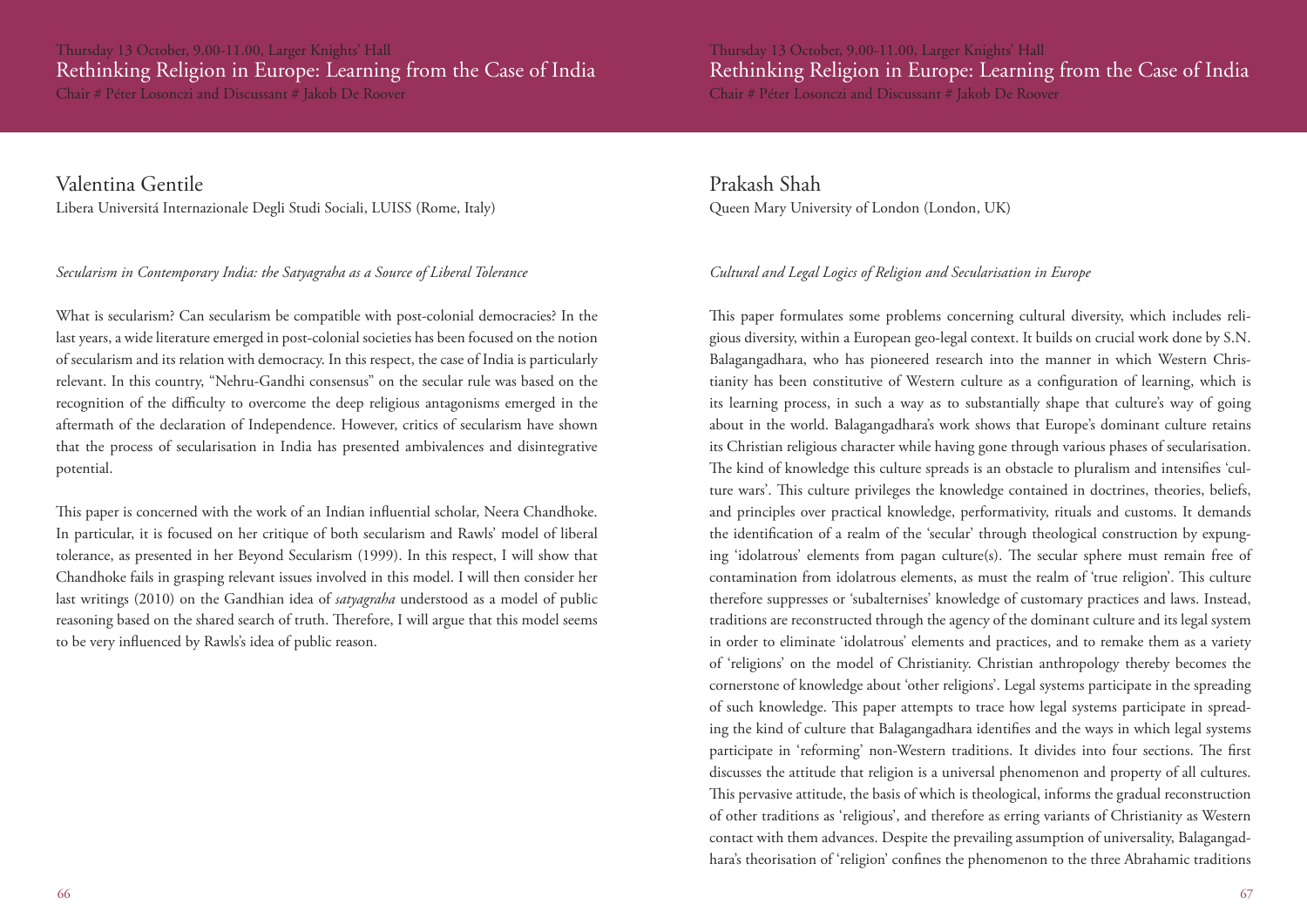### Thursday 13 October, 9.00-11.00, Larger Knights' Hall Rethinking Religion in Europe: Learning from the Case of India

Chair # Péter Losonczi and Discussant # Jakob De Roover

and sets out some of its basic features. The second section introduces the division of religions into 'true' and 'false', which constitutes the basis for the historical and contemporary claims that non-Western cultures are morally and ethically deficient, and also the basis for proselytization and conversion, which is the first manner in which Christianity spreads. The other mechanism by which Christianity universalises is through secularisation, discussed in the third section. Secularisation is the spread of a Christian attitudinal framework in a non-Christian guise, extending out among non-Christians. Part of the secularisation process involves purging pagan cultures of their idolatrous practices and merging them into a secular world which Christian theology presupposes. It is argued that this process continues in a secularised form in Europe in the encounter between Western and non-Western cultures and laws. The fourth section concretises the discussion by presenting the different ways in which liberal states harness the dynamics set in train by Christianity and its secularisation to reform non-Western cultures in its own image.

Aakash Singh DCRC (New Delhi, India)

*Ambedkar and Zizek, India and Europe*

Thursday 13 October, 9.00-11.00, Larger Knights' Hall Rethinking Religion in Europe: Learning from the Case of India Chair # Péter Losonczi and Discussant # Jakob De Roover

### Torkel Brekke

Department of Cultural Studies and Oriental Languages, University of Oslo (Oslo, Norway)

### *Secularism and the Religious Market in Scandinavia*

Taking Scandinavia and India as examples, I argue that one way to conceive of secularism would be to see the state as a regulator in a market for religion and life-stances. If we look at the changing relationship between religion and state in periods of early state formation, and if we compare the states' monopolization of the sphere of religion to its behaviour in other spheres (like organized violence, education etc.) new perspectives can be gained in our debates about what secularism "really" is and what secularism should mean today in different contexts. Some have argued that the Rational Choice approach to religion is Western-centred, but I argue that there are good historical reasons why it is not in principle impossible to use the approach outside the West, like in South Asia. There are several reasons why a "market-secularism" or "laissez-faire" secularism of this sort is preferable to many other political arrangements. At least three positive consequences can be expected from such an approach. Firstly, a distanced regulator role without state funding is on the whole likely to result in a wider and better supply of religious services, which is positive to consumers. Secondly, such a role is likely to lead to more individual initiative in the religious section of civil society thus creating social capital. Thirdly, in the long run we might expect such an approach to lead to less jealousy and less competition for state favouritism between organizations thus taking away any basis for allegations of favouritism and pseudo-secularism. On a more general level, a state role taking an equal distance to all religious groups is most in agreement with the general ideals that are cherished as the core of mainstream political thought, like freedom and equality.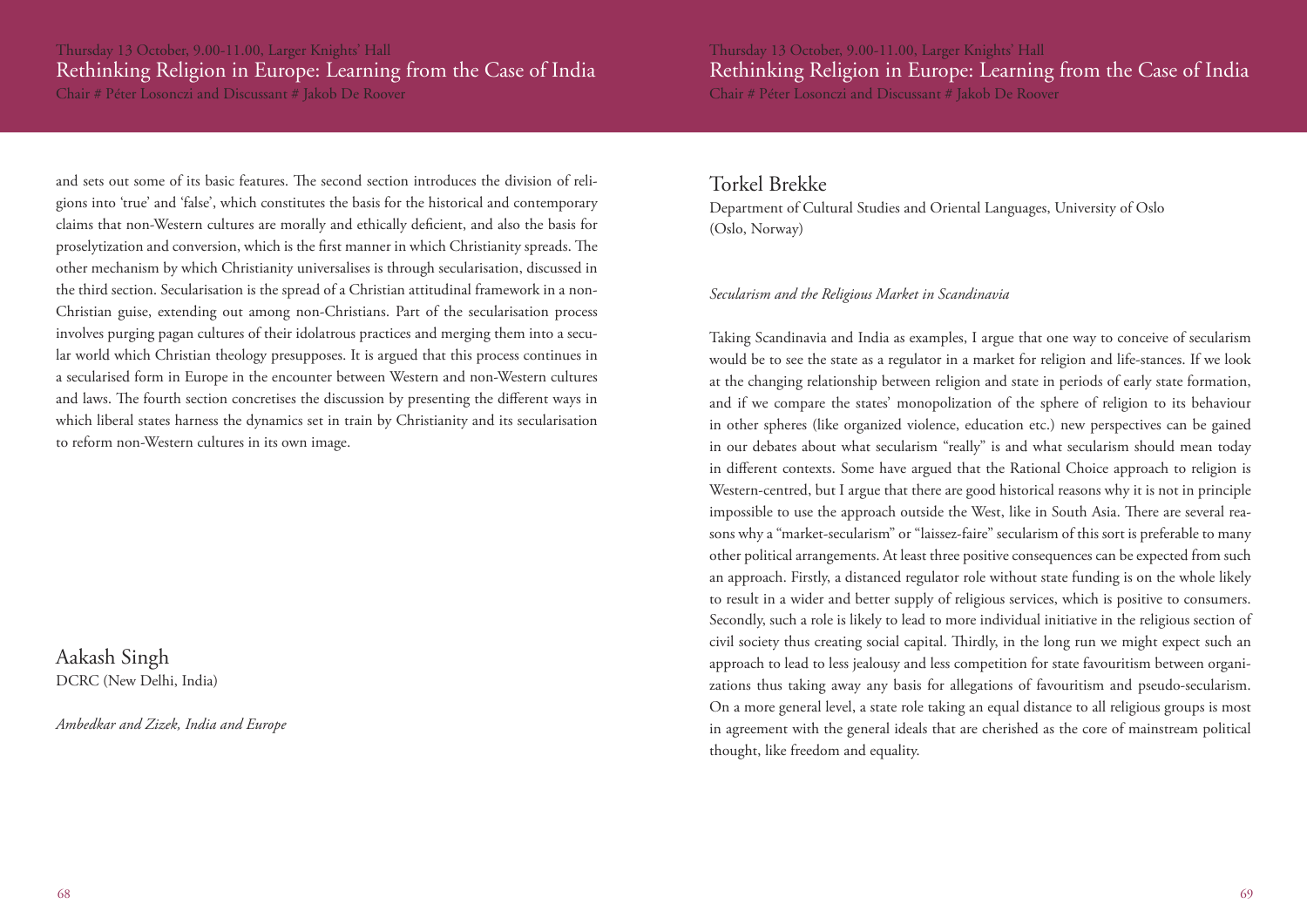Chair # Péter Losonczi and Discussant # Jakob De Roover

### Thursday 13 October, 9.00-11.00, Seminar Room 1 Workshop: How to Teach about the Indian Traditions II?

Péter Losonczi Goldziher Institute Budapest (Budapest, Hungary)

### *Religion, Politics, Secularism: Elements of an Intercontextual Study on India and Europe*

In this programmatic paper, I am going to outline elements of a rather extended research program I intend to complete on problems related to the religio-political situation in Europe on the one hand, and the global, especially Indian perspectives of this study. This short presentation makes it impossible to elaborate in detail all the problems I want to discuss and the directions I would take. However, I hope that this paper would enlighten the main contours of my project and, especially, unveil the relevance of the Indian context for the study of the European situation. My aim is basically to present a theoretical framework for the research I call an intercontextual study on Europe and India, and would serve as a pillar of my project on the rethinking of the situation of secularism in Europe (as I call it 'recontextualisation of secularism').

**Conducted by # Martin Fárek**, Department for the Study of Religions, University of Pardubice (Pardubice, Czech Republic), **Dušan Deák**, Department of Ethnology and World Studies, University of St. Cyril and Methodius (Trnava, Slovak Republic) and **Milan Fujda**, Department for the Study of Religion, Masaryk University (Brno, Czech Republic)

This workshop picks up several issues that arised during the first workshop on this topic (Rethinking Religion in India II, New Delhi, 2009): the problematic category "religion" in the context of India, the importance of teaching about contemporary and living traditions rather than focusing on texts and also how to implement critical evaluation of Orientalism into the curricula. The conductors of the workshop will briefly summarise their experience of teaching about Indian traditions/religions. From their teaching experience and discussions with other colleagues and students three main areas were selected. These will be discussed by the participants of workshop:

1. What is the goal of teaching about religion in India (such as the problematic concept of 'Hinduism')? What issues are relevant and important and how to implement them in the teaching? Here it is clear that a focus on contemporary living traditions is crucial rather than to perpetuate the traditional focus on texts.

2. Can we identify any specific characteristics of the space of communication and interactions between traditions that we see in India? If yes, how to teach about them? If not, what are the implications for teaching? For example, can *dharma*, or the special social organisation based on *jati* be selected as such specific pan-Indian characteristics?

3. What kind of experts shall the education about Indian traditions or religions form? What should students of Indian traditions know in the 21st century? Should they be able to critically reflect on the heritage of previous generations´ Orientalism and if so, how to teach them to do so? What other knowledge and competences should future experts develop? This question is especially relevant to the contemporary discussions about the role of classical and modern languages in South Asian studies or about methodology of field research in the area.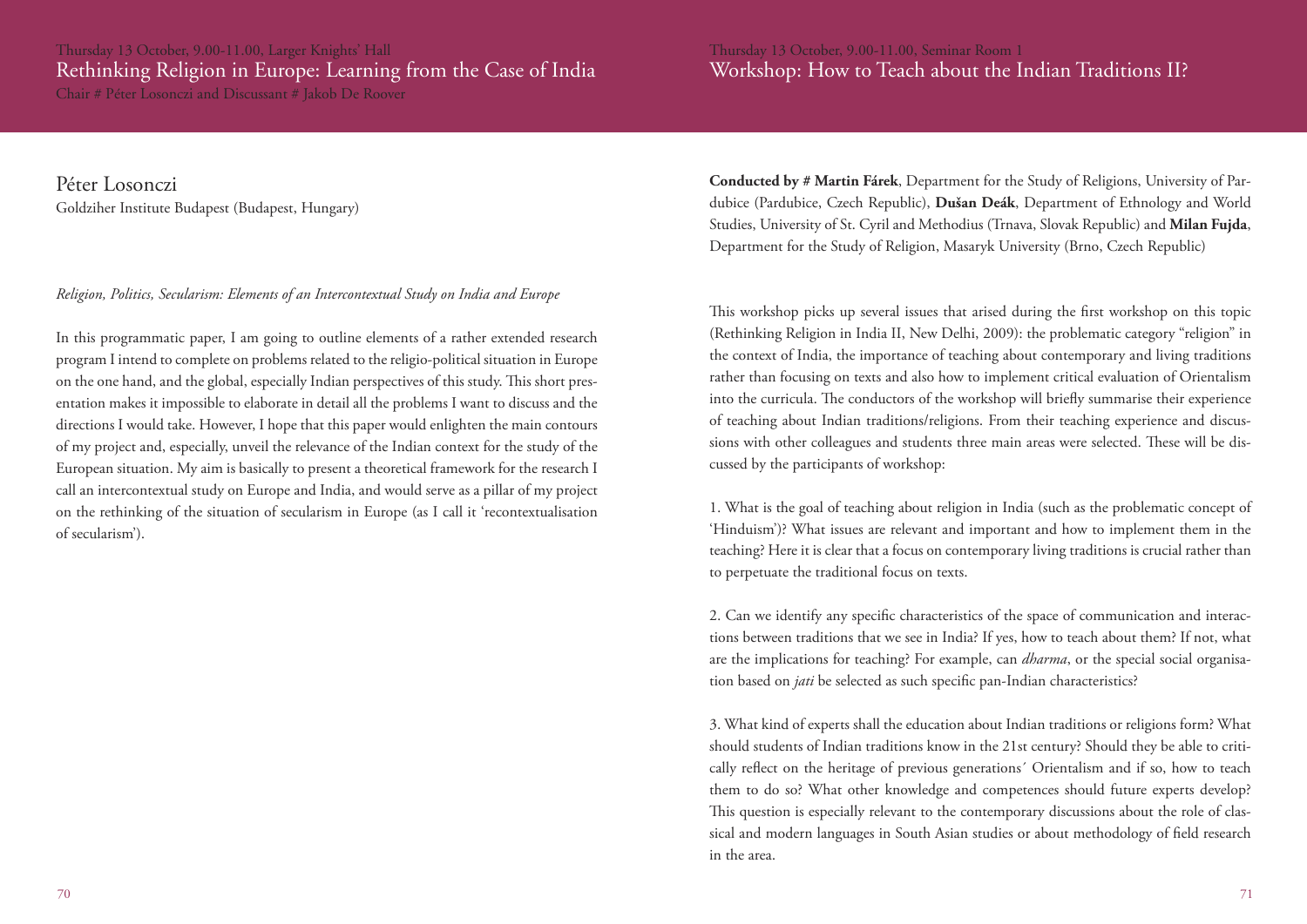### Thursday 13 October, 9.00-11.00, Seminar Room 2 European Representations of India 1 Chair # Geoffrey Oddie

### Daniel Sheffield

Department of Near Eastern Languages and Civilizations, Harvard University (Malden MA, USA)

### *Of Parsis and Philologists: German Orientalists and Zoroastrian Reformers in 19th Century Bombay*

A remarkable change occurred in Zoroastrian theology during the 19th century. The Parsi Zoroastrian tradition, long imbricated in the Indo-Persian intellectual milieu of Western India, suddenly came under attack with the arrival of Scottish missionaries in Bombay. After the Rev. John Wilson's "Lecture on the Vendidad Sade" (1833), debate raged about the perceived threat of Christian conversion. In 1851, Parsi students trained in English and conversant with Enlightenment philosophy formed a group intent on religious reform, the Rhnum-e Mzdayasnn Sabh, advocating rational theology and denouncing Parsi tradition as superstitiously ritualistic. Meanwhile, in 1854, a German philologist named Martin Haug discovered that the Gths, a small section of the Zoroastrian scriptures, were composed in an older language than the rest of the religious corpus. For Haug, the scriptural authority of the other texts, along with traditional interpretations, was seen as a later corruption from an rationalistic Zoroastrian origin. Haug accepted a position at Government College in Poona in 1859, with the purpose of reforming native learning. During the same year, a leading member of the Parsi reform organization, Khurshedji Rustamji Cama, had come to Germany to study with Haug's academic rival, Friedrich Spiegel. Upon Cama's return to Bombay, debates broke out within the Parsi community not just between traditionalists and reformists, but between different camps of Parsi philologists. In this paper, engaging with the work of Talal Asad and Edward Said, I hope to illuminate these complex debates and the intellectual networks in which they occurred, to demonstrate that Orientalist knowledge was not simply accepted unilaterally by colonial Parsi subjects, but rather that they critically engaged with this knowledge, even using it subversively against other power structures during the ambivalent encounter with colonial modernity.

Thursday 13 October, 9.00-11.00, Seminar Room 2 European Representations of India 1 Chair # Geoffrey Oddie

### Sai Bhatawadekar

Indo-Pacific Languages and Literatures, University of Hawaii (Honolulu, USA)

### *Symptoms of Withdrawal: Hegel's and Schopenhauer's Conceptual Structuring of Hindu Religion and Philosophy*

My paper examines G..W. F. Hegel's and Arthur Schopenhauer's philosophical reception of India and their crucial role in streamlining a conceptual definition of "Hinduism," which permeates its global understanding till date. I argue that even though Hegel rejects Indian thought as primitive and savage, and Schopenhauer embraces it as timeless wisdom, they both impose three concepts on Hinduism as its defining features: they establish that Hindu religious thought presents 'brahman' as the absolute divine principle; it declares the manifest world as an impermanent illusion; and finally, as ultimate knowledge it upholds the insight into the oneness of all things in 'brahman.' This analysis is significant in tracing how the school of non-dualism – Advaita Vedanta – and intense world-renouncing meditation come to homogenize the variety of schools in Hindu religion and philosophy. Rather than judging "misunderstandings," my study is a comparative philosophical endeavor that reveals the complexity of cross-cultural history of ideas: with Gadamerian "hermeneutic consciousness" I examine the precepts of Hegel's and Schopenhauer's philosophical systems that dictate their interpretation, and with "hermeneutic suspicion" (to use Ricoeur and Habermas) I uncover their appropriation, selective reading, and restructuring of the then available European sources on Hinduism. However, contrary to the insistence on Eastern passivity in its Western interpretations, I propose a step to rethink Eastern agency in this encounter: I demonstrate that the interpretation and incorporation of Hinduism not only influenced the direction but on occasion subverted the conceptual consistency of Hegel's and Schopenhauer's systems of thought. 19th century European re-construction of Hinduism found its way back into 20th century reformulation of it within Hindu traditions themselves, and it was as instrumental in the self-definition of Europe at the time, as it is in the self-projection of India today. In the globalized politics of representation, in which, as Hegel and Schopenhauer, we communicate one tradition in the vocabulary of another, negotiate being universalists and relativists of culture, and create and subvert power relations, my study self-reflexively presents a crucial chapter in the trans-regional emergence, consumption, and history of "Hinduism."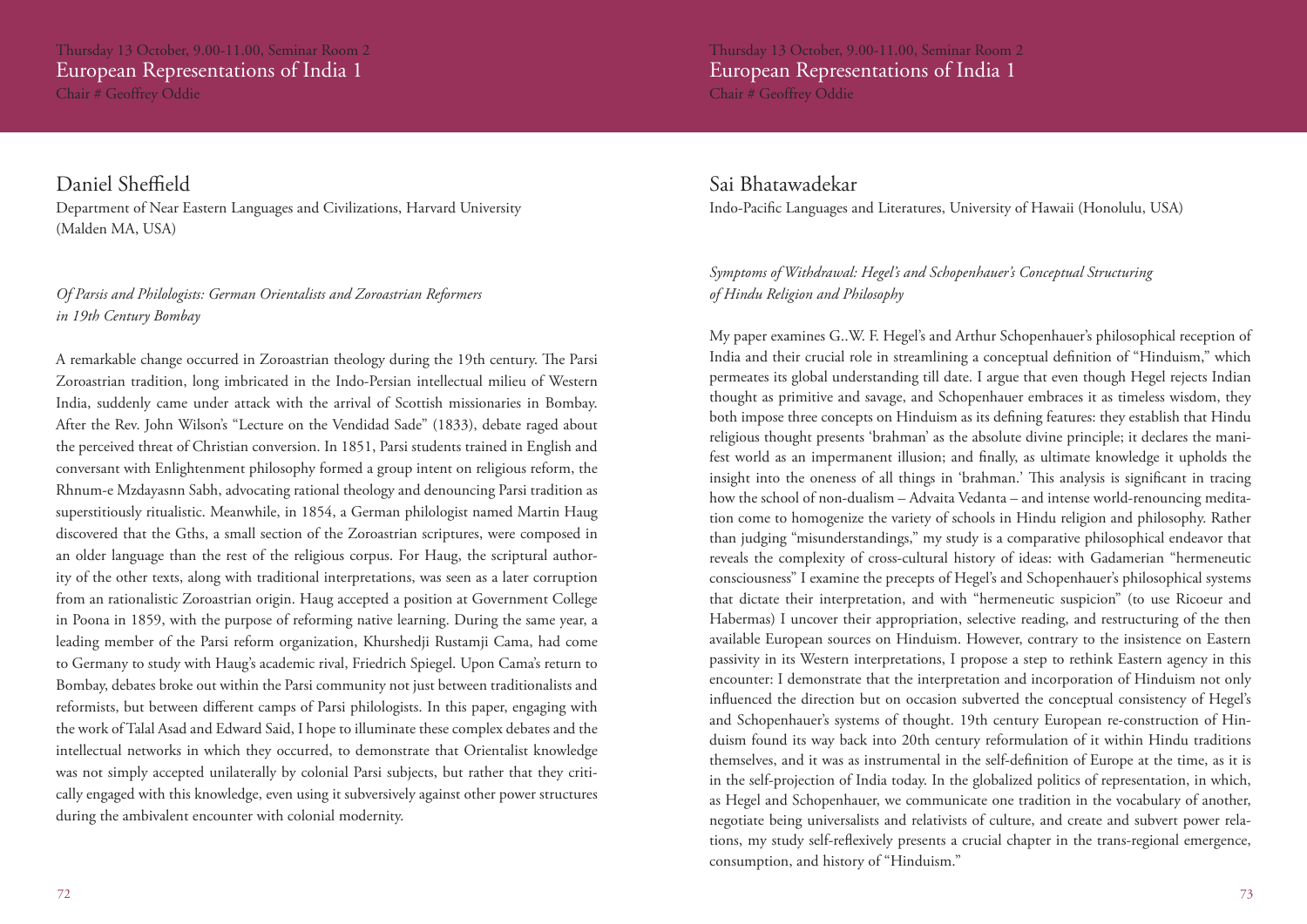### Thursday 13 October, 9.00-11.00, Seminar Room 2 European Representations of India 1 Chair # Geoffrey Oddie

Debalina Banerjee

English Department, Vidyasagar Evening College, University of Calcutta (Kolkata, India)

### *Indias of the Mind: Representations and Misrepresentations in Sister Nivedita's*  Web of Indian Life *and Katherine Mayos'* Mother India

Katherine Mayos' *Mother India* begins with an account of Hindu religious life as seen through the myopic lenses of the colonizer, burdened with the need to liberate Indians from the morass of ignorance, religious dogma and pagan practices: Kali is a Hindu goddess, wife of the great god Siva, whose attribute is destruction and whose thirst is for blood and death-sacrifice Black of face she is, with a monstrous lolling tongue, dripping blood. Of her four hands, one grasps a bleeding human head, one a knife, the third, outstretched, cradles blood, the fourth, raised in menace, is empty "Kali! Kali! Kali!" shout all the priests and the suppliants together, some flinging themselves face downward on the temple floor. Meantime, and instantly, a woman who waited behind the killers of the goat has rushed forward and fallen on all fours to lap up the blood with her tongue – "in the hope of having a child" (Mayo 5). On the contrary, Margarate Elizabeth Nobel or Sister Nivedita in her *Web of Indian Life* provides a secular and liberal perspective, from which she herself observes, "How happy were those days in the little lane! How unlike the terrible pictures of the Hindu routine which had embittered my English childhood! Constant ablutions, endless prostrations, unmeaning caste restrictions, what a torture the dreary tale had been! And the reality so different!" (Nivedita 17). But interestingly Nivedita's assessment fails in giving a composite view of Hindu religious life as does Mayos' pejorative and maligning portrayal of the Hindu way of life. It is only when the two texts are read comparatively, as analogous to the dominant ideology, do we see a dynamic discourse emerging, that is both challenging and enlightening.

Friday 14 October, 9.00-11.00, Smaller Knights' Hall Indian Responses 2 Chair # Štěpán Lisý

### Olga Real-Najarro El Colegio de México y Universidad Valle del Bravo (Tamaulipas, México)

### *Beyond Conventions or Stereotypes: Sri Aurobindo's Revision of Hinduism*

Following the guiding questions, our intention is to offer an insight in what may have been the perception of a well-known syncretizer, a thinker that created a cultural bridge between Western and Eastern cultural paradigms. Knowing that his attitude towards religion in general and Hinduism in particular changed dramatically over the course of his life, from agnosticism and ignorance of Indian traditions towards an acute interest in Hindu culture, we will revisit some of his positions on conventional Hindu worship and observed Hindu social practices. We will discuss briefly the appropriation of his discourse by the Indian right, and more specifically, his proposal for a new syncretic model for human society. In other words, we will outline what may have been his peculiar response to the idea of Hinduism as a European construction or not.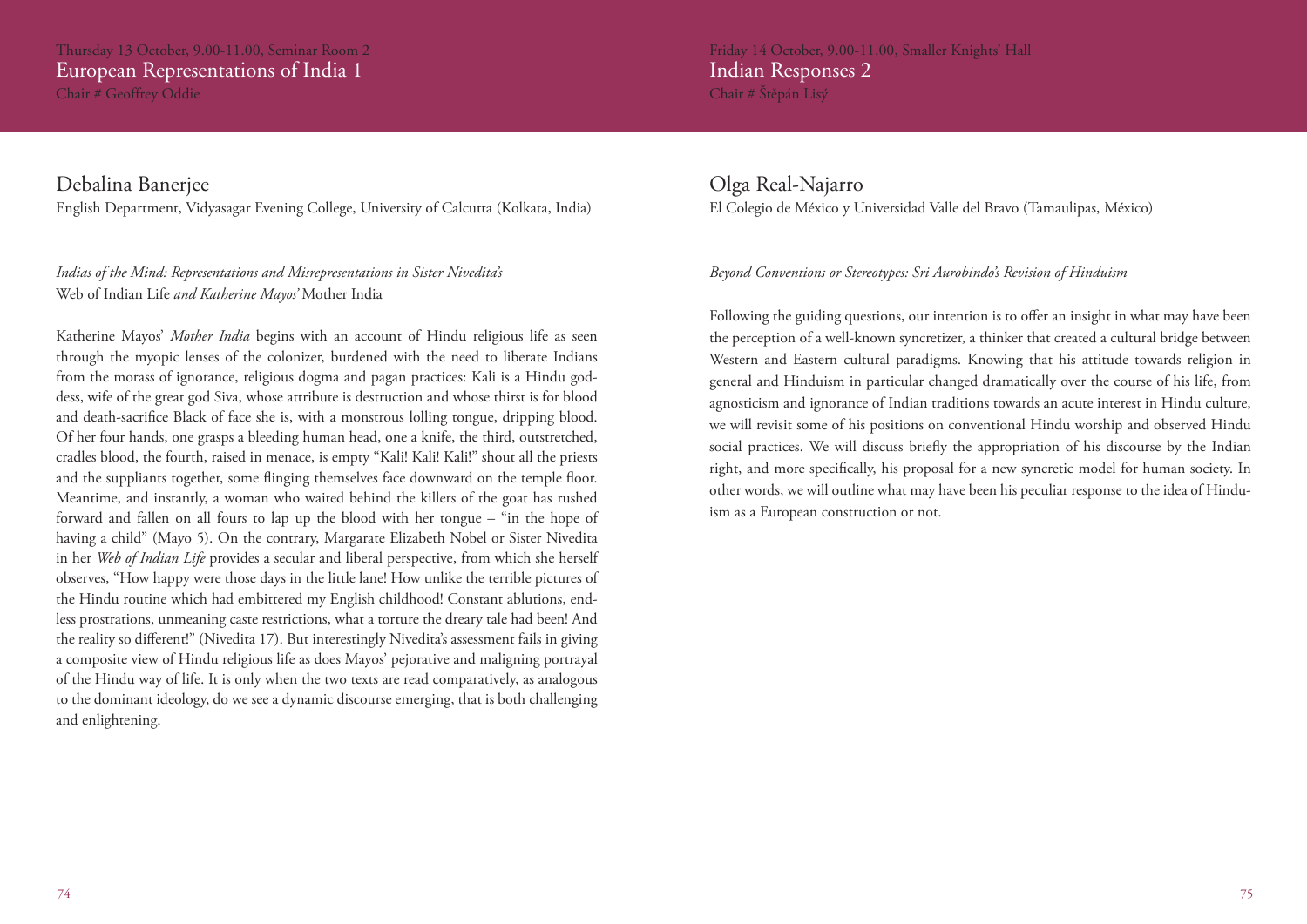Friday 14 October, 9.00-11.00, Smaller Knights' Hall Indian Responses 2 Chair # Štěpán Lisý

Polly Hazarika Department of English, SNDT Women's University (Mumbai, India)

### *Between a Teacher and his Student: Ramakrishna Paramahamsa, Swami Vivekananda and the 'Modernisation' of Indian Tradition*

This paper will examine the famous Guru-Shishya pair of Ramakrishna and Swami Vivekananda and their approach to practices. At the heart of the Reform moment the discourses of this pair embody significant shifts in articulating native practices. The master's discourse is untouched by colonial valuative categories. In his discourse practice is related only to the transformation of the self or the individual who performs the practice and never to a wider group. The swami on the other hand speaks in the new colonial discourse. His discourse is deeply influenced by the master, but he employs colonial categories and its evaluative framework. He often speaks of practices as the practices of a group. In a study of the two figures we can see how colonial discourse interferes with the continuance of native practices.

The 19th century Bengali mystic, Ramakrishna Paramahamsa, rose to popularity in the thick of the reform period, but was himself remarkably untouched by the reform project. His nearest connection to the reform movement were the young men from Calcutta who flocked to see him in the last ten years of his life. The master's most beloved disciple was Narendranath Dutta (1863-1902), who he first met in 1881. Narendra was a young boy in college pursuing the new learning of his times. Narendra spent 5 years in association with Ramakrishna, and became the face of the Ramakrishna Mission and Math, after his masters' death.

On his many travels to the West the swami often spoke of a Hindu identity and a Hindu nation. The swami's terms and distinctions are uniquely his; his master never spoke of either the Hindu religion or nation. The master's concern on the other hand was always with the individual and his actions. The shift in discourse between master and disciple, especially when they speak about practices and 'rituals' is deeply influenced by their location at the edge of the colonial reform movement.

Friday 14 October, 9.00-11.00, Smaller Knights' Hall Indian Responses 2 Chair # Štěpán Lisý

### Tomáš Avramov

Faculty of Theology, University of South Bohemia (České Budějovice, Czech Republic)

*Brahmabandhab Upadhyay, the Father of Indian Catholic Theology and the Contemporary Theology of Indian Christians – their Relation to the Indian Philosophy (especially Vedanta) and Spirituality* 

Brahmabandhab Upadhyay (1861 – 1907), who called himself "Hindu- Catholic", was one of the representatives of the Bengal Renaissance and is considered as a father of Indian Christian Theology. His main effort was to integrate the Christian faith with the experience of Vedanta. So he considered the philosophy of Vedanta as the summit of the natural human quest for the fundamental unity in the reality of Divine and the Christ is for him the fulfilment of what the supernatural divine revelation can offer to humanity. However, Upadhyay, when facing certain texts of ancient Indian scriptures, positively asks if they are "mere speculations" of human mind or if they could be a result of the manifestation of Divine to their authors. Upadhyay, after becoming Christian, remained in a way faithful to the philosophy of his native land and tried to apply it for the Christian theology in the similar way that Thomas Aquinas applied the Aristotelian philosophy in the scholasticism. Upadhyay arrived even to the conclusion that the philosophy of Vedanta is more suitable for the philosophical basis of Christian theology then the philosophy of Aristotle. Especially the openness of Vedanta to the mystical experience is according to Upadhyay very valuable and can immensely enrich the Christian theology which is somehow exaggeratedly theoretical. The particular example of Upadhyay´s theologizing and use of the Advaita Vedanta philosophical terms in this context is his use of Sankara´s description of the nature of Supreme Brahman as sat – cit – ananda in the trinitarian theology, namely in his Canticle to the Holy Trinity. What Upadhyay had tried was to create an original theology of India that would be profoundly Christian in its faith and at the same time Indian in its culture and features. He rejected the presentation of Christianity in an Eurocentric cultural manner and had faced in his lifetime rather a misunderstanding and disrespect from the side of the Catholic church, nevertheless his influence has been since then significantly growing and the contemporary theology of Indian Catholic church is largely based on the Upadhyay´s ideas.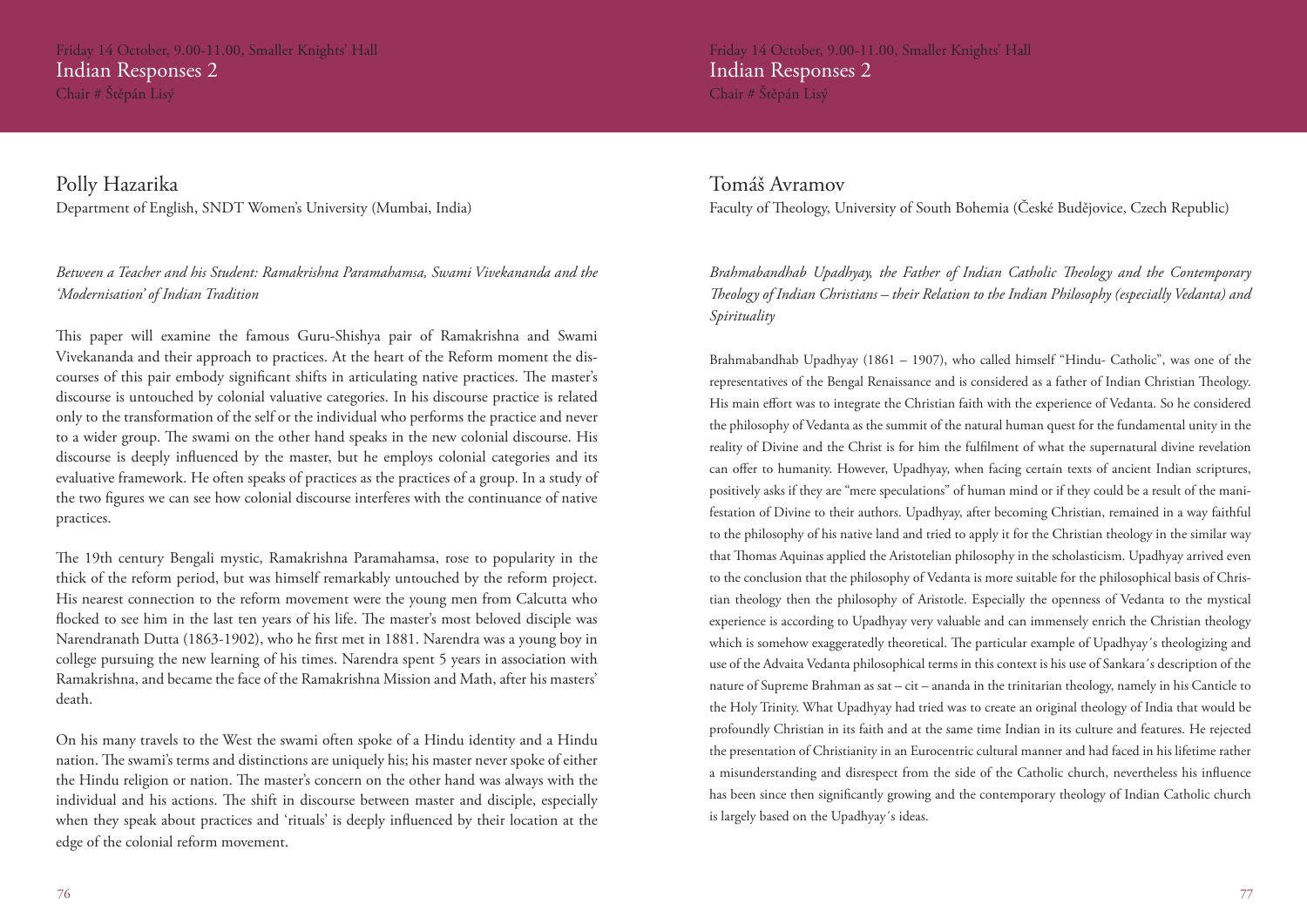Friday 14 October, 9.00-11.00, Smaller Knights' Hall Indian Responses 2 Chair # Štěpán Lisý

Rosa Maria Perez

Department of Anthropology, Instituto Universitário de Lisboa, Lisbon University Institue (Lisbon, Portugal)

### *Reversible roles. Subalternity and religion in Hindu Goa*

To Inden, as well as to Dirks, castes not only used to contribute to the legitimization of colonial rule but after independence in 1947 were used to reinforce the position of the dominant groups (Inden 1993, Dirks 2001), thus cementing the processes of social exclusion and marginalization. This has occurred to such an extent that Partha Chatterjee was led to argue that no matter how we choose to characterize it, subaltern consciousness in the specific cultural context of India cannot but contain caste as a central element in its constitution (Chatterjee 1994[1989]:168). Indeed, a caste-centred interpretation of Indian society has precluded other social interpretations and has silenced alternative perspectives, namely those pertaining to gender (see Jeffrey 2001).

As an exemplary presence in colonial and postcolonial studies, India invite us, as few other places do, to evaluate issues of cultural perception, that is, the way that local cultures are perceived by foreign ones, and how this perception affects the way that the social hierarchy is seen from bottom up; and how rooted stereotypes produced by orientalist texts (mysticism, exoticism, caste, gender representations such as sati, purdah, child marriage) have rationalized the European presence in the country.

Goan society may provide some answers to this debate, particularly when we analyze the Goan devadasis, stigmatized dancers of the Hindu temples who, in an attempt to establish their social status, formed a 'caste' with the other ritualists of the Hindu temples. By looking at this particular group, my aim is to propose an analysis of Indian society from its margins, a perspective that has received no major analytical formulations, and that in Goa allow us to voice subaltern perspectives. A long term fieldwork carried out in a Hindu temple of Goa will be the basis for my analysis.

Friday 14 October, 9.00-11.00, Larger Knights' Hall European Representations of India 2 Chair # Alexander Naessens

Malcolm Voyce Department of Law, Macquarie University (Sydney, Australia)

### *Buddhism and the Vinaya: An Edward Said Approach to Buddhist Disciplinary Texts*

While Said has been regarded as not concerning himself with Buddhism in general or with law his work may be used to understand the Vinaya (Buddhist rules). This paper builds on my forthcoming book to explain how Said's ideas on the construction of colonial knowledge may be deployed to understand early understandings of Buddhist disciplinary texts.

The paper makes an examination of early translations of the Vinaya into English to show how European ideas of law coloured understandings of the Vinaya. These ideas concerned the expectations that laws were universal and were meant to formulate a consistent form of identifiable behaviour.

I argue that the utilisation of Said's approach helps to discard and read through European perceptions of law to take into account other considerations such as the theories of transgressions as advanced by Baitaille to show that the Vinaya may be seen as a training scheme. I also show that a rereading utilising Said helps us to understand the role of sexuality in religious life.

The paper concludes by showing that the work of Said contributes to the perspective that early readings of the Vinaya were influenced by European perceptions of law.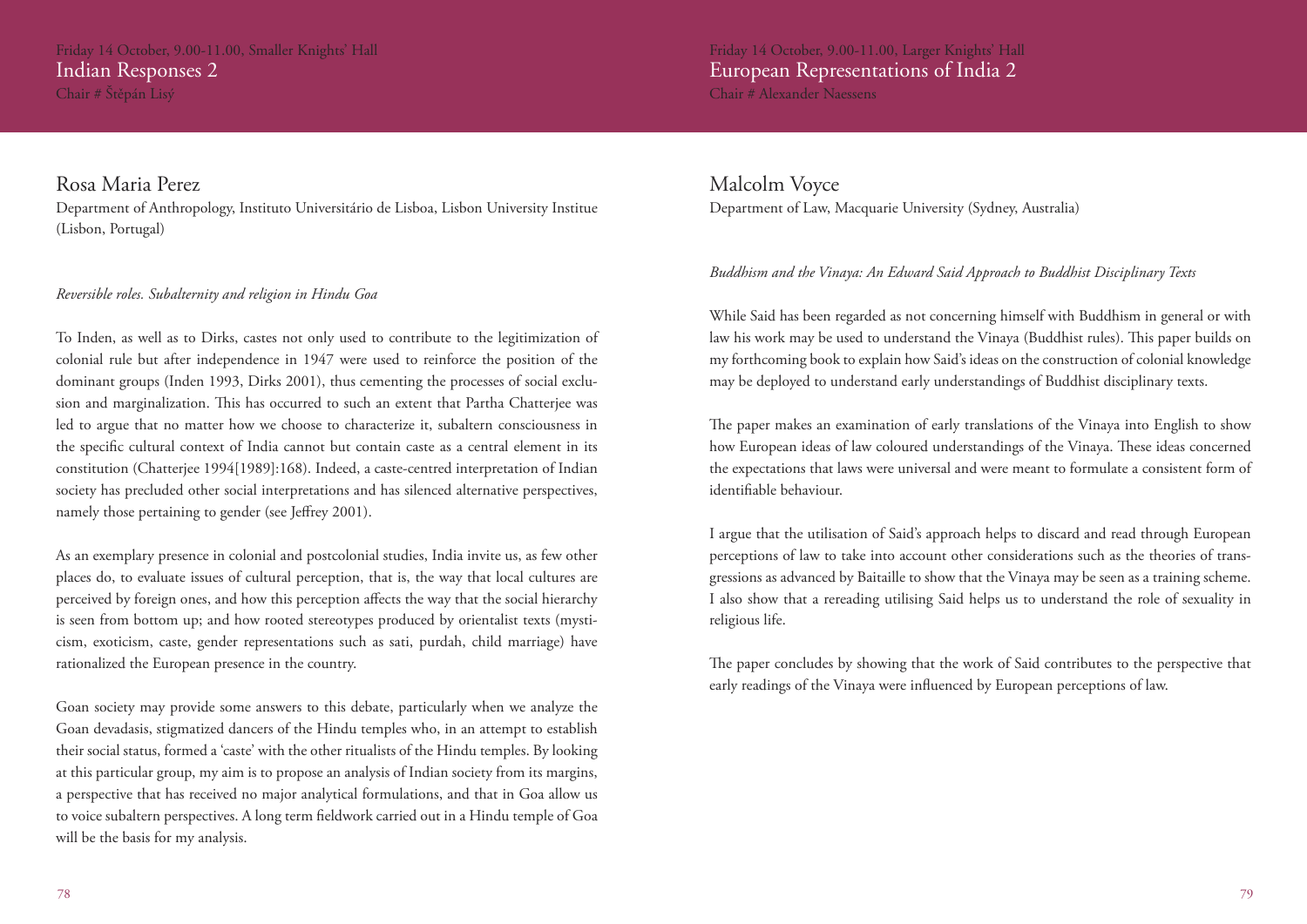Friday 14 October, 9.00-11.00, Larger Knights' Hall European Representations of India 2 Chair # Alexander Naessens

Mukesh Bhatt School of Law, Birkbeck College, University of London (London, UK)

### *India Before and After - Diderot's Encyclopédie as Watershed*

Published in the middle of the 18th century in France, the Encyclopédie of Diderot marks a convenient point straddling the five centuries of direct European participation in the Indian Ocean and India in particular. Descriptions of India by earlier travellers (Duarte-Barbosa) from Portugal, England (Henry Lord), France (Tavernier and Bernier) and elsewhere in the 16th and 17th centuries are presumably the raw material from which Diderot and his contributors would have summarised entries on India and Indian culture, along with oral contributions from unknown sources, thus providing a an end-date for these early modern descriptions. Later writers travelling through India, especially those British (Macmurdo amongst others) after 1800 who helped run the English East India Company, and set up the later Empire have in their turn contributed to a European perspective on India, helped in turn, as with the earlier travellers, by local informants. An examination of items related to India in Diderot's *Encyclopédie* therefore might help in a comparative study of the evolution that has taken place in European views on India. These can be further compared with contemporary or extrapolated reports from local inhabitants, ideally those who have had little or no contact with the Europeans, the latter providing a control environment for the purposes of this study, There is also a third set of data available from Græco-Roman records around 2 millennia ago.

Jana Valtrová Department for the Study of Religions, Masaryk University (Brno, Czech Republic)

### *Images of Indian Christianity in the Context of Historical Studies of Christian Missions*

The paper deals with the problem of representation of Indian Christianity in the context of modern scholarly works related to the history of Christian missions. Although Indian Christianity has been acknowledged by many Indologists or Anthropologists as a specific Indian phenomenon and has been studied with regard to the postcolonial theory, within the mission studies it is still widely viewed as a somewhat exotic variation of a true (i. e. Western Catholic or Protestant) Christianity. I argue that this point of view builds upon a legacy of old missionary works and adopts their discourse. The paper will present several examples of a close relation between medieval missionary images of Indian Christians and conclusions of some modern historians. Medieval images of Indian Christians as presented in the accounts of such missionaries as Odoric of Pordenone, John of Montecorvino, John of Marignolli or Jordan of Catala will be analysed with reference to some modern historical studies concerning Christian missions (Adolphus Medlycott, Stephen Neill etc.). As one of the most influential missionary concepts applied to Indian Christians, the idea of Nestorianism and its connotations will be discussed.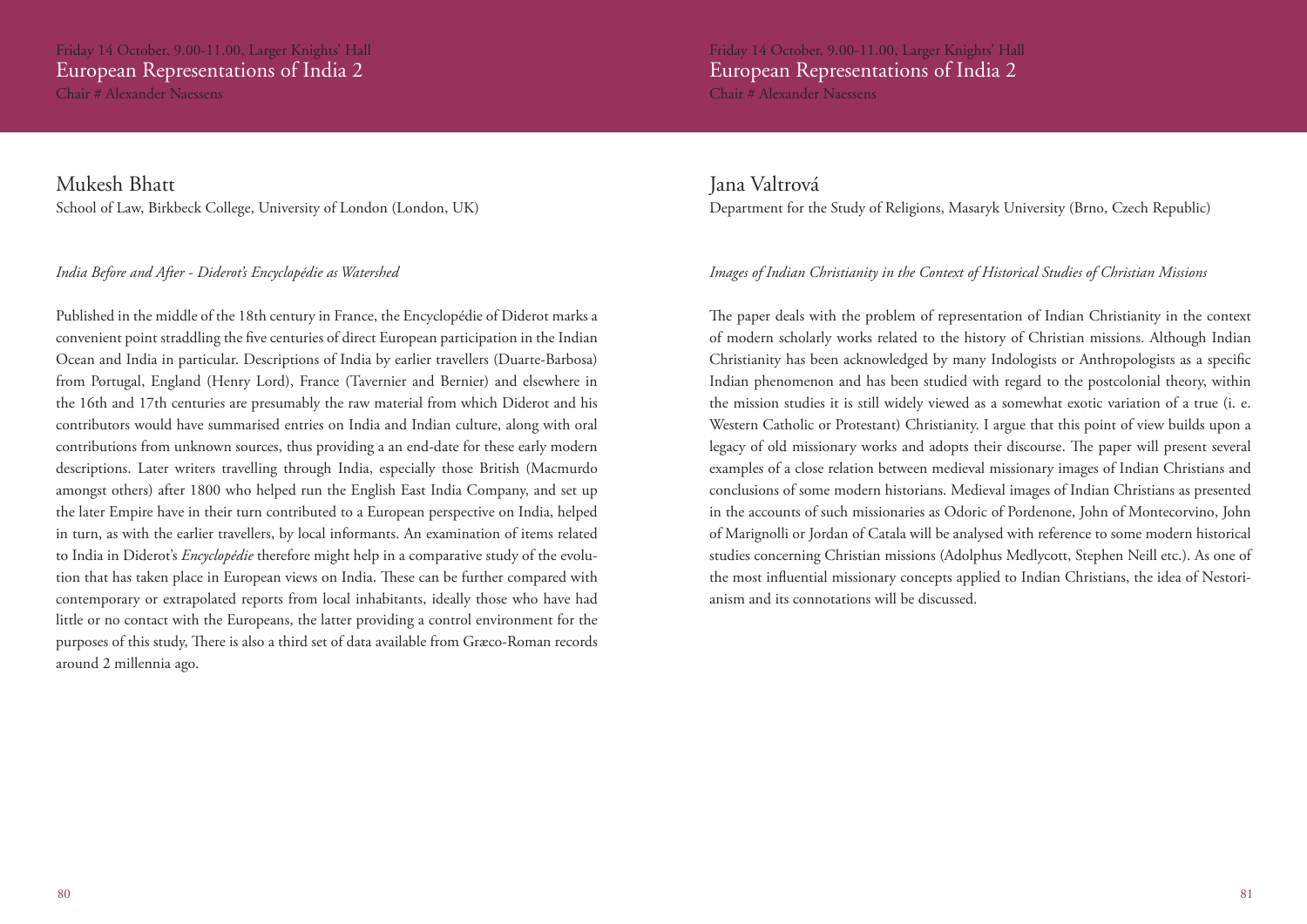### Sharada Sugirtharajah

School of Philosophy, Theology and Religion, University of Birmingham (Birmingham, UK)

### *Orientalists and their 'Hinduisms'*

There is much discussion in contemporary academic discourse about definitional ambiguities surrounding the term 'Hinduism'. My concern is not so much about these ambiguities but rather about the hermeneutical factors that inform European representations of what has come to be called 'Hinduism'; or 'Hinduisms', and about how these factors continue to impact on the academic study of 'Hinduism'; and Hindu self-understanding. The paper will also examine the extent to which the Orientalists concept of a fair and impartial study of religion was compromised in their writings.

Friday 14 October, 9.00-11.00, Seminar Room 1 Hermeneutics and Historical Consciousness: German Constructions of the History of Indian Literature, 1837-2007 Chair # Robert A. Yelle

This panel examines German scholarship on Indian literature, especially the Sanskrit epics. As is well known, Sanskrit studies experienced an unparalleled renaissance at German universities between 1819 and 1919. Some of the most significant contributions of this renaissance took the form of canonical "histories" of Indian literature and philosophy. Besides Winternitz' *Geschichte der indischen Literatur* (3 vols., 1905-1922), other representatives of this genre include Glasenapp's *Die Literaturen Indiens. Von ihren Anfängen bis zur Gegenwart*  (1961) and Mylius' *Geschichte der altindischen Literatur* (1988), Windisch's *Geschichte der Sanskrit-Philologie und Indischen Altertumskunde* (2 vols., 1917–1922), and Frauwallner's *Geschichte der indischen Philosophie* (2 vols., 1953-1956). Many of these works, however, relied on constructions of Indian history that were never subjected to a critical examination. Scholars frequently relied on *a priori* constructions of Indian history, such as the distinction between an early period of rationalism followed by a decline into superstition and faith mongering, in order to account for the historical and genetic relationships of the literature under consideration. Yet, this literature was then frequently used in turn as confirmation of the basic historical scheme already in place. Besides the manifest circularity of such an undertaking, this method was also frequently used to create and confirm stereotypes of the Oriental other. Frauwallner, for example, famously made use of such a historical scheme in order to separate out the Āryan element in Indian philosophy in his article "Der arische Anteil an der indischen Philosophie" (1939). Even before Frauwallner, however, C. Lassen had provided crucial impetus for such scholarship, by attempting to reconstruct Indian ethnography and history on the basis of the *Mahābhārata*. In what is perhaps the earliest instance of the reciprocal relationship between constructions of Indian history and scholarship on Indian literature, Lassen writes, "I will leave out here a discussion of the names Pându and Krisna, white and black, and merely throw out the suggestion that they are a reference to the two races that fought each other in Indian pre-history, the original native black [einheimische schwarze] and the light-skinned [hellfarbige], Sanskrit-speaking interlopers from the North, whose westernmost racial kin even now are fighting a similar battle with similar supremacy against the red races of America" (Lassen 1837: 75). This interdisciplinary panel will examine the consequences of this mutual dependence of German constructions of Indian history and its literary representation, while offering suggestions on how to develop hermeneutically more circumspect approaches to the study of both.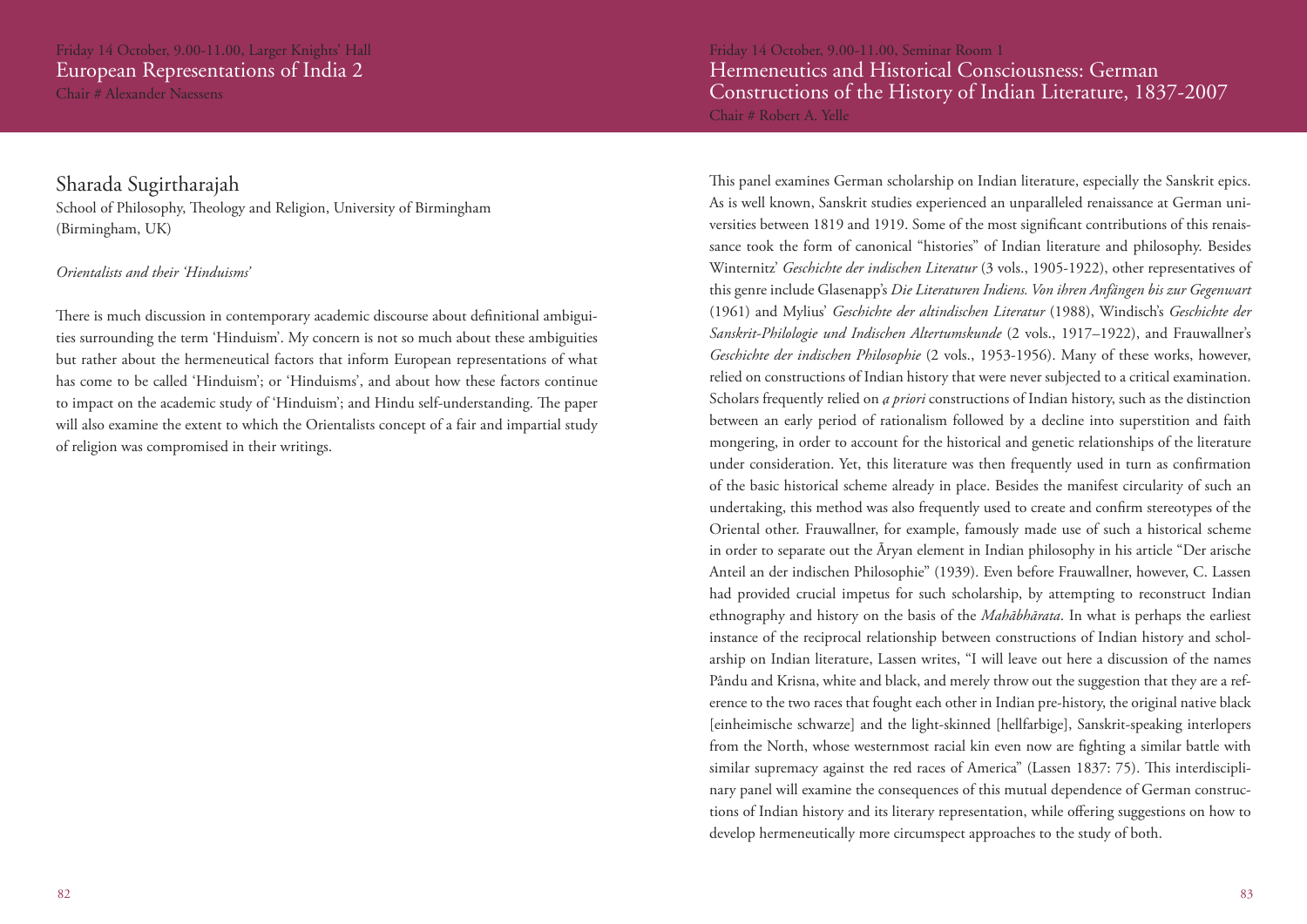Friday 14 October, 9.00-11.00, Seminar Room 1 Hermeneutics and Historical Consciousness: German Constructions of the History of Indian Literature, 1837-2007 Chair # Robert A. Yelle

Vishwa Adluri

Adjunct Assistant Professor in Religious Studies, Hunter College (New York, USA)

### *Text-Historical Reconstruction and the Struggle for an Objective Canon: German* Gītā *Interpretations between the Two World Wars*

Ever since A. Schlegel first translated the text into German in 1823, the Bhagavadgītā has exercised a unique fascination on the German mind. Wilhelm von Humboldt, for example, considered the Bhagavadgītā one of the greatest literary creations from India, noting of it that "the Oupnek'hat [Upanisad] cannot compare with the sublimity, the precision, and the perfectly concise presentation of the Bhagavad Gītā." Indeed, von Humboldt considered the Bhagavadgītā not only to be essential to an understanding of Indian philosophy but also to be part of a universal educational canon on par with the great works of classical antiquity. For him, "philosophical language" was "already more fully developed" in the Bhagavadgītā than in "the Greek [language], at least in Parmenides' time." Yet, this fascination with the Bhagavadgītā was soon to take a darker turn: once Hegel closes the door on Indian philosophy in his lectures and article on the Bhagavadgītā in 1827, the German interest in the Bhagavadgītā becomes deeply ambiguous. On the one hand, scholars continue to be fascinated by the Gītā; on the other hand, this fascination takes darker forms such as an insistence on the superior objectivity of German scholarship or that of the claim that the Bhagavadgītā acquires its contemporary significance in India owing to the efforts of German academics (a claim explicitly made by Jürgen Hanneder in a recent review).In many ways, then, the Bhagavadgītā can be seen as a barometer of German sentiment toward India. In my presentation, I will present an overview of the history of German Bhagavadgītā scholarship: claims of greater objectivity notwithstanding, I will show that German Gītā interpretations were always motivated by uniquely German considerations, not least the anxiety of establishing a neo-Brahmanic order in the form of the German Indologist in place of traditional commentators on the text. In particular, I would like to ask: why does this one text come to exercise such a fascination on the German mind (Heinrich Himmler, as is well known, always carried around a copy of the Gītā with him)? Why does it become so crucial for German Indologists to appropriate the Bhagavadgītā? And what is at stake in German readings of the Bhagavadgītā as an "Indo-Aryan metaphysics of battle and action"? What lessons does the history of German Gītā scholarship hold for a future dialogue between the two traditions?

Friday 14 October, 9.00-11.00, Seminar Room 1 Hermeneutics and Historical Consciousness: German Constructions of the History of Indian Literature, 1837-2007 Chair # Robert A. Yelle

### Alf Hiltebeitel

Columbian Professor of Religion, History, and Human Sciences, Department of Religion, The George Washington University (Washington DC, USA)

### *Tribes, Castes, and Gazetteers: European Templates for Interpreting India's Epics from Germany, France, and Great Britain*

My presentation will begin from a primary observation: that, whereas German scholarship on India's epics, and principally the *Mahābhārata*, began from notions of its Indo-Germanic *tribal* origins, and French scholarship on the epics began from understandings of *caste*, British scholarship did little with the epics but began the colonial enterprise of authoring regional gazetteers and manuals *on* tribes and castes. In so doing, British ethnography, albeit dismissively, laid some small foundations for understanding where, among whom, and in what ways the epics were important in and to specific caste and tribal cultures in India. Until Madeleine Biardeau's work in the early 1970s which grounded her fieldwork in some preliminary scanning of the colonial record on the Tamil Draupadī cult, European scholars of the epics totally ignored such colonial information on the epics' *real* tribal and caste relevance within Indian subcultures, and preferred to continue constructing fantasies of the epics' *imagined* tribal or caste origins (or in George Dumézil's reformulation, meant to incorporate caste structures, "tri-functional" origins). The presentation will document and work out the implications of the opening observation, and conclude with some discussion of the Draupadī cult written in anticipation of viewing and discussing Shashikanth Ananthachari's film "Listen Draupadi."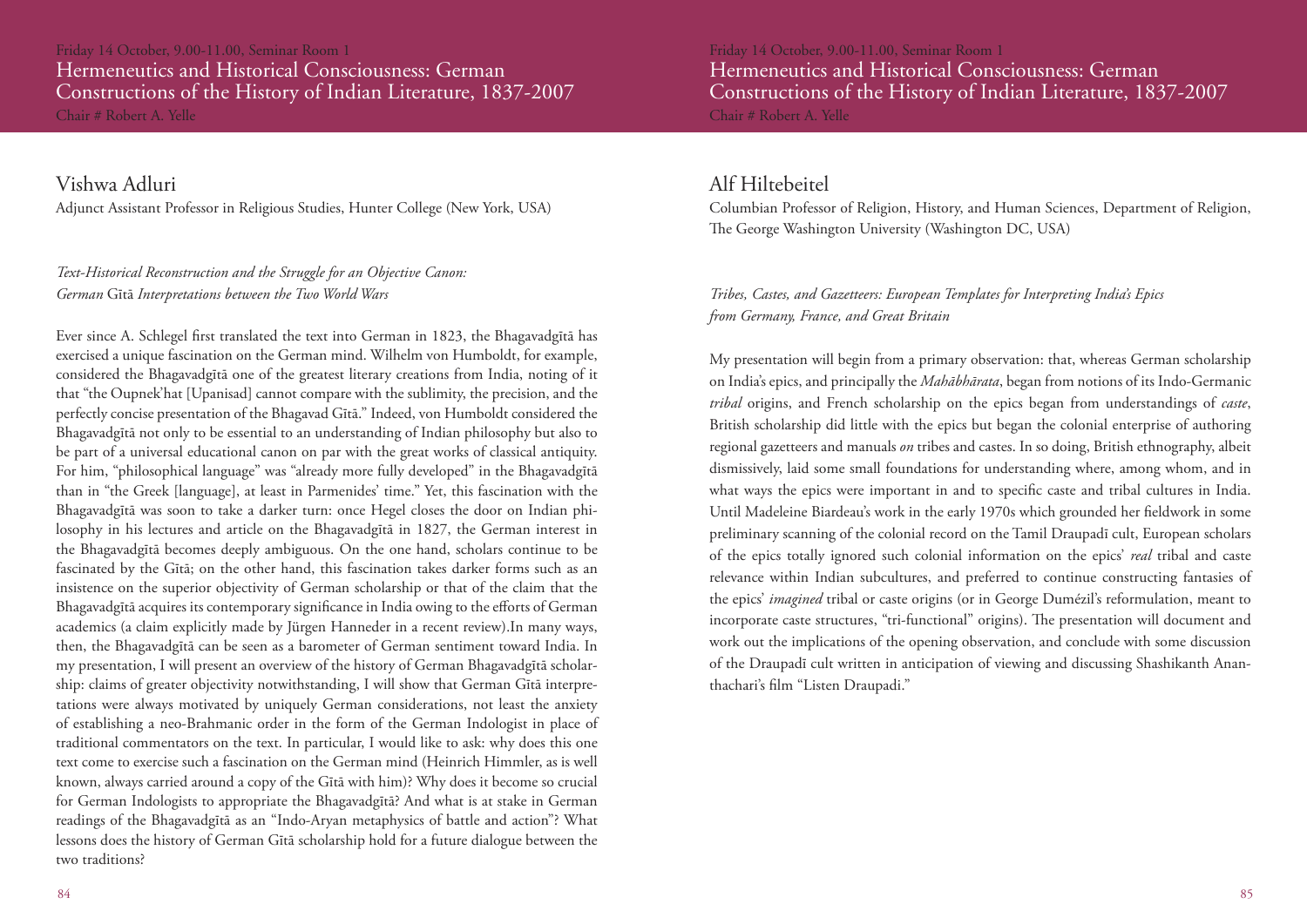Joydeep Bagchee Post-Doctoral Fellow, Marburg University (Berlin, Germany)

### *The Invention of Difference and the Assault on Ecumenism:Paul Hacker becomes a Catholic*

The German Indologist Paul Hacker is known, above all, for introducing two words into the English lexicon: "neo-Hindu" (developed as a means of distinguishing "traditional" Hinduism from its contemporary adherents, and as a way of delegitimizing the practices of the latter) and "inclusivism"(developed as a way of setting apart Indian pluralism from Western and Christian concepts of tolerance and Nächstenliebe, and as a way of showing how Western scholars, in contrast to Indian scholars, were attentive to differences between traditions). But while many scholars took up Hacker's conceptual vocabulary, and applied it to the study of Hinduism, few cared to actually examine the theological context of Hacker's own research. A convert to Catholicism, Hacker in fact struggled all his life with his Protestant inheritance: in his later years, he had many fights with the Catholic church precisely over the latter's greater ecumenism—anathema to one of his disposition and training. Thus, in a radical critique of the Catholic church in India, he asserts that the monks that have gone to India "have not introduced the Hindus to Christian spirituality and encouraged them to reflect on what is truer, their own or Christian spirituality; on the contrary: the Christians have adapted ... more and more to Hindu spirituality. In this area ... a most radical paganization of Christianity in India is underway." Seen in this light, Hacker's comments on the Indian practice of including or subsuming different religious strains under an overarching conception can actually be seen as a sotto voce attack on the very tradition to which Hacker had converted: an attack made all the more scurrilous by the fact that it came from one allegedly sympathetic to the Catholic worldview. In this paper, I show that Hacker never changed his Protestant commitments: as a neo-Catholic he was an arch-Protestant, while as a neo-Evangelical he was an arch-critic of Catholic ecumenism. Reading the story of Hacker's life as an allegory for the conflicted relationship of German Indologists toward India, simultaneously justification for their existence and source of deep unease, thus lets us cast new light on the literary encounter between the two traditions. Drawing on Adluri's analysis of the Lutheran origins of the modern textual sciences (see the forthcoming The Nay Science: A History of German Indology), I will show how Hacker's research is driven by his own religious agenda: given this ideological approach to the study of Indian texts, how credible is Hacker as a scholar?

### **Conducted by # Koenraad Elst**

What went wrong in the California textbook affair of 2005-2009: with the Board of Education procedure, and especially with the case presented by the Hindu organizations? The procedure showed certain mechanisms of American society in which the California Hindus had been living for decades and which they should have understood. It contained an element of gross unfairness, with academics gate-crashing into the procedure with an emphatically partisan purpose yet getting appointed as arbiters. However, anyone familiar with the current debates on Indian history would have foreseen this, yet the Hindu organizations managed not to. While the more established religions in the US habitually get their demanded morethan-fair textbook presentation of their religion, Hindus jeopardized their opportunity by unnecessarily linking their proposals with historical claims far outside the received wisdom. The intellectual culture among Hindu activists ("under-informed and over-opinionated") was such that, when proposing amendments to the schoolbook presentation of Hindu history and doctrine, they disregarded the unfavourable climate and chose to go ahead with a counter-narrative certain to provoke a hostile reaction from circles more powerful than them. However, all this was secondary to the more radical flaw in the Hindus' approach to their own doctrine and history. We reread their proposals more closely and see the pattern of a particular stage of religious thought not quite matching modern standards. Ironically, on this occasion the old Orientalists would have found their alleged prejudices so maligned by the California Hindu activists confirmed in the latter's performance. The really important question then becomes: why are all the fabled Hindu brains elsewhere, in secular pursuits or on the "secularist" side of the battlefield?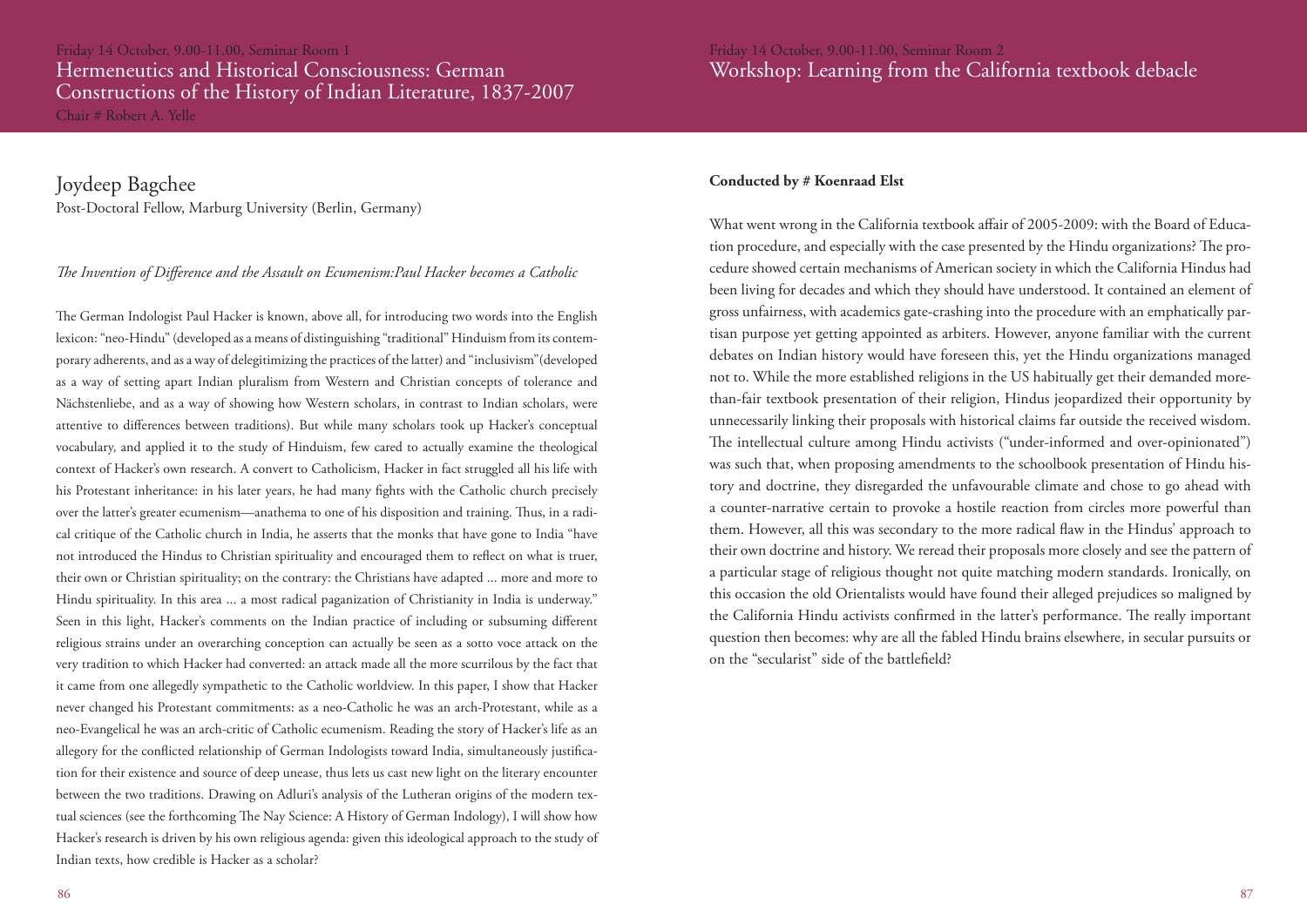# CLOSING WORKSHOP

Towards the future of Rethinking Religion in India

### CONFERENCE OUTPUT AND DOCUMENTARY

### **Friday 14 October, 14.30-17.00 Room # Larger Knights' Hall**

On the last day of the conference, we want to reflect upon the progress that has been made in answering the questions of the conference: Are the descriptions we have of religion in India the products of a process of collaboration and dialogue between Europeans and Indians? Are these descriptions the result of a dialogue between a European and an Indian conceptual framework or do they reflect a monologue of the West? Are the Indian responses part of a dialogue or do they reflect an Indian monologue? Have scholars developed ways of understanding the respective conceptual frameworks? Can we come to better mutual understanding?

This final workshop session is meant to allow the participants of Rethinking Religion in India to sit together and reflect on the conclusions that have been arrived at, the problems that have been identified, the new questions that have arisen and the steps that have been taken in the course of the conference. Jointly, we will try to identify the questions that need to be addressed in the subsequent conferences, think about changes of format to allow more fruitful discussions, and more generally brainstorm about the steps to be taken next. We invite all participants to actively partake in this session.

The closing workshop will be followed by **a closing address** (17.00-17.30).

### **Conference output**

It is our aim to publish the proceedings of the Platform and Roundtable sessions in the form of an edited volume.

The papers of Platform and Roundtable sessions of the first conference were published by Routledge in 2010: *Rethinking Religion in India: The Colonial Construction of Hinduism*.

### **Conference documentary and audio recordings**

A 10-15 minute documentary is produced of each conference in the conference cluster. The respective documentaries give an overview of the different sessions and include interviews with the invited speakers and other conference participants. In the course of the five years, the documentaries should represent the contribution of Rethinking Religion in India to answering some of the main questions in religious studies and in developing an alternative framework for the study of religion in India.

The overall objective of these documentaries is to make the conference themes and results accessible to a wider audience, to promote reflection and discussion about the conference themes and questions in between conferences, and to introduce the conference themes in institutions of higher education in India and abroad.

Besides these 15-minute documentaries some of the discussions, presentations and interviews with speakers and participants will be uploaded on YouTube. The sessions of the previous two conferences have been watched by a large number of people and we hope the same will be the case for the videos of this conference too.

### **http://www.youtube.com/user/cultuurwetenschap**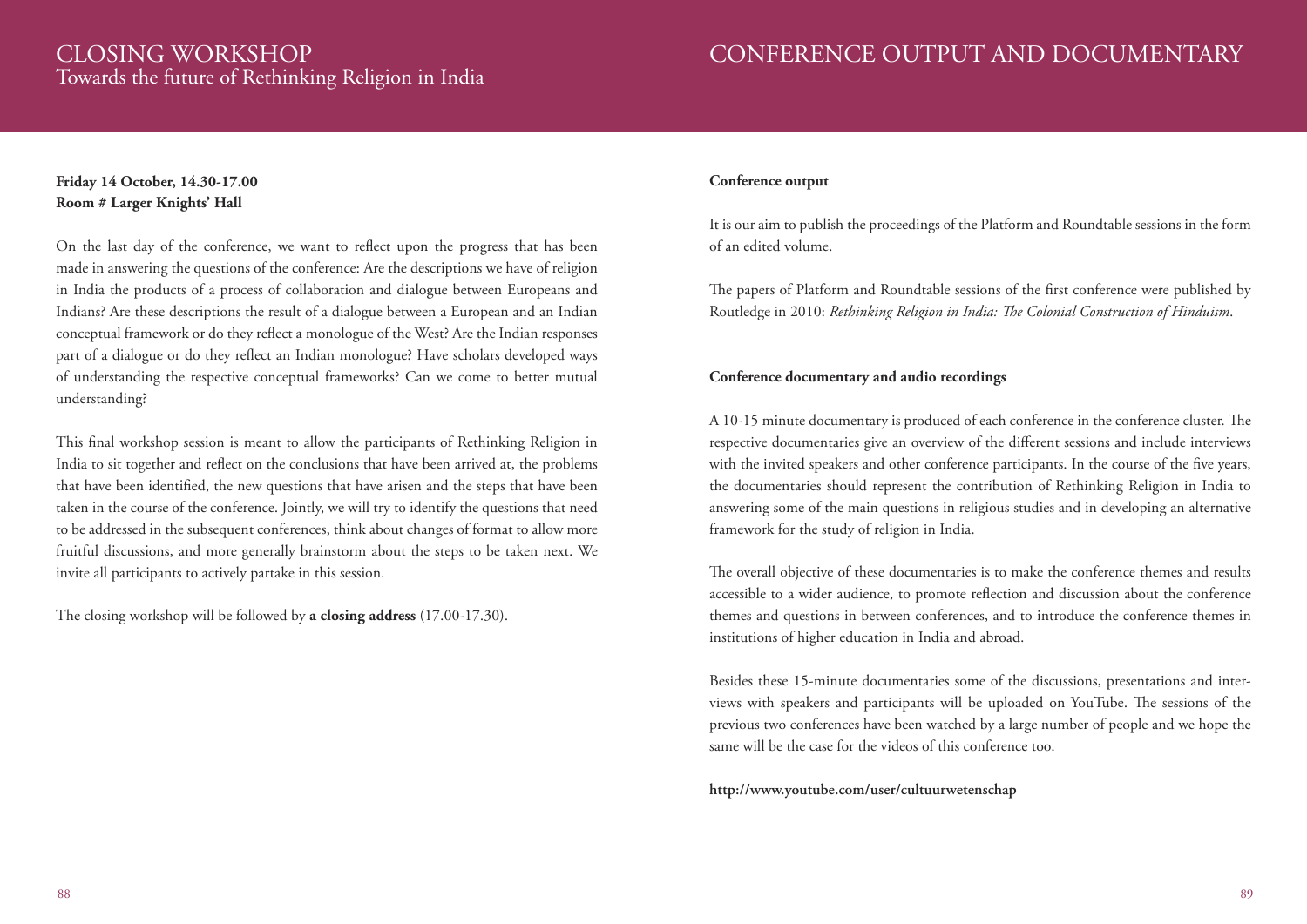### ABOUT THE UNIVERSITY OF PARDUBICE

### The University of Pardubice ...

# prepares specialists for successful careers in a wide variety of professions,

# contributes by its education and research activities to the development of a knowledgeable society,

# offers Bachelor's, Master's and Doctoral degree study programmes with almost 130 study specializations,

# broadens the universal scale of scientific disciplines - in natural, technical, economic, social and health sciences, and arts,

# creates an open international community,

# opens study opportunities for handicapped students and provides them with personal assistance programme,

# is an active part of the European Higher education and research area.

The University of Pardubice is one of 26 public higher education institutions in the Czech Republic, and the only university in the Pardubice Region. The University of Pardubice has been extending a more than sixty year long tradition of higher education in the City of Pardubice. Since 1994, the new name - the University of Pardubice – has been used. The university´s study and applied research programmes have developed extensively since then, the number of students has increased to 10,500, and research and development results from the university's academic staff have been recognised by Czech and international scientific communities.

### Nowadays, the university consists of seven faculties.

>>>

JAN PERNER TRANSPORT FACULTY FACULTY OF ECONOMICS AND ADMINISTRATION FACULTY OF ELECTRICAL ENGINEERING AND INFORMATICS FACULTY OF ARTS AND PHILOSOPHY FACULTY OF CHEMICAL TECHNOLOGY FACULTY OF RESTORATION FACULTY OF HEALTH STUDIES

Apart from teaching, the University of Pardubice is also renowned for its numerous scientific and research activities. It has been ranked among the leading higher education institutions in the Czech Republic. Research and development have been carried out on a broad scale, ranging from fundamental to specific applied research activities that reflect the particular needs of industry and other institutions and companies. Within the scope of contracts concluded with foreign partners, and outside of them, international cooperation is maintained with over 220 universities and research institutions in 40 countries, which also include student and staff exchange programmes and scientific projects. Prestigious international sessions, workshops, conferences, and seminars are organized every year by the University as well.

The modern facilities of the university campus create ideal conditions for the all-around development of young people. Pleasant surroundings and many sports and cultural life opportunities, in combination with quality and demanding study programmes, are comparable to those of leading European universities.

**University of Pardubice, Studenská 95, 532 10 Pardubice, Czech Republic www.uni-pardubice.eu**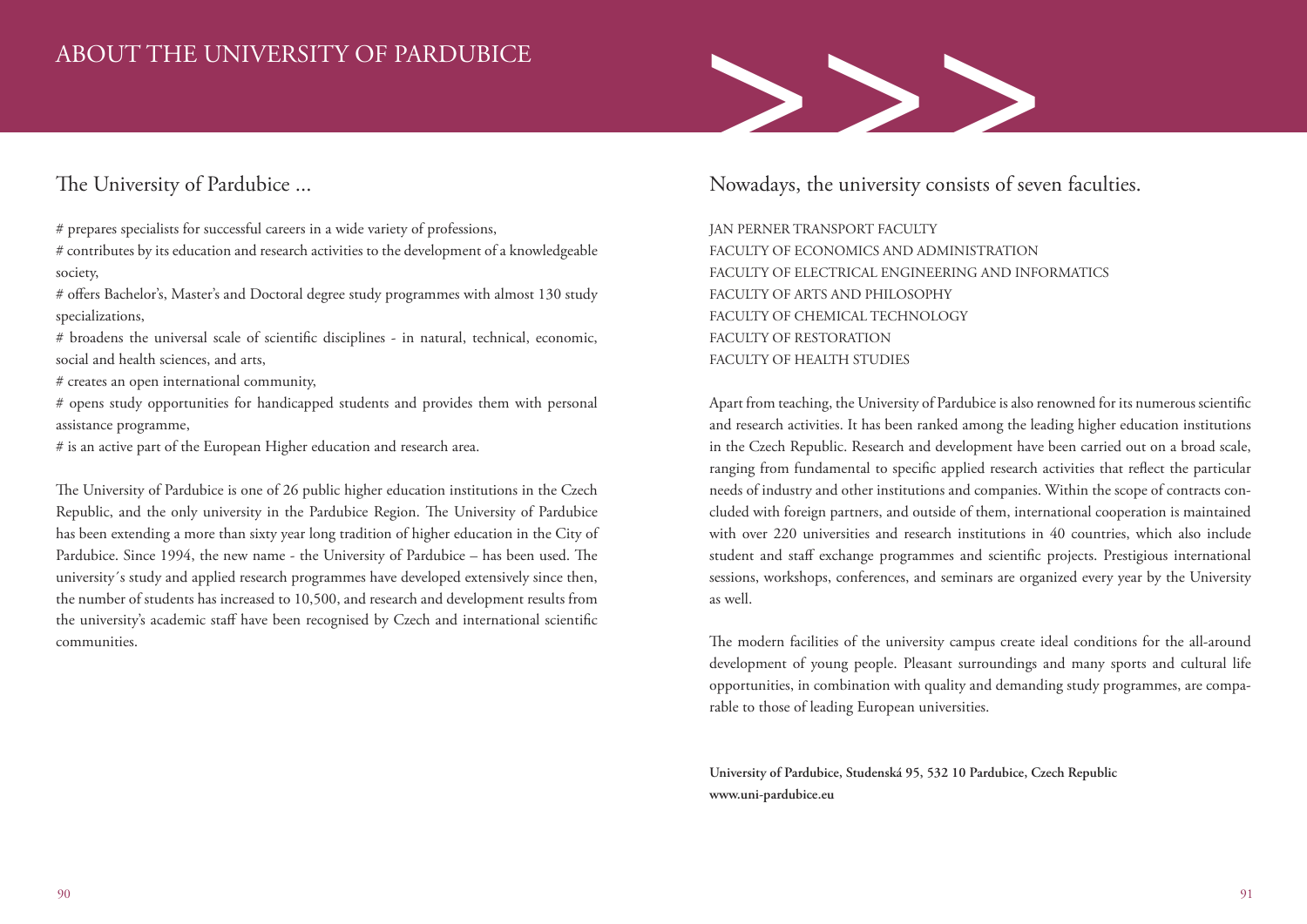### ABOUT THE CITY OF PARDUBICE

Pardubice, the seat of the Pardubice region, is situated at the confluence of the Labe and Chrudimka rivers and is one of the most beautiful cities in East Bohemia. The first preserved mention of the existence of Pardubice dates from the year 1295, but the municipal emblem refers to a legend of an older event: during the siege of Milan in 1158, the falling gate reputedly cut the horse of Ješek of Pardubice, the bravest knight from Vladislav II's army, in half. In 1340 Arnošt of Pardubice, the first archbishop of Prague, inherited the town which already had municipal rights.

The peak of development in Pardubice came after 1491 when the town was bought by Vilém of Pernštejn, the most powerful nobleman in the Bohemian Kingdom at that time. In addition to other things Vilém started the Late Gothic reconstruction of the local water castle and his sons Vojtěch and Jan then continued the work in the Renaissance style. Thus was created a historically unique object, a change from a defensive water castle into a spacious and comfortable castle which we can admire today. We also have the Pernštejns to thank for the entire historical city centre with a Renaissance square, picturesque streets and Pardubice's dominant feature the Green Gate. The exceptionality of the built up work is best expressed by an old saying "It stands out like Pardubice". The glorious age of the Pernštejns ended in 1560 when the indebted manor was sold to Emperor Ferdinand I.

Pardubice also confirmed its strategic significance during the Thirty Years War. It withstood all attacks, the worse of which was the siege by the Swedish General Torstenson in 1645; but it paid a high price. The town almost completely burned down and its population decreased by one half. Restoration proceeded slowly but surely. Baroque, Rococo, Classicistic and Empire edifices, built in later centuries, still fascinate visitors. The next important moment in Pardubice's history came in the year 1845 when for the first time a train passed through Pardubice on the Prague – Olomouc railway line. Gradually the town became an important crossing station. The railway contributed to the development of trade, machinery, chemical, food and electro-technical industries which in turn transformed the social and cultural life of the city.



The history of the University of Pardubice is closely linked to the development of the traffic network and industry in the town and region. Teaching at the newly established Higher School of Chemistry in Pardubice commenced in 1950. With an increasing number of faculties, the one-department school became an institution providing an academic education of university type and in March 1994 it was renamed the University of Pardubice. Currently there are almost 10,000 students studying at seven faculties of the University of Pardubice.

Culture and sports are inseparable parts of contemporary life in Pardubice. In addition to the aforementioned University of Pardubice you can find here the East Bohemian Museum, East Bohemian Gallery, Chamber Symphony Orchestra and East Bohemian Theatre. The rock club "Žlutý pes"("Yellow Dog") is famous far and wide with younger generations, the "Devětadvacítka"("Twenty-Nine"), which is the city scene for open culture, has already gained a name too. Many sport events, including international, take place here every year in addition to the programmes of regular cultural institutions. In sports, Pardubice is connected with horse racing, particularly with the Velká pardubická steeplechase which has been organised regularly since 1874. Other traditional sport events are the Junior Tennis Open, the Zlatá přilba (Golden Helmet) speedway race and the Czech Open international chess tournament. The dense network of bicycle trails and paths which interlink the town and its surroundings, the water recreation area in Cihelna and the indoor swimming pool with an outdoor water area are evidence of the fact that in sports Pardubice thinks also of the general public. Pardubice is also a green city. Vegetation grows in the city along both rivers. There are three forest complexes at the perimeter of Pardubice and maintained parks in the middle of the city. 1,400 plant species currently grow within the city! Pardubice and its beautiful surroundings are definitely worth seeing, enjoying the view from the Green Gate, cruising on a cabin cruiser or experiencing the greenery along the Labe or Chrudimka, on foot or by bicycle.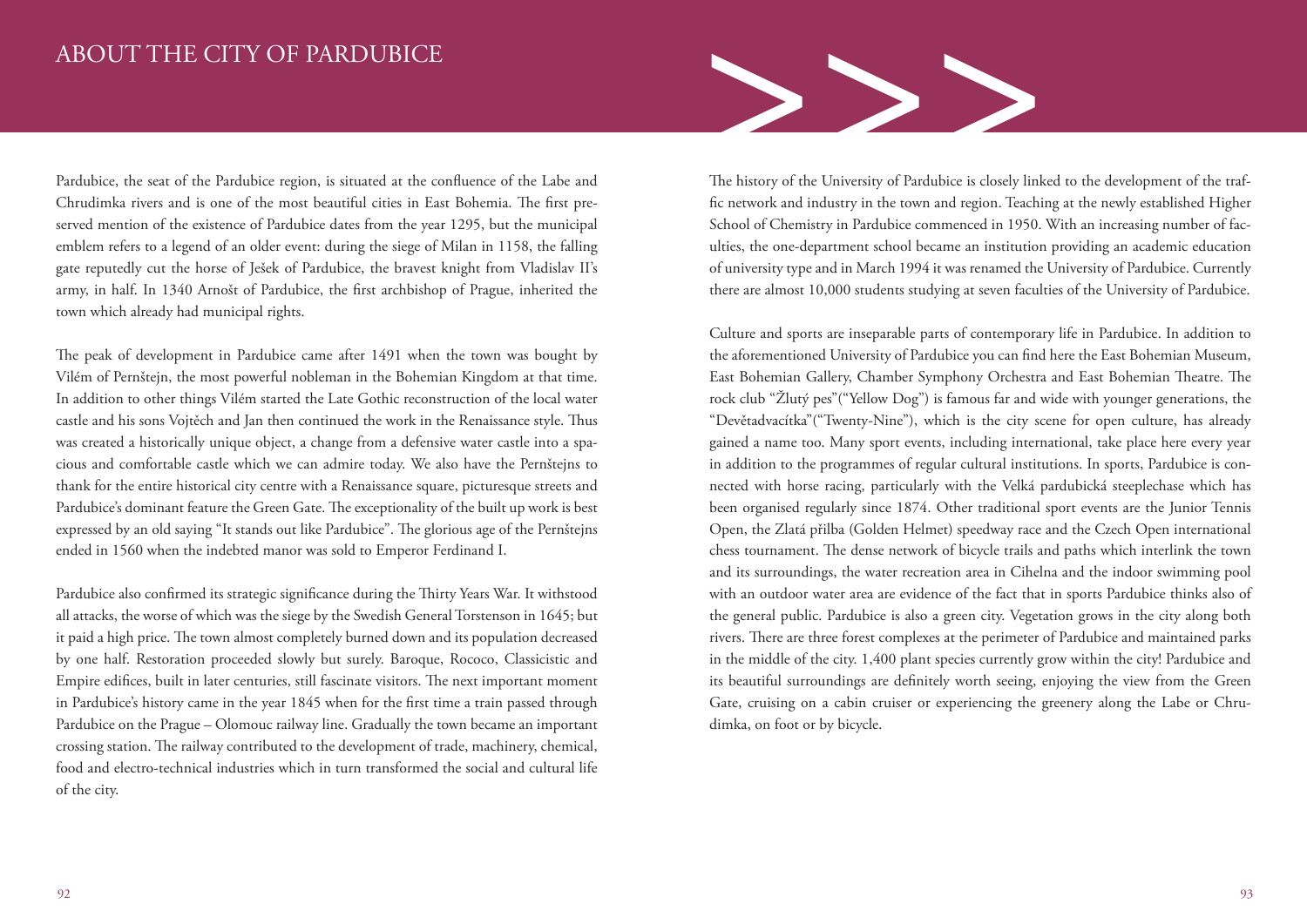### PARTICIPANT LIST

Aakash Singh, aakashsinghrathore@yahoo.com Adéla Prokšová, a.proksova@seznam.cz Ahmed Sohaib, sohaibnirvan@gmail.com Alexander Naessens, alexander.naessens@gmail.com Alf Hiltebeitel, beitel@gwu.edu Anil Rao, mr.aniljrao@gmail.com Anindita Chakrabarti, aninditac@iitk.ac.in Anna Sochová, sochova@centrum.cz Anne Cardinael, anne@india-platform.org Arvind-Pal Mandair, amandair@umich.edu Balagangadhara S.N., Balu@ugent.be Barbora Štefková, barbara.maloe@yahoo.ie Barbora Červová, barcika@seznam.cz Brian Pennington, brian.pennington@maryvillecollege.edu

Daniel Sheffield, sheffiel@fas.harvard.edu David Bradna, davebradna@post.cz Debalina Banerjee, debalina.banerjee@gmail.com, debalina@vec.ac.in Debika Saha, sahadebika@yahoo.com Devendra Ingle, ingledevs@gmail.com, devendra\_i@rediffmail.com Dinesh Shenoy, dineshenoy@gmail.com Dunkin Jalki, dunkinjalki@gmail.com Dušan Deák, gzeleznica@gmail.com Emanuel Maes, emanuel.maes@helena.be František Brendl, frantisek.brendl@mmp.cz G. Sivarama Krishnan, gsiva49@hotmail.com Geoffrey Oddie, geoffrey.oddie@gmail.com Gurminder Singh, gsingh.edu@gmail.com Helena Hejnová, helenajirsova@seznam.cz Indudhara S.E., indudhara.s.e@gmail.com

Irena Pštrossová, irena.pstrossova@seznam.cz Ivana Švecová, ivana.svecova@upce.cz Ivona Baklíková, ibaklikova@suz.cz Jakob De Roover, jakob.deroover@ugent.be Jana Valtrová, jvaltrova@phil.muni.cz Jana Horáková, pidalkaj@seznam.cz Jana Balcarová, jana.balcarova@upce.cz Jayprakashreddy Patil, pjslugum@gmail.com Jiří Cakl, jiri.cakl@upce.cz Jiří Gebelt, jiri.gebelt@upce.cz Jiří Binder, jiri.binder@mmp.cz Jitka Genserová, jitka.genserova@upce.cz Jitka Rychlíková, rychlikova@vcm.cz Jitka Vojtková, vojtkova.j@gmail.com Jolana Šafránková, jolana.safrankova@seznam.cz Joydeep Bagchee, jbagchee@gmail.com Kaliyaperumal Mutukrishnan, souagfa@gmail.com Kateřina Danielková,k.danielkova@gmail.com Kateřina Kvochová, st21622@upce.cz Kavitha P.N., cslckavithaa@gmail.com Khirod Moharana, khirodmoharana@gmail.com Klára Suchá, icpardubice@suz.cz Klára Kudláčková, st28428@upce.cz Koenraad Elst, koenraad.elst@telenet.be Lenka Zilvarová, st16005@student.upce.cz Luboš Ježek, st21615@student.upce.cz Lucie Šárovcová, posli.mail.sem@gmail.com Lucie Břízová, lucie.brizova@mmp.cz Lukáš Málek, monocyt@centrum.cz Lukáš Prskavec, willi2ams@post.cz Mahesh Kumar C.S., maheshcslc@gmail.com Malcolm Voyce, malcolm.voyce@gmail.com

Manjunath Bhandary, president@sahyadri.edu.in Marianne Keppens, mariannekeppens@gmail.com Markéta Kociolková, kociolkova.marketa@seznam.cz Martin Fárek, martin.farek@upce.cz Mihaela Gligor, mihaelagligor@gmail.com Milan Fujda, milky@mail.muni.cz Milana Volková, mvolkova@centrum.cz Miroslav Košťál, killmore@seznam.cz Miroslav Diviš, mikedike27@seznam.cz Miroslav Ludwig, miroslav.ludwig@upce.cz Mitan Chakma, portierprashad@yahoo.com Monika Vejchodová, monika.vejchodova@upce.cz Monika Makovičková, tejaha@centrum.cz Mukesh Bhatt, mcbhatt@gmail.com Muthukrishnan Saradha, pdrlingam@gmail.com Namrata Ganneri, namgan@gmail.com Naomi Goldenberg, naomi4339@rogers.com Nebojsa Nikolic, nebojsanikolic10@gmail.com Nele De Gersem, nele.degersem@ugent.be Nishikant Kolge, kolge270477@gmail.com Nora Melniková, vlastofka@gmail.com Olga Real-Najarro, olgarealn@gmail.com Pavlína Kubová, kubova.pavlina@seznam.cz Peter Kiraly, pedrokiraly1990@yahoo.es Péter Losonczi, lospeter@yahoo.com Peter Gottschalk, pgottschalk@wesleyan.edu Petr Vorel, petr.vorel@upce.cz Polly Hazarika, polly.hazarika@gmail.com Prakash Shah, prakash.shah@qmul.ac.uk Praveena T. L., praveencslc@gmail.com Robert A. Yelle, robertyelle@hotmail.com Romana Vojířová, vojirova@kcpardubice.cz

>>>

Rosa Maria Perez, rperez.perez@gmail.com Sabina Kuncová, sabina.kuncova@centrum.cz Sadananda Janekere S., sadananda\_2001@yahoo.com Sai Bhatawadekar, saib@hawaii.edu Sandeep Kumar Shetty, sankushetty@gmail.com Santanu Dey, santanudeys@gmail.com Santhosh Kumar P.K. Shetty, santhuappu@gmail.com Sarah Claerhout, sarah.claerhout@ugent.be Sarika Rao, sarika09@gmail.com Sashikanth Anathachari, sashikanth4@rediffmail.com Shankarappa N. S., shankar.swarappa@gmail.com Shanmukha Armugam, shanmukha24@gmail.com Sharada Sugirtharajah, sharada@blueyonder.co.uk Štěpán Lisy, stepan.lisy@upce.cz Subrahmanya B.K., aasha.research@gmail.com Sufiya Pathan, sufiya@gmail.com Svetlana Ryzhakova, lana@mega.ru Tomas Avramov, tomasavramov@yahoo.com Torkel Brekke, torkel.brekke@ikos.uio.no Umesh Bagade, ubagade@gmail.com Valentina Gentile, vgentile@luiss.it Varuni Bhatia, varunib@umich.edu Venkat D. Rao, telvenkat@gmail.com Veronika Hudcová, Bwerush@atlas.cz Viktor Hejna, v.hejna@centrum.cz Vilém Skopal, ragabash@seznam.cz Viola Pargačová, viola.pargacova@upce.cz Vishwa Adluri, vadluri@hunter.cuny.edu Vít Machálek, vit.machalek@upce.cz Yannick De Clercq, Yannick.DeClercq@ugent.be Zuzana Černá, cerna.zuzka@gmail.com Zuzana Drahorádová, komar.bzuk@seznam.cz